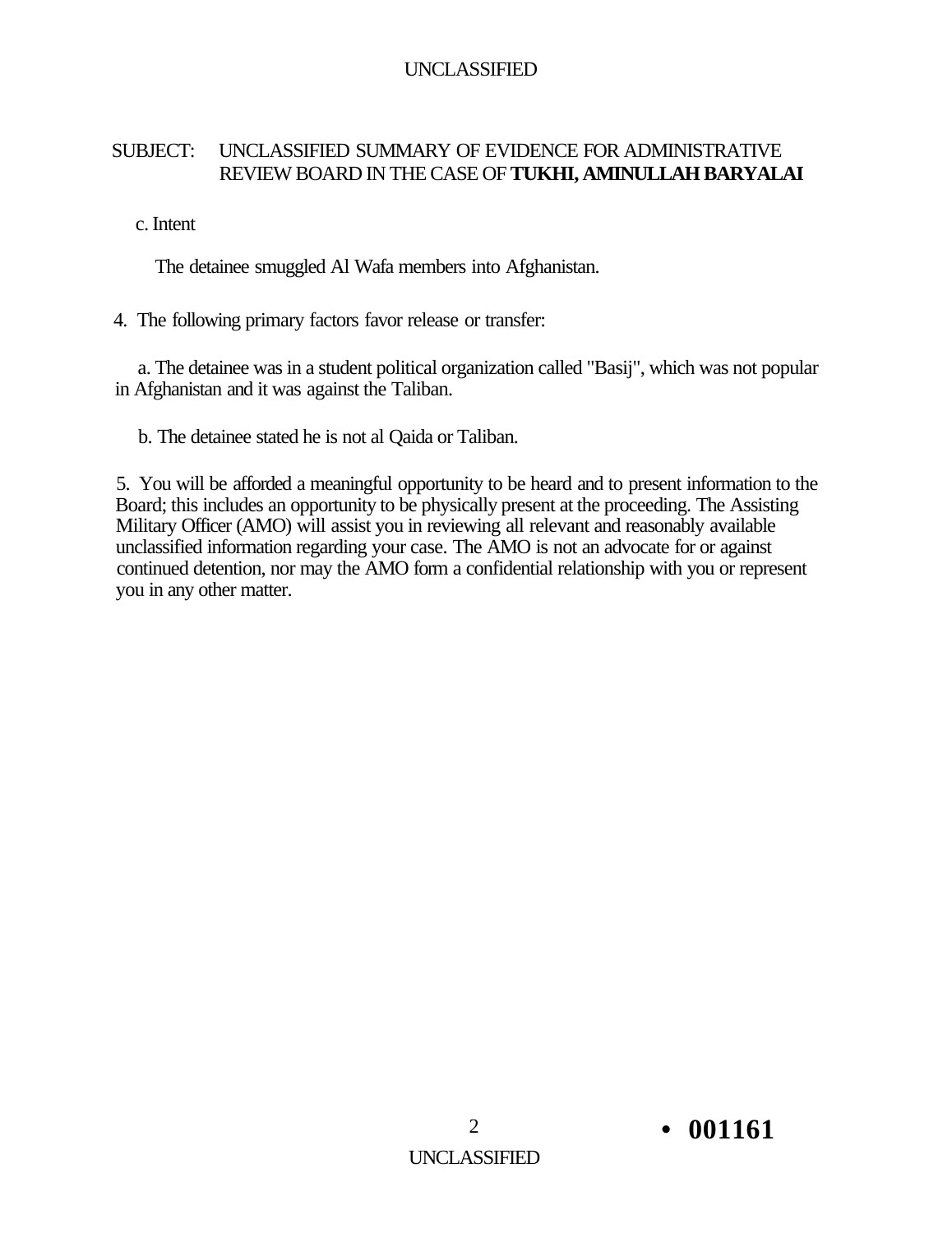#### **Department of Defense Office for the Administrative Review of the Detention of Enemy Combatants at US Naval Base Guantanamo Bay, Cuba**

31 MARCH 2005

From: Presiding Officer

To: AL QAHTANI, KHALID MALLUH SHAYI // AL JILBA

Via: Assisting Military Officer

#### SUBJECT: UNCLASSIFIED SUMMARY OF EVIDENCE FOR ADMINISTRATIVE REVIEW BOARD IN THE CASE OF AL QAHTANI, KHALID MALLUH SHAYI //AL JILBA

1. An Administrative Review Board will be convened to review your case to determine if your continued detention is necessary.

2. The Administrative Review Board will conduct a comprehensive review of all reasonably available and relevant information regarding your case. At the conclusion of this review the Board will make a recommendation to: (1) release you to your home state or to a third state; (2) transfer you to your home state, or a third state, with conditions agreed upon by the United States and your home state, or the third state; or (3) continue your detention under United States control.

3. The following primary factors favor continued detention:

a. Commitment

1. The detainee traveled to Afghanistan in the fall of 2000 to answer the Fatwa issued by Sheik Hamoud.

2. Sheikh Hamoud al Uqqla is a Saudi Mufti who issued fatwas, including a fatwa calling for jihad in Afghanistan, and encouraged people to fight jihad against the Christians and Jews. Al Uqqla condoned the September 11,2001 attacks against the United States, and helped raise money for Usama Bin Laden until al Uqqla's death in Saudi Arabia in 2001.

3. The detainee stayed at a Taliban safehouse in Quetta, Pakistan, while traveling to Afghanistan.

4. The detainee was shot in the arm by a sniper, received medical treatment in Konduz, and surrendered to Northern Alliance forces at Mazar-e-Sharif.

b. Training

1. The detainee received weapons training at Pakistani Center #5 for approximately five

**DMO Exhibit UNCLASSIFIED** 

**.** 001162 Pagelof3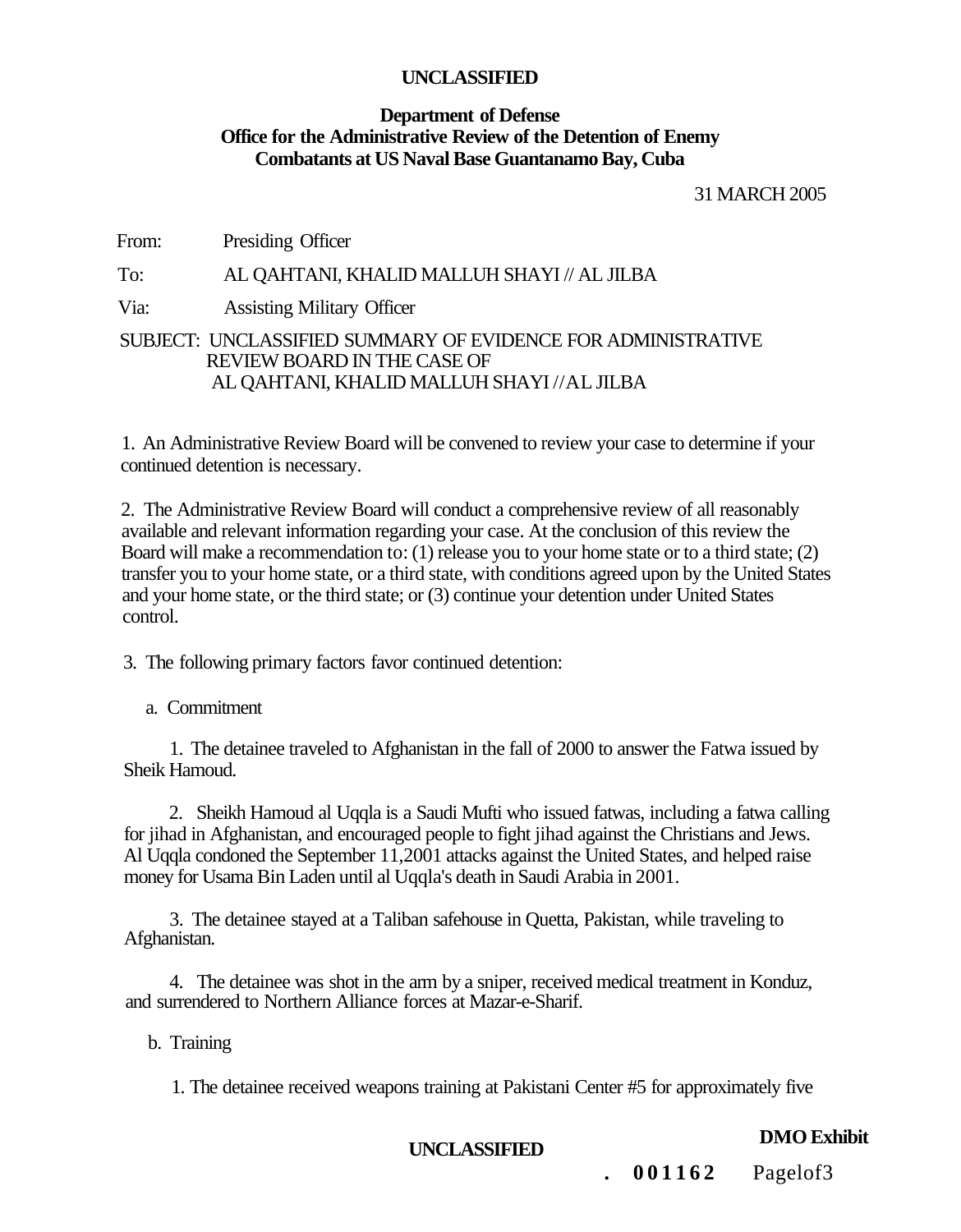#### **UNCLASSIFIED**  SUBJECT: UNCLASSIFIED SUMMARY OF EVIDENCE FOR ADMINISTRATIVE REVIEW BOARD IN THE CASE OF AL QAHTANI, KHALID MALLUH SHAYI // AL JILB A

months. He was instructed in the use of RPGs and Kalashnikov rifles and was regularly assigned guard duty while at this camp.

2. The detainee's alias was on a document issued by the office of Mujahideen Affairs listing over 150 al Qaida members scheduled for tactics, artillery, security, snipers and antiaircraft training.

3. The detainee was identified as having attended al Farouq training camp.

c. Connections/Associations

1. The detainee's name was found on a document listing 324 Arabic names, aliases, and nationalities recovered from safehouse raids associated with suspected al-Qaida in Karachi, Pakistan.

2. The detainee's name was found on a document (floppy disk) containing a list of names, safety-deposit boxes and contents recovered from raids of a suspected al Qaida safehouse.

3. The detainee's name was found in the pocket litter of an Arab Mujahidin who entered Croatia from Bosnia in 1996.

4. The detainee traveled to Tora Bora where he stayed for approximately two days with nine other Mujahadeen fighters in a stone house that was built into the mountain. Approximately two weeks later Usama Bin Laden came and stayed at the stone house.

d. Intent

1. The detainee was sent to Konduz and spent six months on the Khawaja Ghar front line.

2. The detainee guarded sleeping bunkers for Pakistani forces fighting at the front lines in Hawajager, Afghanistan (Khawaja Ghar).

e. Detainee Conduct

The detainee has been cited for assault, hostile activity, and harassment of guards on numerous occasions. He was cited on one occasion for making a weapon.

4. The following primary factors favor release or transfer:

a. The detainee did not fire his weapon at any soldiers or persons. He had no prior knowledge of the attacks on the World Trade Center on September 11,2001, or against the American people or anywhere else in the United States or the world.

b. The detainee stated that he did not go to Afghanistan to fight for the Taliban, but to UNCLASSIFIED

Page 2 of 3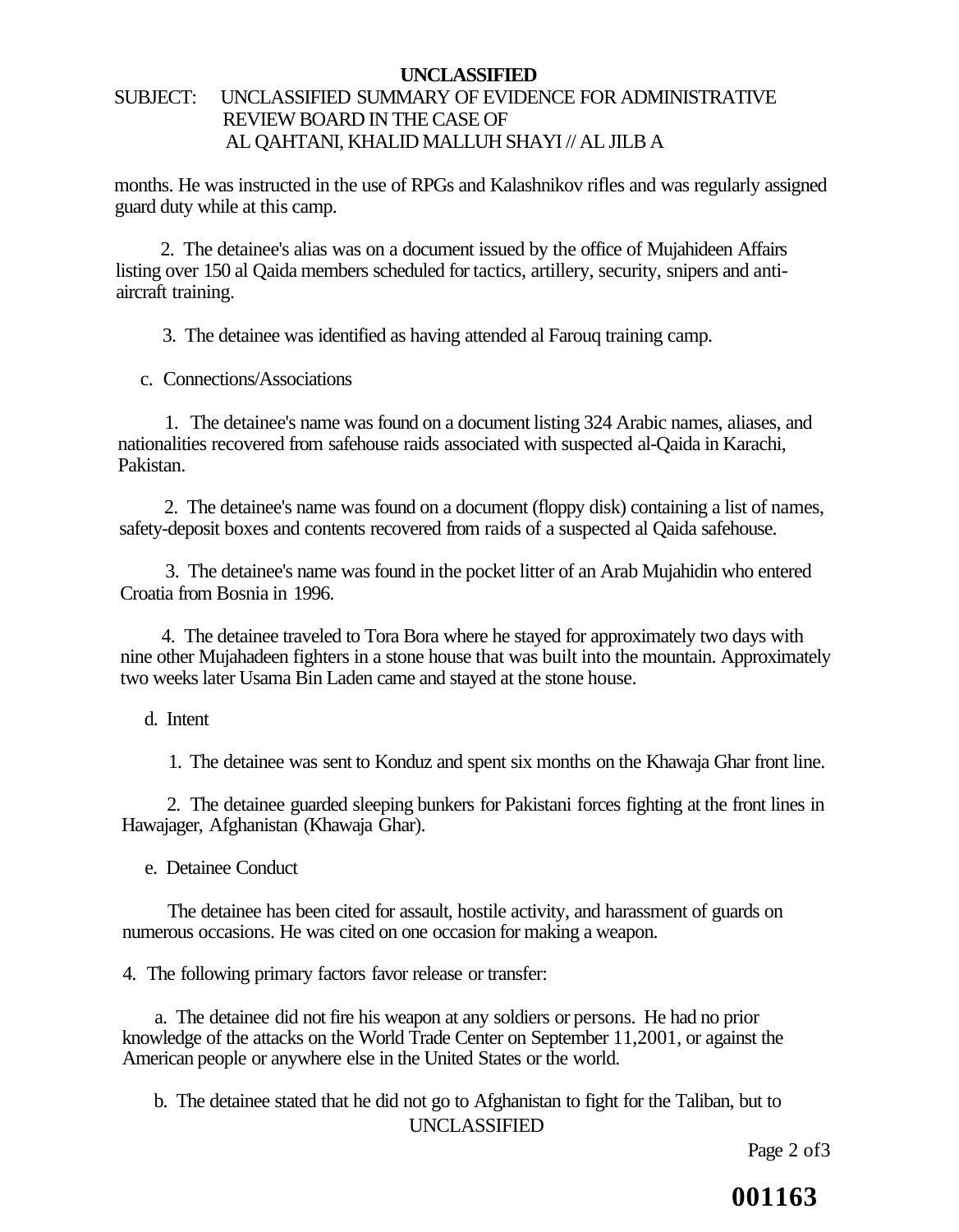#### UNCLASSIFIED SUBJECT: UNCLASSIFIED SUMMARY OF EVIDENCE FOR ADMINISTRATIVE REVIEW BOARD IN THE CASE OF AL QAHTANI, KHALJD MALLUH SHAYI // AL JILB A

receive weapons training "and stand guard."

5. You will be afforded a meaningful opportunity to be heard and to present information to the Board; this includes an opportunity to be physically present at the proceeding. The Assisting Military Officer (AMO) will assist you in reviewing all relevant and reasonably available unclassified information regarding your case. The AMO is not an advocate for or against continued detention, nor may the AMO form a confidential relationship with you or represent you in any other matter.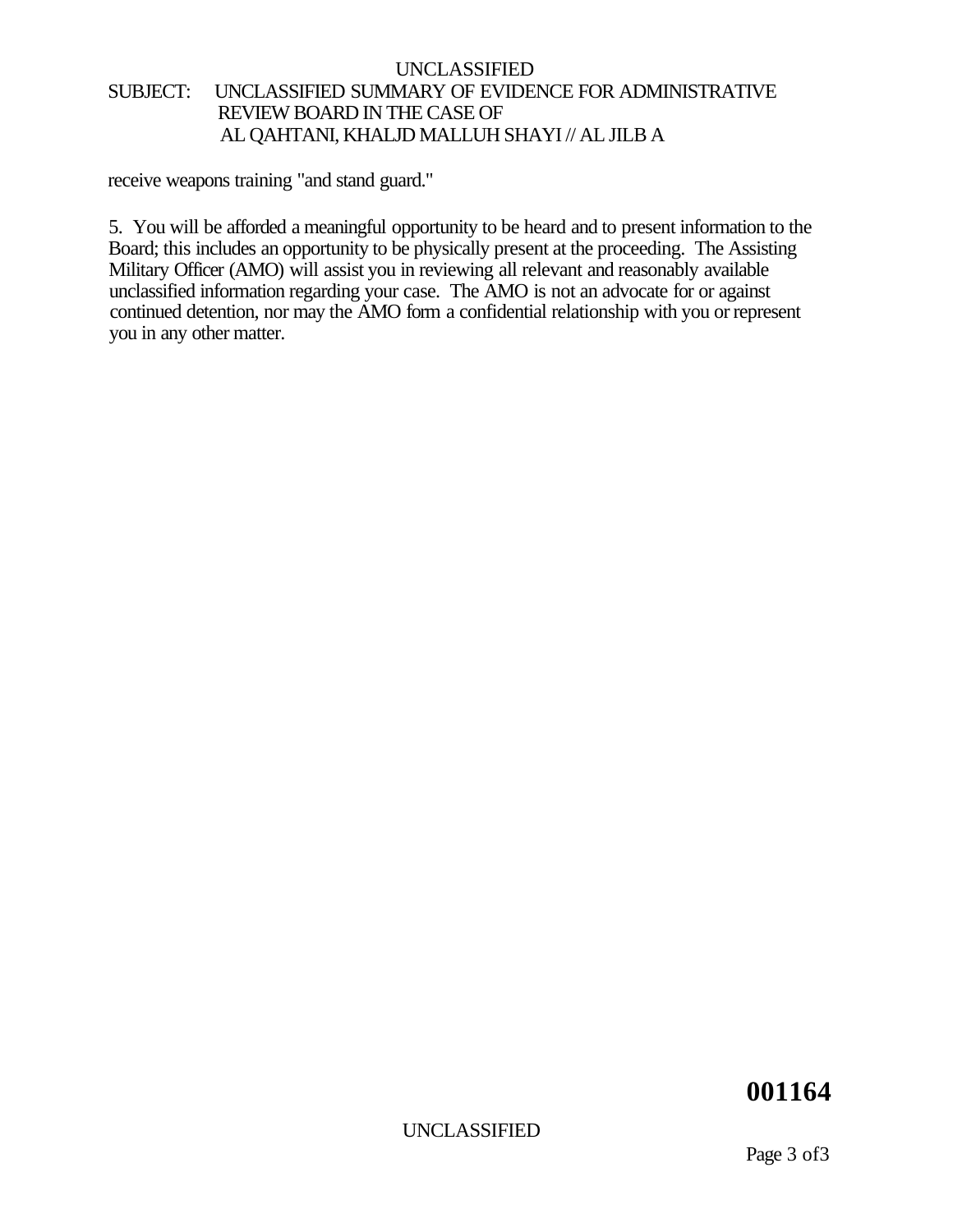#### **Department of Defense Office for the Administrative Review of the Detention of Enemy Combatants at US Naval Base Guantanamo Bay, Cuba**

29 March 2005

From: Presiding Officer

To: BEL BACHA, AHMED BIN SALEH

Via: Assisting Military Officer

SUBJECT: UNCLASSIFIED SUMMARY OF EVIDENCE FOR ADMINISTRATIVE REVIEW BOARD IN THE CASE OF BEL BACHA, AHMED BIN SALEH

1. An Administrative Review Board will be convened to review your case to determine if your continued detention is necessary.

2. The Administrative Review Board will conduct a comprehensive review of all reasonably available and relevant information regarding your case. At the conclusion of this review the Board will make a recommendation to: (1) release you to your home state or to a third state; (2) transfer you to your home state, or a third state, with conditions agreed upon by the United States and your home state, or the third state; or (3) continue your detention under United States control.

3. The following primary factors favor continued detention:

a. Training

1. TTie detainee stayed at a Jalalabad guesthouse (aka the House of the Algerians), a staging point for Europeans and North Africans traveling to and from training.

2. While in Jalalabad, the detainee received training on small arms, the Kalashnikov rifle and Simonov machine gun.

3. The detainee had previous weapons training from his time in the Algerian army.

b. Connection/Associations

1. The detainee traveled from Algeria to France to obtain a false French passport, which he used to travel to London. Once arriving in London the detainee went directly to the Finsbury Park Mosque.

2. The detainee stated that his travel to Afghanistan via false passport was facilitated by the Finsbury Park Mosque.

3. The detainee encountered Usama Bin Laden on two separate occasions.

**001165** 

#### Page 1 of2 **UNCLASSIFIED DMO Exhibit**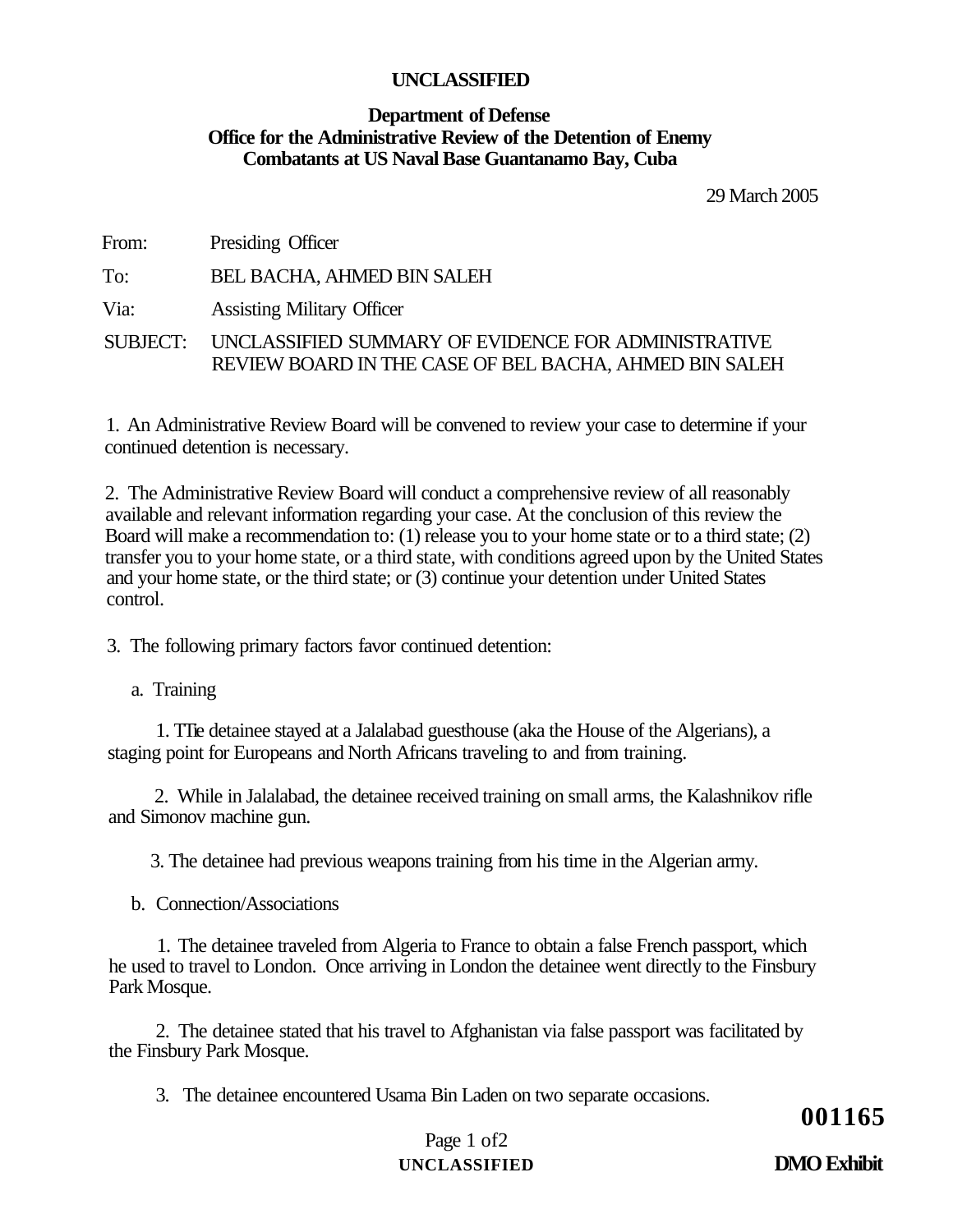#### SUBJECT: UNCLASSIFIED SUMMARY OF EVIDENCE FOR ADMINISTRATIVE REVIEW BOARD IN THE CASE OF BEL BACHA, AHMED BIN SALEH

4. The detainee met and stayed with three al Qaida leaders while in Kabul and Jalalabad.\*

c. Intent

1. Detainee went to fight for jihad because he believes that it is every good Muslim's duty.

2. Detainee admitted receiving training to become a jihad member around the world.

d. Other Relevant Data

1. The detainee stated that he attended prayer services and lectures conducted by Abu Hamza, Sheik of the Finsbury Park Mosque.

2. Abu Hamzah is a fundamentalist who has lectured on "Jihad" and "martyrdom" and raised controversy with his speeches entitled "Call and Combat" after 11 September 2001.

3. The detainee fled Jalalabad to the Afghan mountains as the coalition forces approached the city in November 2001.

4. The following primary factors favor release or transfer:

The detainee indicated he did not want anything to do with the GIA (Armed Islamic Group) as they were terrorists and very bad people.

5. You will be afforded a meaningful opportunity to be heard and to present information to the Board; this includes an opportunity to be physically present at the proceeding. The Assisting Military Officer (AMO) will assist you in reviewing all relevant and reasonably available unclassified information regarding your case. The AMO is not an advocate for or against continued detention, nor may the AMO form a confidential relationship with you or represent you in any other matter.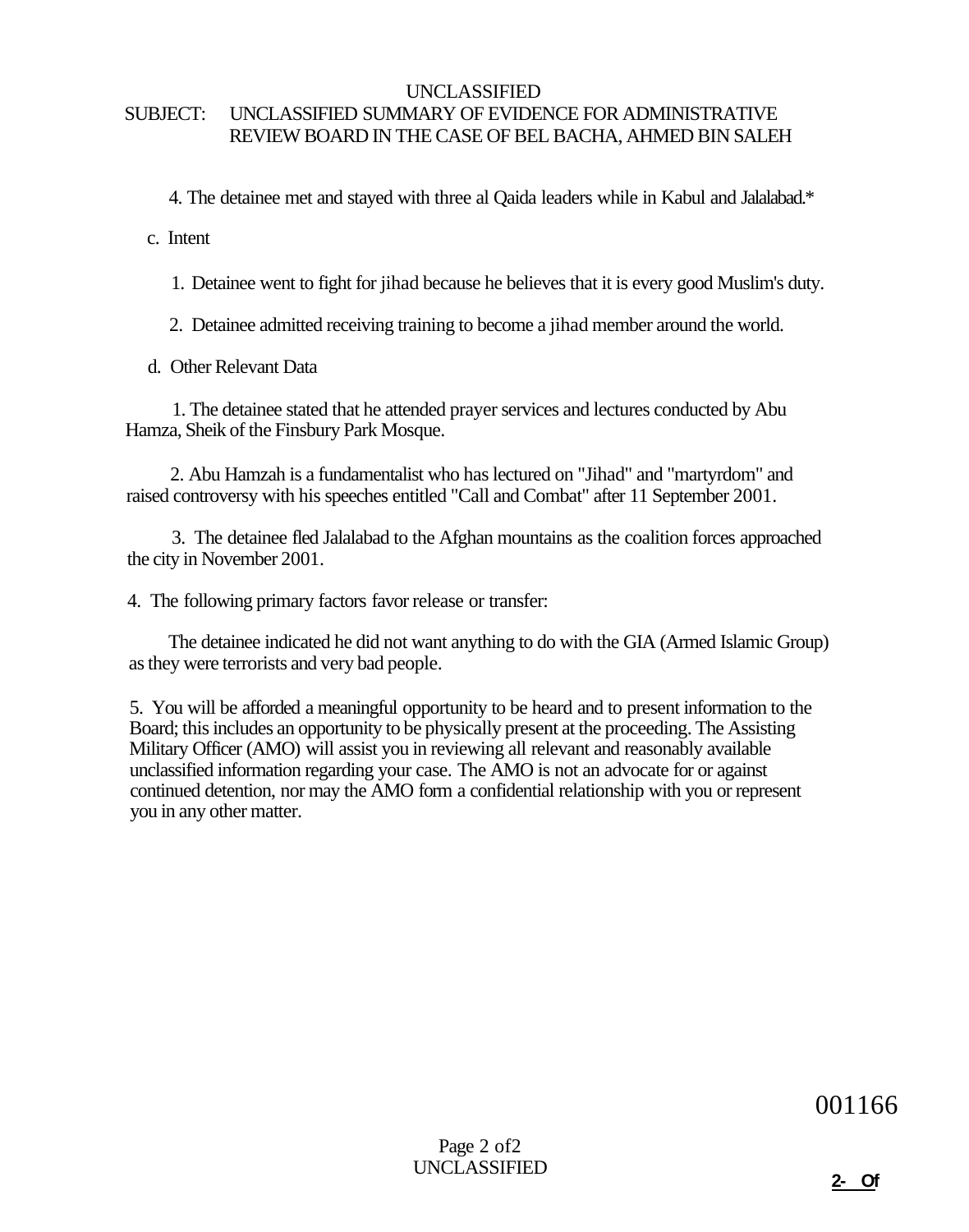#### **Department of Defense Office for the Administrative Review of the Detention of Enemy Combatants at US Naval Base Guantanamo Bay, Cuba**

12 April 05

From: Presiding Officer

To: AL RUSHAYDAN,ABDALLAH//IBRAHIM

Via: Assisting Military Officer

SUBJECT: UNCLASSIFIED SUMMARY OF EVIDENCE FOR ADMINISTRATIVE REVIEW BOARD IN THE CASE OF AL RUSHAYDAN, ABDALLAH // IBRAHIM

1. An Administrative Review Board will be convened to review your case to determine if your continued detention is necessary.

2. The Administrative Review Board will conduct a comprehensive review of all reasonably available and relevant information regarding your case. At the conclusion of this review the Board will make a recommendation to: (1) release you to your home state or to a third state; (2) transfer you to your home state, or a third state, with conditions agreed upon by the United States and your home state, or the third state; or (3) continue your detention under United States control.

3. The following primary factors favor continued detention:

a. Commitment

1. The detainee left for a one month vacation in November 2001, to visit Damascus, Tehran and Afghan refugee camps.

2. The detainee stated that he never mentioned his true intentions to anyone, including family members.

3. The detainee traveled to Chaman, Pakistan, the closest border city to Kandahar, Afghanistan.

4. The detainee was captured on 10 December 2001, on the border of Pakistan and Afghanistan.

b. Connections/Associations

1. Beginning in 1993, the detainee was an employee of Haith Alekath Al Alamiah, or the International Aid Organization. The detainee worked for this organization for two years. **n** D1 1 R 7

2. The International Islamic Relief Organization (IIRO) is also known as Al Hayat Al

**DMO Exhibit I**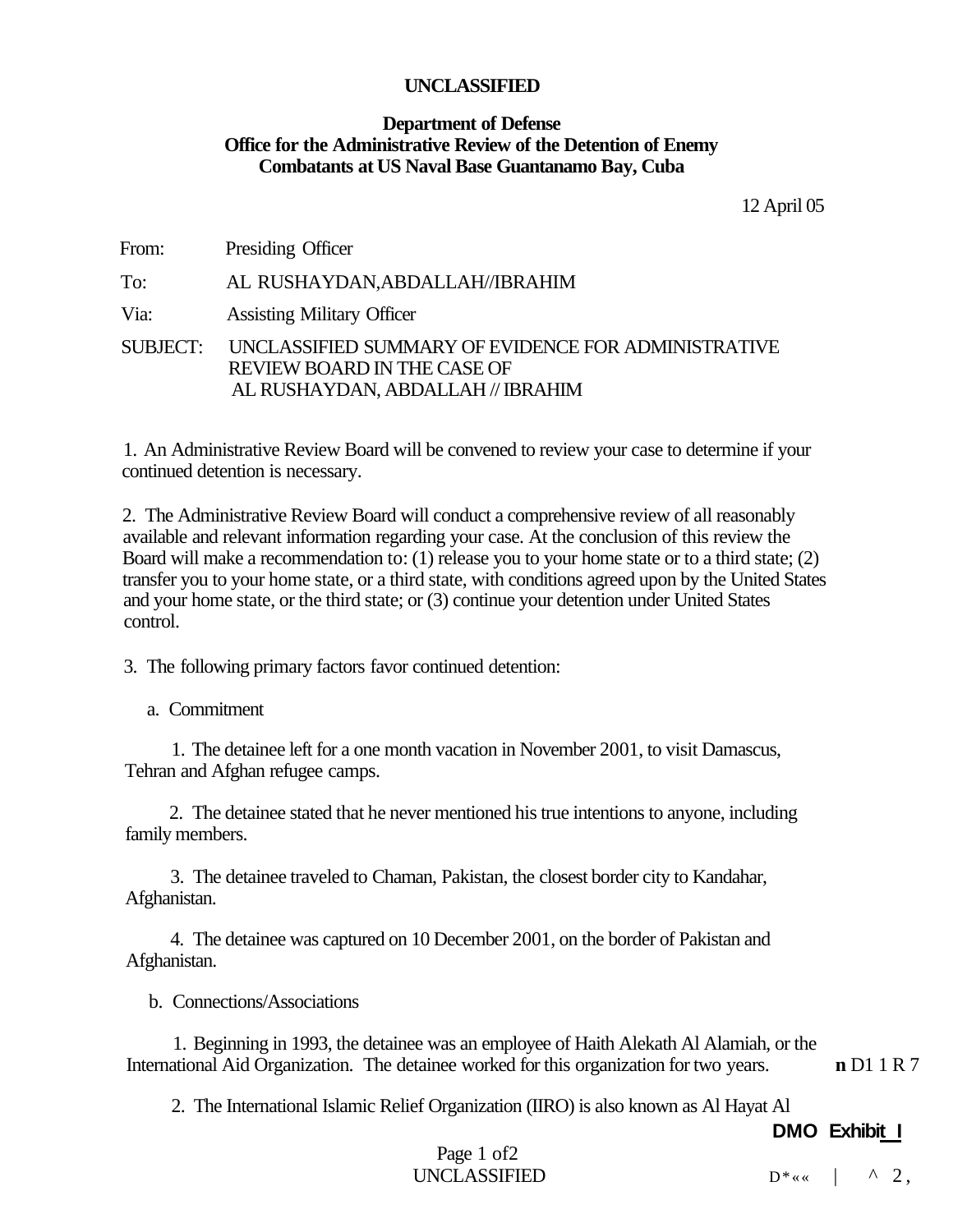#### SUBJECT: UNCLASSIFIED SUMMARY OF EVIDENCE FOR ADMINISTRATIVE REVIEW BOARD IN THE CASE OF AL RUSHAYDAN, ABDALLAH // IBRAHIM

Igatha Al Islamiya Al Aalamiya.

3. According to the media in Asia, the Islamic Non-government Organization known as the International Islamic Relief Organization (IIRO), which is managed by Osama Bin Laden's brother-in-law, has maintained links with the Abu Sayyaf group (ASG) in the Philippines.

4. Executive Order 13224, which blocks property and prohibits transactions with persons who commit, threaten to commit, or support terrorism, designates the Abu Sayyaf Group as a global terrorist entity.

5. While traveling to Damascus, Syria, via bus, the detainee met a man known to him as Abd Malik. The two men shared a room during their four days in Damascus. Abd Malik and the detainee then traveled to Tehran, Iran and got a hotel room together.

6. Abdul Malek is a civilian member of the Taliban government.

7. Qandahar Police Officers arrested Abdul Malek in connection with a March 2002 rocket attack directed against U.S. Forces at Qandahar Airfield.

8. The detainee may have been at a Kandahar prison.

c. Other Relevant Data

During questioning regarding the details and reasons for travel, the detainee stated, "I would tell you the truth, but you would get mad."

4. The following primary factors favor release or transfer:

a. The detainee stated he is not a member of the Taliban, Jamaat Tablighi, al Qaida or the Mujahadin. He did not go to Pakistan for jihad and never entered Afghanistan. The detainee stated he was not recruited by any terrorist group, individual or organization to travel to Pakistan.

b. The detainee claims while he was in Pakistan, he never heard anyone talk about joining jihad to fight the Northern Alliance. The detainee denies ever having joined the Muhjadeen or jihad against the Northern Alliance, and claims he was never a member of the Saudi military.

5. You will be afforded a meaningful opportunity to be heard and to present information to the Board; this includes an opportunity to be physically present at the proceeding. The Assisting Military Officer (AMO) will assist you in reviewing all relevant and reasonably available unclassified information regarding your case. The AMO is not an advocate for or against continued detention, nor may the AMO form a confidential relationship with you or represent you in any other matter.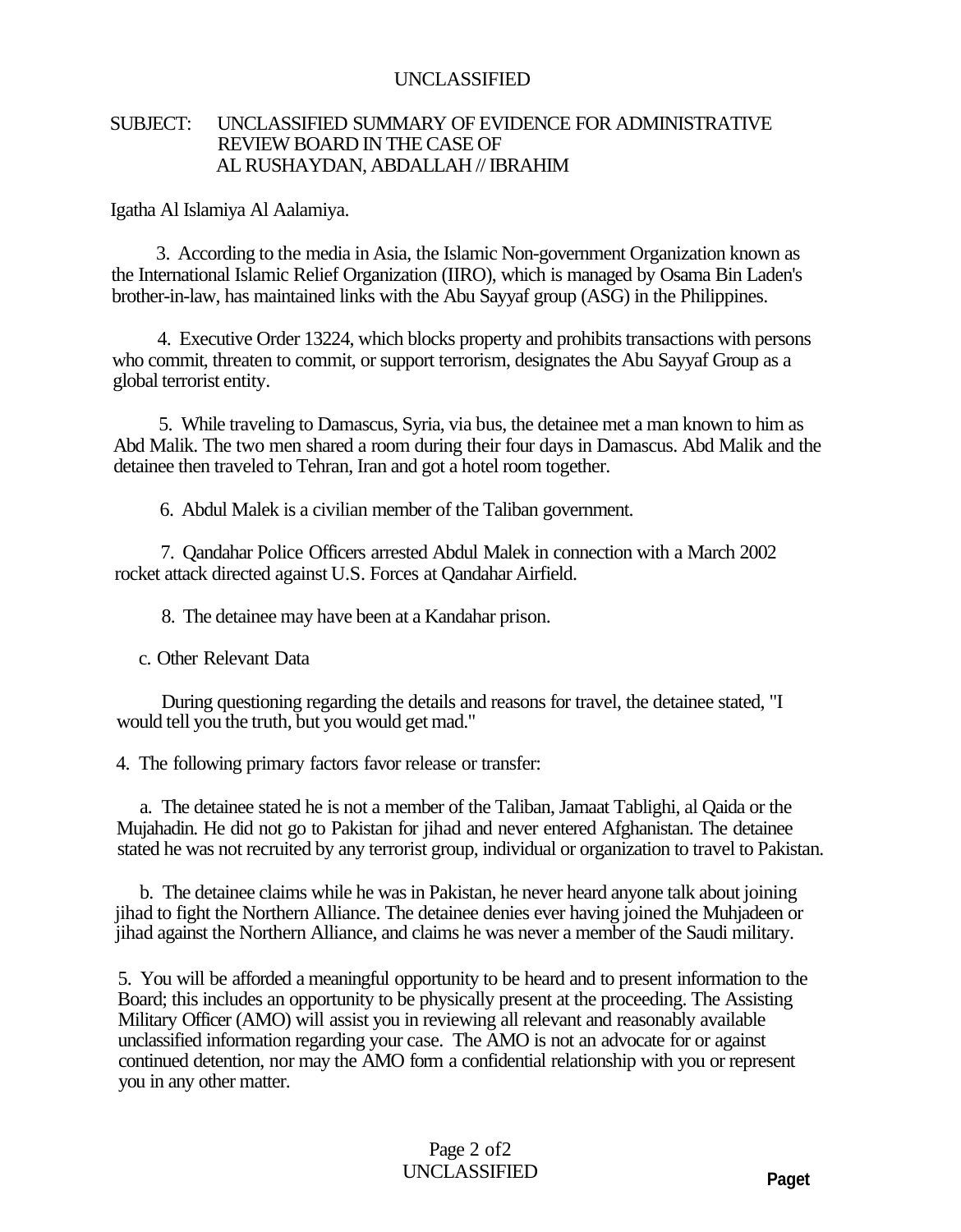#### **Department of Defense Office for the Administrative Review of the Detention of Enemy Combatants at US Naval Base Guantanamo Bay, Cuba**

27 April 2005

| From: | Presiding Officer |
|-------|-------------------|
|-------|-------------------|

To: KAMEL, ABDULLAH KAMEL // ABDULLAH

Via: Assisting Military Officer

SUBJECT: UNCLASSFffiD SUMMARY OF EVIDENCE FOR ADMINISTRATIVE REVIEW BOARD IN THE CASE OF KAMEL, ABDULLAH KAMEL // ABDULLAH

1. An Administrative Review Board will be convened to review your case to determine if your continued detention is necessary.

2. The Administrative Review Board will conduct a comprehensive review of all reasonably available and relevant information regarding your case. At the conclusion of this review the Board will make a recommendation to: (1) release you to your home state or to a third state; (2) transfer you to your home state, or a third state, with conditions agreed upon by the United States and your home state, or the third state; or (3) continue your detention under United States control.

3. The following primary factors favor continued detention:

a. Commitment

1. Detainee traveled to Afghanistan, via Iran, after 11 September 2001, with approximately 15,000 U.S. dollars.

2. After attempting to flee Afghanistan three times, the detainee paid two men each 100 U.S. dollars to smuggle him across the border into Pakistan. After a couple of days in the vicinity of the Pakistani Border, an unknown Pakistani man took the detainee to a Pakistani prison.

b. Training

In 2000, the detainee traveled to Afghanistan and attended a basic training course at a Libyan training camp.

- c. Connections / Associations
	- 1. The detainee has extensive connections to several al Qaida members and an affiliationn n i j **r** Q UNCLASSIFIED U11 **b** t\*

Page 1 of 3 **DMOExhiblLJ—**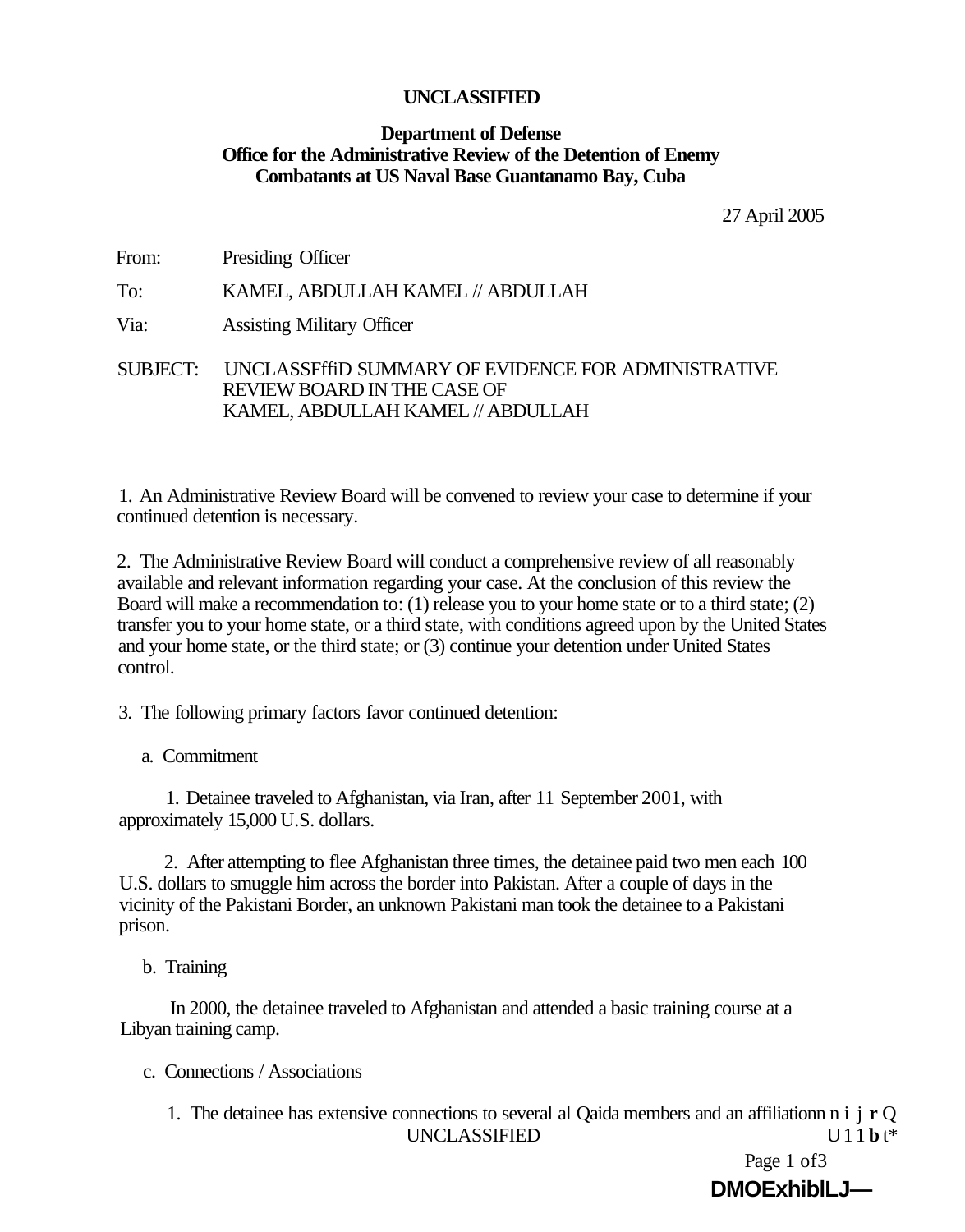#### SUBJECT: UNCLASSIFIED SUMMARY OF EVIDENCE FOR ADMINISTRATIVE REVIEW BOARD IN THE CASE OF KAMEL, ABDULLAH KAMEL // ABDULLAH

with the al Wafa organization. (Executive Order 13224 designates al Wafa as a global terrorist entity)

2. The detainee's associate encouraged the detainee to travel to Afghanistan on two separate occasions.

3. That associate is a leader of a Mujahiden group, Tabligh, in Kuwait who conducted meetings and collected money for Usama Bin Laden through a Sheik at a local mosque. This individual is also described as the legal advisor and close Mend to Usama Bin Laden.

d. Intent

The detainee traveled to Afghanistan the second time sometime after September 11,2001. The second time he was encouraged to go there to fight. He stayed in guesthouses in Kandahar where he heard a speech given by Usama Bin Laden.

e. Other Relevant Data

1. Detainee was captured with a Casio watch, model F-91W, a common watch used by al Qaida to detonate improvised explosive devices.

2. One of the detainee's known aliases was on a list of captured hard drives associated with a senior al Qaida member.

3. The detainee's name and photograph is found on a foreign state service product that depicts the relationship between al Qaida elements and Kuwaiti extremists.

4. The detainee's name was found on a list of captured al Qaida and Taliban fighters that were captured trying to flee Afghanistan.

5. The detainee's name was found on a computer server hard drive recovered during a raid of a suspected al Qaida safehouse in Islamabad, Pakistan.

6. The detainee's name was found on a list of 324 Arabic names recovered from safehouse raids associated with suspected al Qaida in Karachi, Pakistan.

4. The following primary factors favor release or transfer:

a. The detainee stated that he was, "carried away with emotion" when he saw the poor children in Afghanistan, citing this as his reason for travel.

b. The detainee denied involvement with the Taliban or al Qaida and having knowledge of UNCLASSIFIED *.*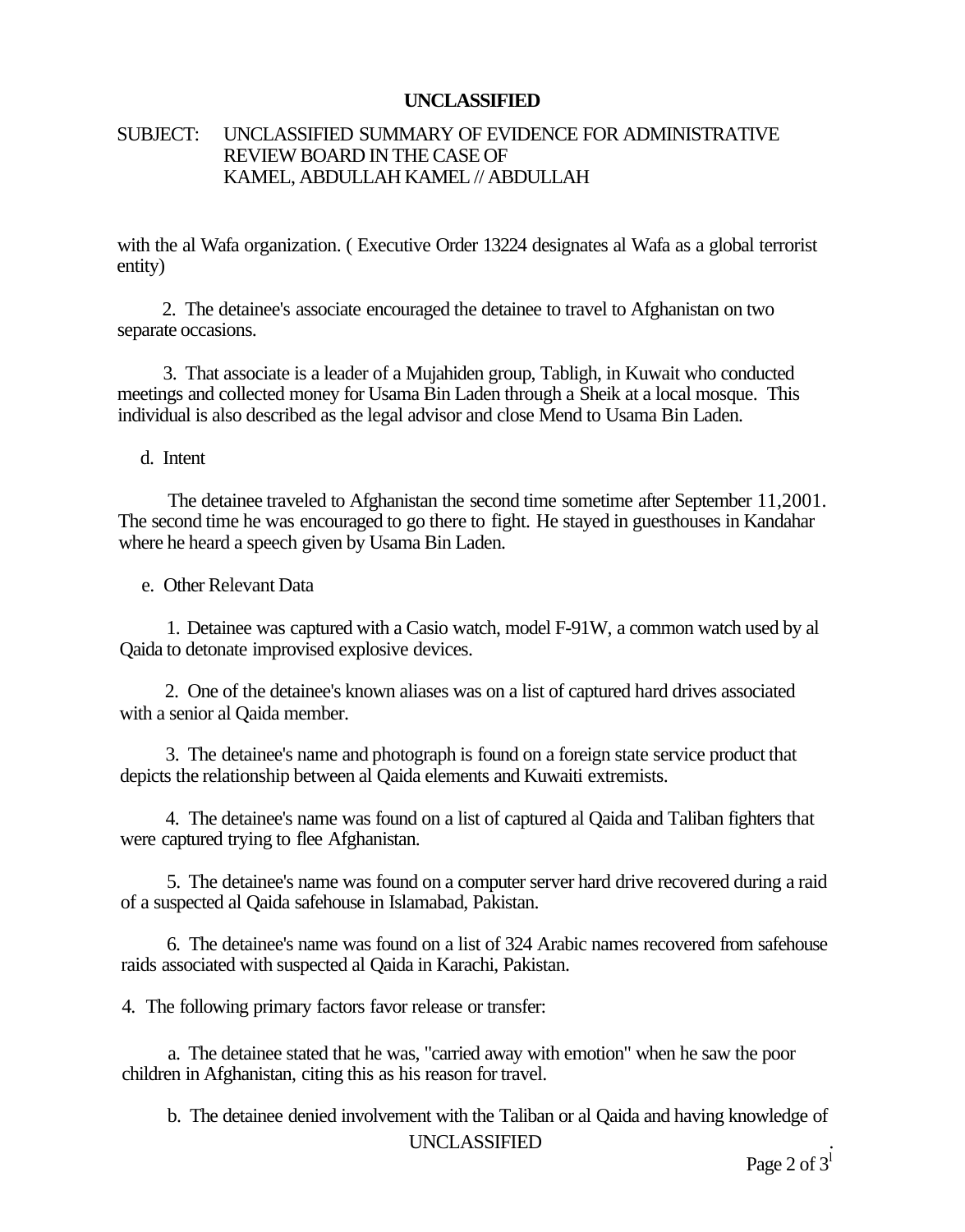#### SUBJECT: UNCLASSIFIED SUMMARY OF EVIDENCE FOR ADMINISTRATIVE REVIEW BOARD IN THE CASE OF KAMEL, ABDULLAH KAMEL // ABDULLAH

the attacks in the United States prior to their execution on September 11th. The detainee also denied knowledge of any rumors or plans of future attacks on the United States or its interests.)

5. You will be afforded a meaningful opportunity to be heard and to present information to the Board; this includes an opportunity to be physically present at the proceeding. The Assisting Military Officer (AMO) will assist you in reviewing all relevant and reasonably available unclassified information regarding your case. The AMO is not an advocate for or against continued detention, nor may the AMO form a confidential relationship with you or represent you in any other matter.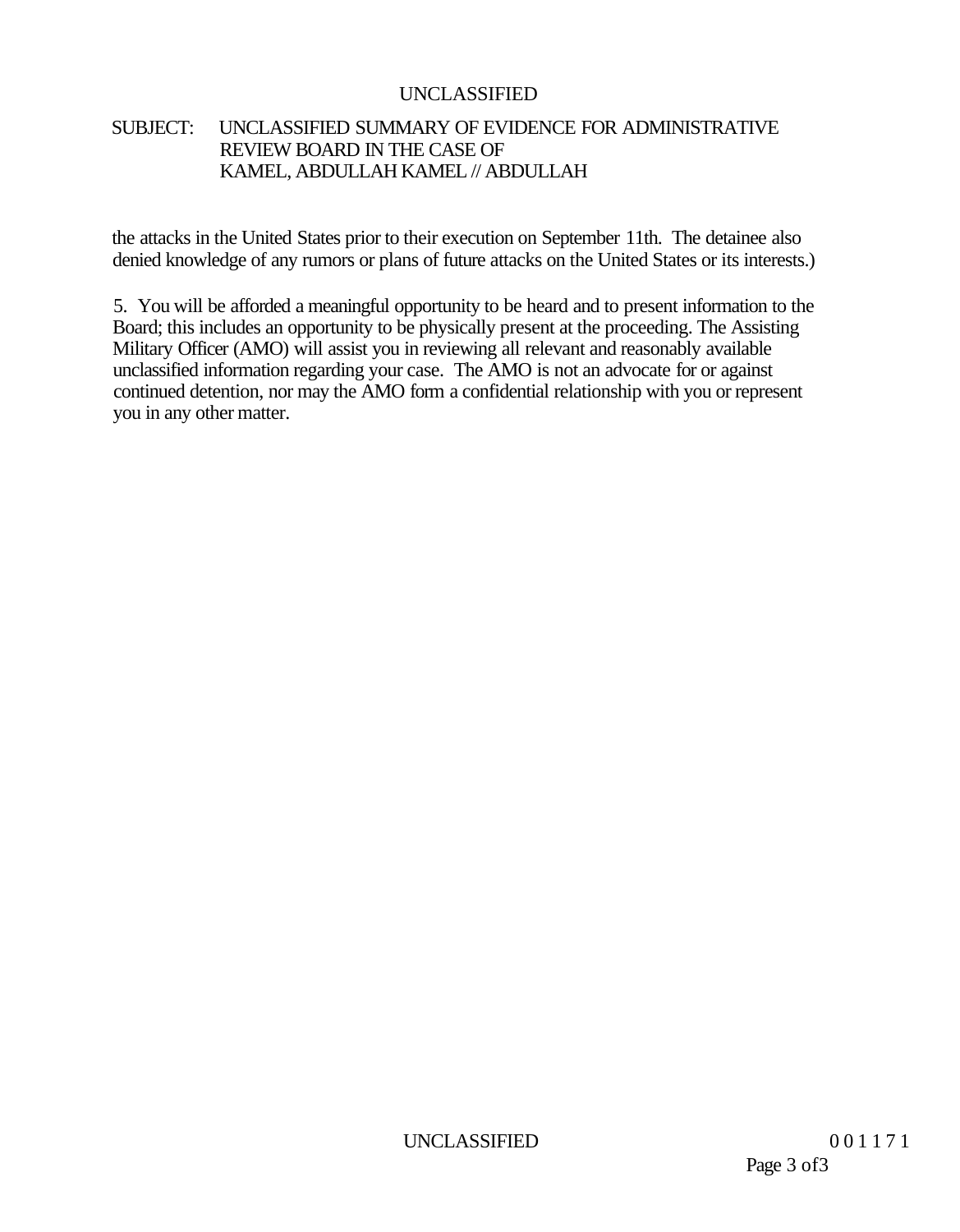#### **Department of Defense Office for the Administrative Review of the Detention of Enemy Combatants at US Naval Base Guantanamo Bay, Cuba**

04 May 2005

Page 1 of3

**. 001172** 

From: Presiding Officer

To: AL AWDA,FOUZIKHALID ABDULLAH

Via: Assisting Military Officer

SUBJECT: UNCLASSIFIED SUMMARY OF EVIDENCE FOR ADMINISTRATIVE REVIEW BOARD IN THE CASE OF AL AWDA, FOUZIKHALID ABDULLAH

1. An Administrative Review Board will be convened to review your case to determine if your continued detention is necessary.

2. The Administrative Review Board will conduct a comprehensive review of all reasonably available and relevant information regarding your case. At the conclusion of this review the Board will make a recommendation to: (1) release you to your home state or to a third state; (2) transfer you to your home state, or a third state, with conditions agreed upon by the United States and your home state, or the third state; or (3) continue your detention under United States control.

3. The following primary factors favor continued detention:

a. Commitment

1. The detainee traveled to Dubai, United Arab Emirates; Karachi, Pakistan; Quetta, Pakistan; then drove across the Afghanistan border to Buldak.

2. In August or early September 2001, detainee admits traveling through Afghanistan with Taliban members.

3. The detainee had approximately 4000 United States dollars, 4000 Saudi Riyals and 400 Deutschmarks when he departed for Afghanistan.

4. On November 18,2001, the detainee was captured by Pakistani authorities attempting to leave Afghanistan through the Tora Bora Mountains. The detainee was armed with an AK-47 at the time of his capture.

5. The detainee speculated that the group of men he traveled with through Tora Bora to the Pakistani border may have included members of al Qaida and the Taliban.

**UNCLASSIFIED DMOtxn**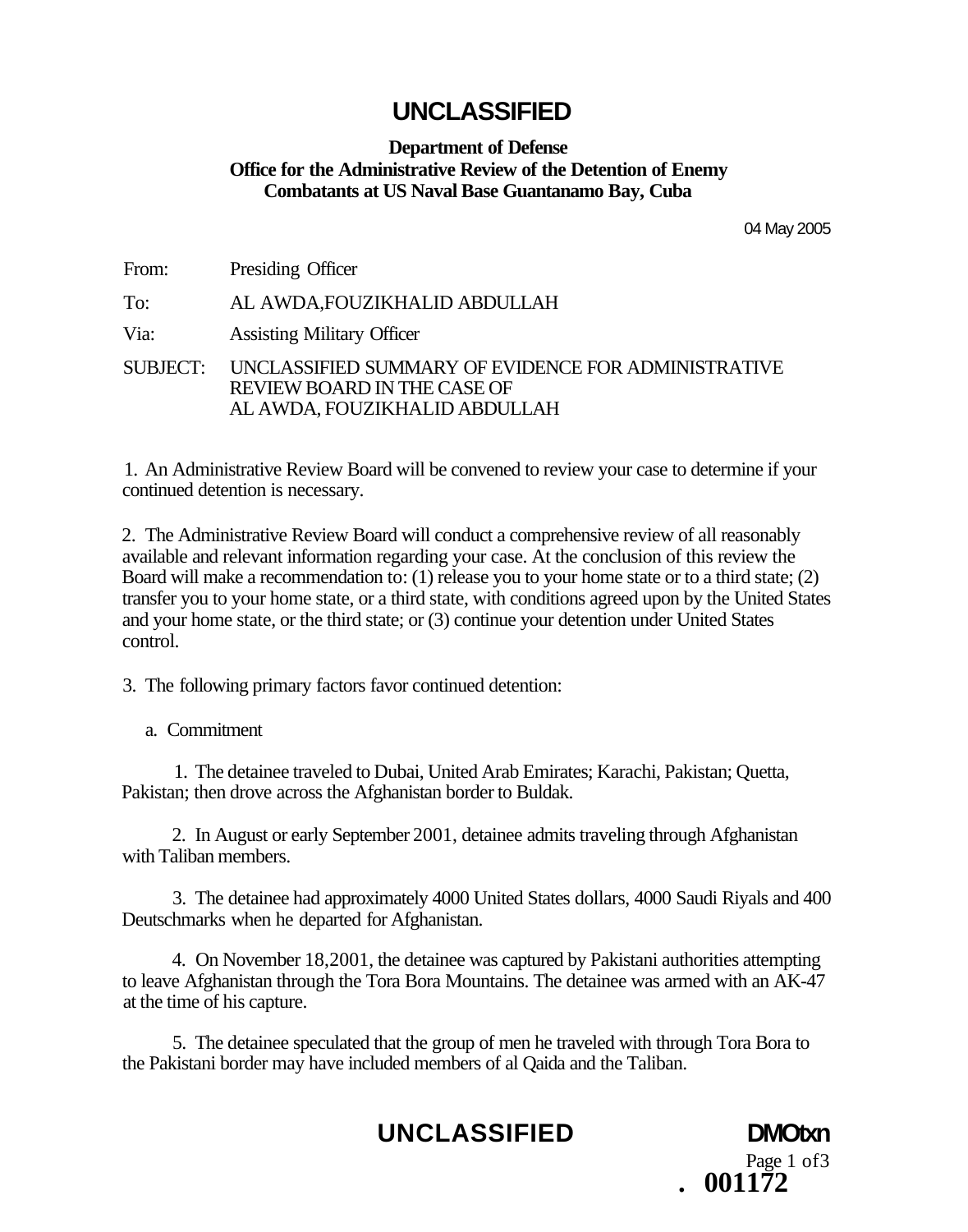#### SUBJECT: UNCLASSIFIED SUMMARY OF EVIDENCE FOR ADMINISTRATIVE REVIEW BOARD IN THE CASE OF AL AWDA, FOUZIKHALID ABDULLAH

#### b. Training

1. The detainee first went to a camp in Buldak, Afghanistan where the Iman introduced him to a Taliban government representative.

2. Detainee admits firing an AK-47 at a training camp near Kandahar.

c. Connection/Associations

1. The detainee's name was recovered from computer file which lists contact points and telephone numbers for al Qaida Mujahadeen in Pakistan.

2. The detainee's name was found on a computer used by suspected al Qaida members containing a list of associates incarcerated in Pakistan.

3. The detainee's name and telephone number were on a list of captured mujahidin that was discovered on a computer hard drive associated with a senior al Qaida member.

4. The detainee admitted receiving assistance from the Taliban in locating places to teach.

d. Intent

Detainee admitted staying at a guesthouse with fighters armed with AK-47 rifles.

4. The following primary factors favor release or transfer:

a. The detainee denies attending any training camps and stated he never fought or knew anyone belonging to al Qaida.

b. The detainee denied having any knowledge of the attacks in the United States prior to their execution on September 11th. He also denied knowledge of any rumors or plans of future attacks on the United States or its interest.

c. The detainee stated he was not a soldier and has had no formal military training. He stated he is not a member of the Taliban or al Qaida.

d. The detainee indicated he has never met Usama Bin Laden and has never fought against coalition forces. He would like to return to Kuwait and attempt to obtain a teaching position, get married and have a family.

e. The detainee denied going to Afghanistan to fight the jihad, as he stated there were Muslims on both sides of the fight and he could not kill Muslims. He could not kill anyone, as he was a "chicken."

# **UNCLASSIFIED**

001173 Page2of3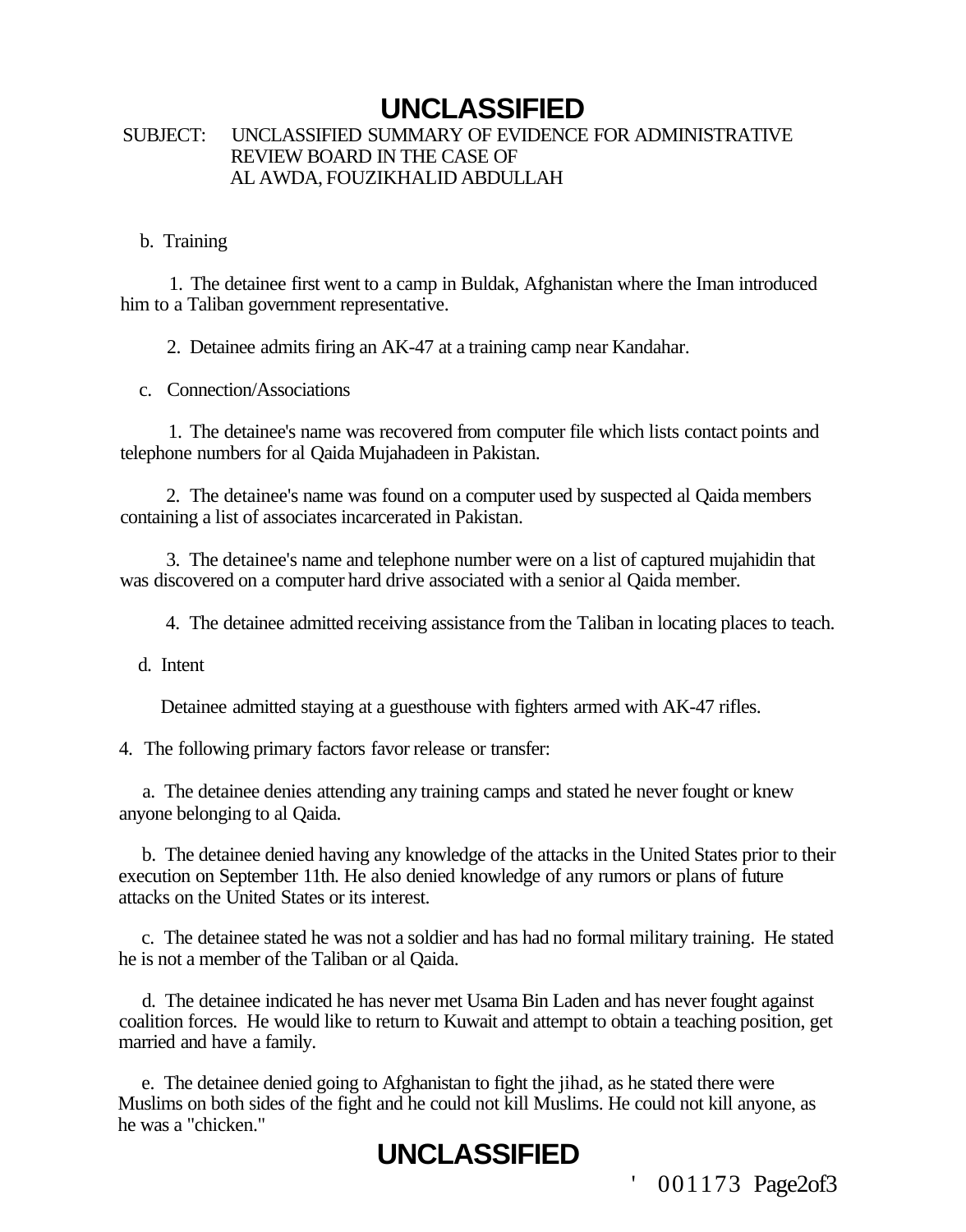#### SUBJECT: UNCLASSIFIED SUMMARY OF EVIDENCE FOR ADMINISTRATIVE REVIEW BOARD IN THE CASE OF AL AWDA, FOUZIKHALID ABDULLAH

5. You will be afforded a meaningful opportunity to be heard and to present information to the Board; this includes an opportunity to be physically present at the proceeding. The Assisting Military Officer (AMO) will assist you in reviewing all relevant and reasonably available unclassified information regarding your case. The AMO is not an advocate for or against continued detention, nor may the AMO form a confidential relationship with you or represent you in any other matter.

# **UNCLASSIFIED**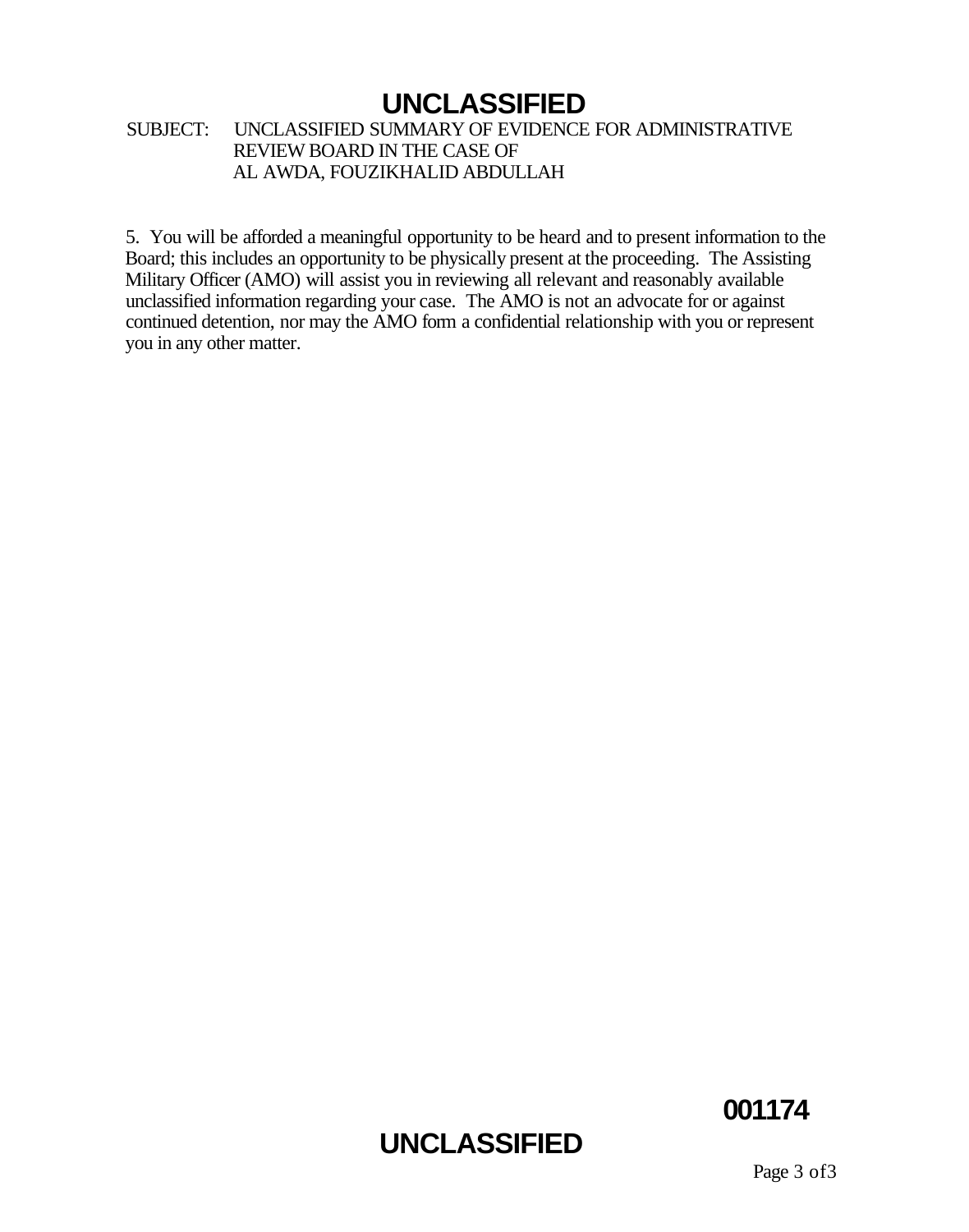#### **Department of Defense Office for the Administrative Review of the Detention of Enemy Combatants at US Naval Base Guantanamo Bay, Cuba**

20 April 2005

| From: | Presiding Officer                                                                                                                  |
|-------|------------------------------------------------------------------------------------------------------------------------------------|
| To:   | ABD AL AZIZ SAYER UWAIN AL SHAMMERI                                                                                                |
| Via:  | <b>Assisting Military Officer</b>                                                                                                  |
|       | SUBJECT: UNCLASSIFIED SUMMARY OF EVIDENCE FOR ADMINISTRATIVE<br>REVIEW BOARD IN THE CASE OF<br>ABD AL AZIZ SAYER UWAIN AL SHAMMERI |

1. An Administrative Review Board will be convened to review your case to determine if your continued detention is necessary.

2. The Administrative Review Board will conduct a comprehensive review of all reasonably available and relevant information regarding your case. At the conclusion of this review the Board will make a recommendation to: (1) release you to your home state or to a third state; (2) transfer you to your home state, or a third state, with conditions agreed upon by the United States and your home state, or the third state; or (3) continue your detention under United States control.

3. The following primary factors favor continued detention:

a. Commitment

1. The detainee did not tell anyone he was going to Afghanistan. The detainee planned and funded his travel arrangements. The detainee took sick leave from school and began his travel to Afghanistan on approximately 14 October 2001.

2. The detainee traveled from Kuwait to Iran and then to Afghanistan soon after 11 September 2001.

3. The detainee was arrested by the Pakistani Army while attempting to cross into Pakistan from Afghanistan without identification documents.

4. During confinement, the detainee organized others in non-compliance activity.

5. In confinement, the detainee is considered a very important leader.

001175

b. Training

In 1993, the detainee completed two to three months of basic military training in the

#### **UNCLASSIFIED DMOExWWt-1**

Page 1 of2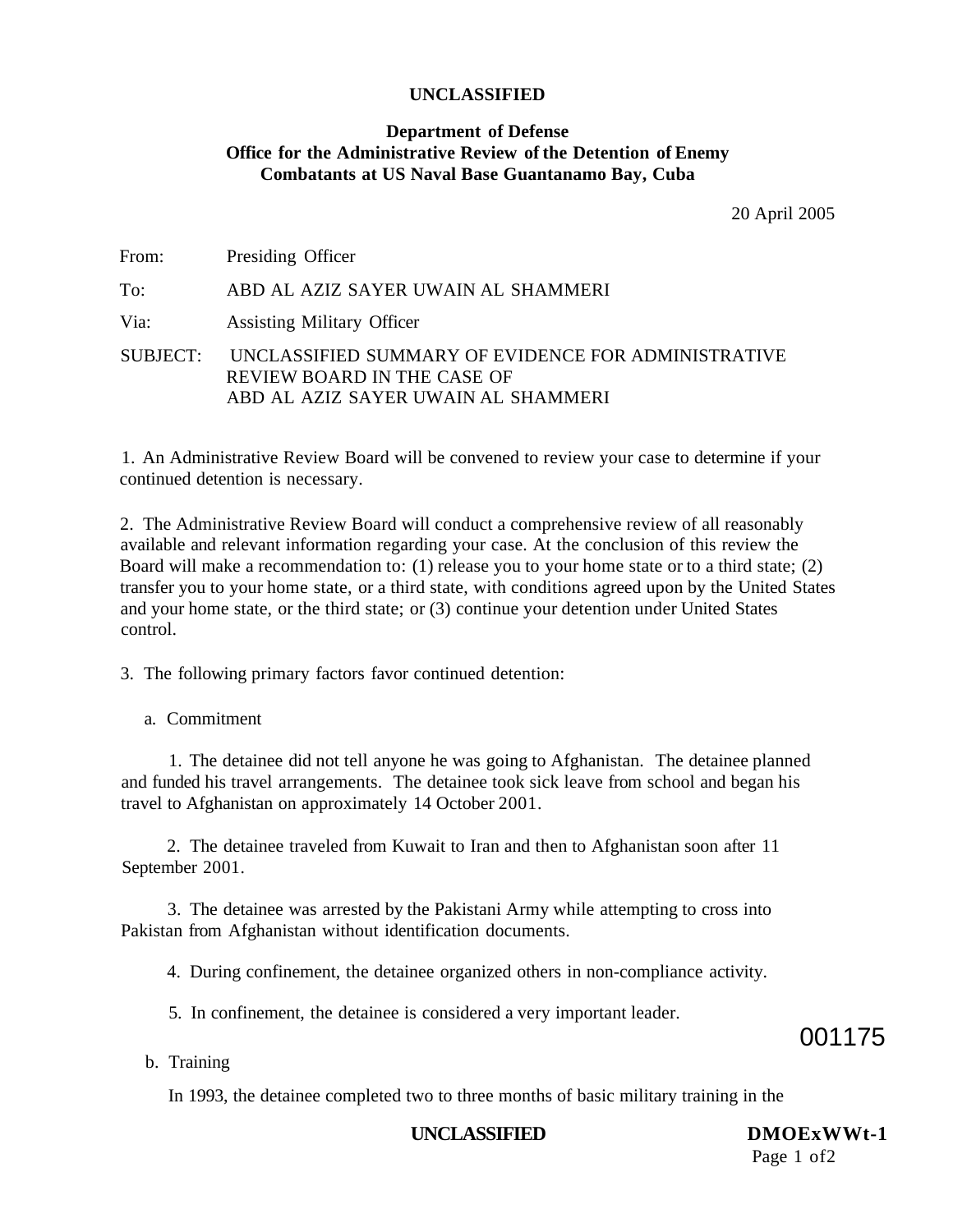#### **UNCLASSIFIED**  SUBJECT: UNCLASSIFIED SUMMARY OF EVIDENCE FOR ADMINISTRATIVE REVIEW BOARD IN THE CASE OF ABD AL AZIZ SAYER UWAIN AL SHAMMERI

Kuwaiti military, after which he was placed in the Army.

c. Connections / Associations

1. One of the detainee's known aliases was on a list of captured hard drives associated with a senior al Qaida member.

2. The detainee was present at an al Qaida House associated with a non-government organization with links to al Qaida.

3. Executive Order 13224, which blocks property and prohibits transactions with persons who commit, threaten to commit or support terrorism, designates al Wafa as a global terrorist entity.

4. The al Qaida Media House, which houses the al Qaida Media Committee, was located in Qandahar. Senior members of al Qaida were associated with the Media Committee.

d. Intent

1. The detainee was a member of the Islamic Court in Afghanistan, which enforced proper behavior.

2. The detainee was present at the prison uprising at Mazar-e-Sharif.

4. The following primary factors favor release or transfer:

a. The detainee did not participate in fighting in Bosnia or Chechnya. The detainee did not receive any training in Afghanistan and he claims no connection to al Qaida.

b. The detainee denies having any knowledge of the attacks in the United States prior to their execution on September 11, and also denied knowledge of any rumors or plans of future attacks on the United States or its interests.

5. You will be afforded a meaningful opportunity to be heard and to present information to the Board; this includes an opportunity to be physically present at the proceeding. The Assisting Military Officer (AMO) will assist you in reviewing all relevant and reasonably available unclassified information regarding your case. The AMO is not an advocate for or against continued detention, nor may the AMO form a confidential relationship with you or represent you in any other matter.

-' 001176

UNCLASSIFIED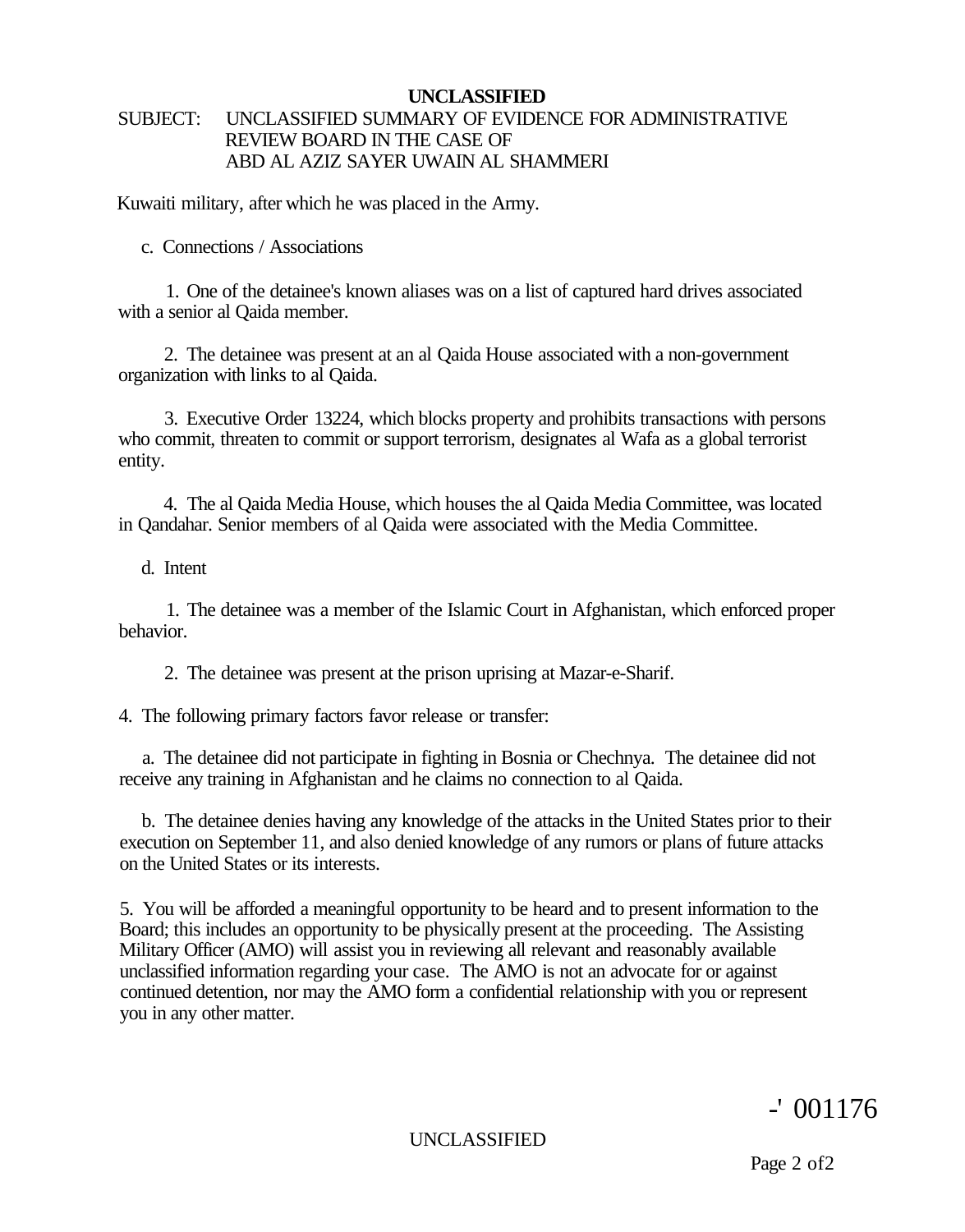#### **Department of Defense Office for the Administrative Review of the Detention of Enemy Combatants at US Naval Base Guantanamo Bay, Cuba**

2 May 2005

| From: | Presiding Officer                                                                                                                                 |
|-------|---------------------------------------------------------------------------------------------------------------------------------------------------|
| To:   | AL HAMEYDANI, KHALID BIN // ABDULLAH MISHAL THAMER                                                                                                |
| Via:  | <b>Assisting Military Officer</b>                                                                                                                 |
|       | SUBJECT: UNCLASSIFIED SUMMARY OF EVIDENCE FOR ADMINISTRATIVE<br>REVIEW BOARD IN THE CASE OF<br>AL HAMEYDANI, KHALID BIN // ABDULLAH MISHAL THAMER |

1. An Administrative Review Board will be convened to review your case to determine if your continued detention is necessary.

2. The Administrative Review Board will conduct a comprehensive review of all reasonably available and relevant information regarding your case. At the conclusion of this review the Board will make a recommendation to: (1) release you to your home state or to a third state; (2) transfer you to your home state, or a third state, with conditions agreed upon by the United States and your home state, or the third state; or (3) continue your detention under United States control.

3. The following primary factors favor continued detention:

a. Commitment

1. The detainee was assessed by a foreign government service to be a hardcore extremist.

2. The detainee decided to go to Afghanistan to build a mosque. He made arrangements to travel to Afghanistan after the September 11 attacks, leaving the return flight date open. The detainee left Kuwait on either 21 or 22 September 2001 carrying \$15,000 in U.S. currency to build his mosque.

3. The detainee traveled to Afghanistan from Kuwait City by plane to Meshat, Iran where he hired a car to the Iran/Afghanistan border. The detainee spent one night in Taibot (phonetic), Iran, before crossing the border into Afghanistan. The detainee traveled to Namruz, Afghanistan and from there to Kabul, Afghanistan where he worked with Al Wafa repairing homes and schools for the poor.

4. The detainee donated 1,000 U.S. dollars to Al Wafa in Kabul to build a school. In addition to the money donated to Al-Wafa, he gave 2,000 U.S. dollars to assist refugees on the border and \$9,000 to build a mosque. The remaining 3,000 U.S. dollars and his passport were stolen from a house he was staying at outside of Kabul.

#### **DMO Exhibit**

UNCLASSIFIED <sup>t</sup>  $_{t}$  001177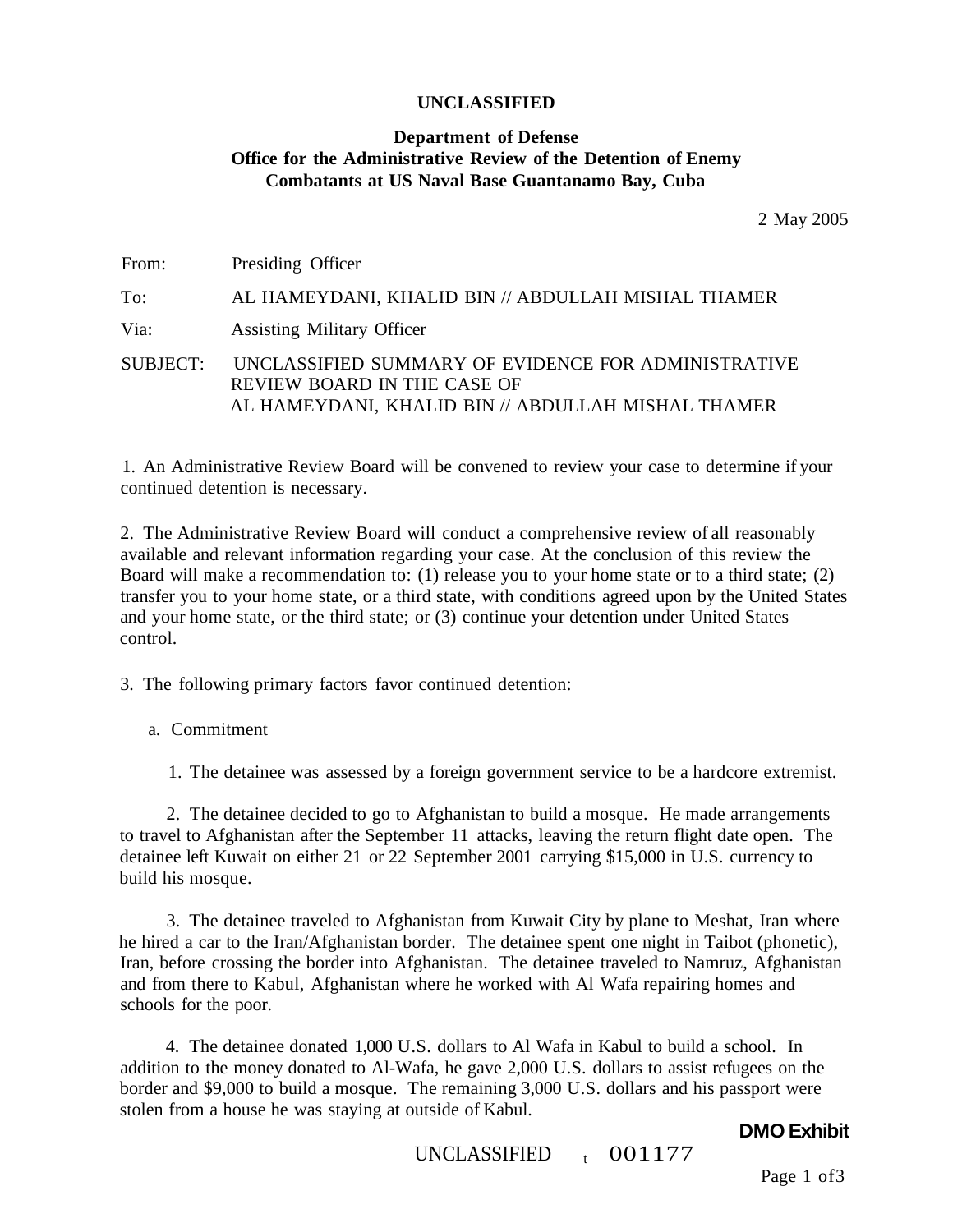#### SUBJECT: UNCLASSIFIED SUMiMARY OF EVIDENCE FOR ADMINISTRATIVE REVIEW BOARD IN THE CASE OF AL HAMEYDANI, KHALID BIN // ABDULLAH MISHAL THAMER

5. The nongovernmental organization "Wafa," officially named Al Wafa Al Igatha Al Islamia or Wafa Humanitarian organization and headquartered in Saudi Arabia is believed to have connections to Usama Bin Ladin and Afghan mujahidin.

#### b. Training

The detainee received training with the "Lashkar E-Taiba." According to the Global Patterns of Terrorism 2003, the Lashkar-Tayyiba is the armed wing of the Pakistan-based religious organization, a Sunni anti-U.S. missionary organization formed in 1989. The Lashkar-Tayyiba was placed on the U.S. Treasury Department's Office of Foreign Asset Control list which includes organizations that are believed to support terrorist groups.

#### c. Connections

1. The detainee's name appears on a computer file used by suspected al Qaida members listing the names of detainees incarcerated in Pakistan. The file was recovered in a suspected al Qaida safe house in Islamabad, Pakistan.

2. The detainee's name and telephone number were on a list of captured mujahidin members that was discovered on a computer hard drive associated with a senior al Qaida member.

3. The detainee's name, home country and phone number appear on a document containing information regarding the capture of al Qaida and Taliban fighters by Pakistani officials in Nangahar Province, Pakistan who had crossed the border after the 11 September 2001 retaliation.

4. Information listing a safety deposit box and passport for the detainee appears on a floppy disk recovered from a suspected al Qaida safehouse in Karachi, Pakistan.

5. According to a foreign government service the detainee may be an associate of Abu Gaith.

6. Abu Gaith was the Imam of a mosque in Kuwait and later became a spokesman for Bin Laden.

d. Other relevant data

1. The detainee was captured with no identification papers.

2. The detainee's name has been pre-authorized for placement in appropriate government agency watchlists.

UNCLASSIFIED 001178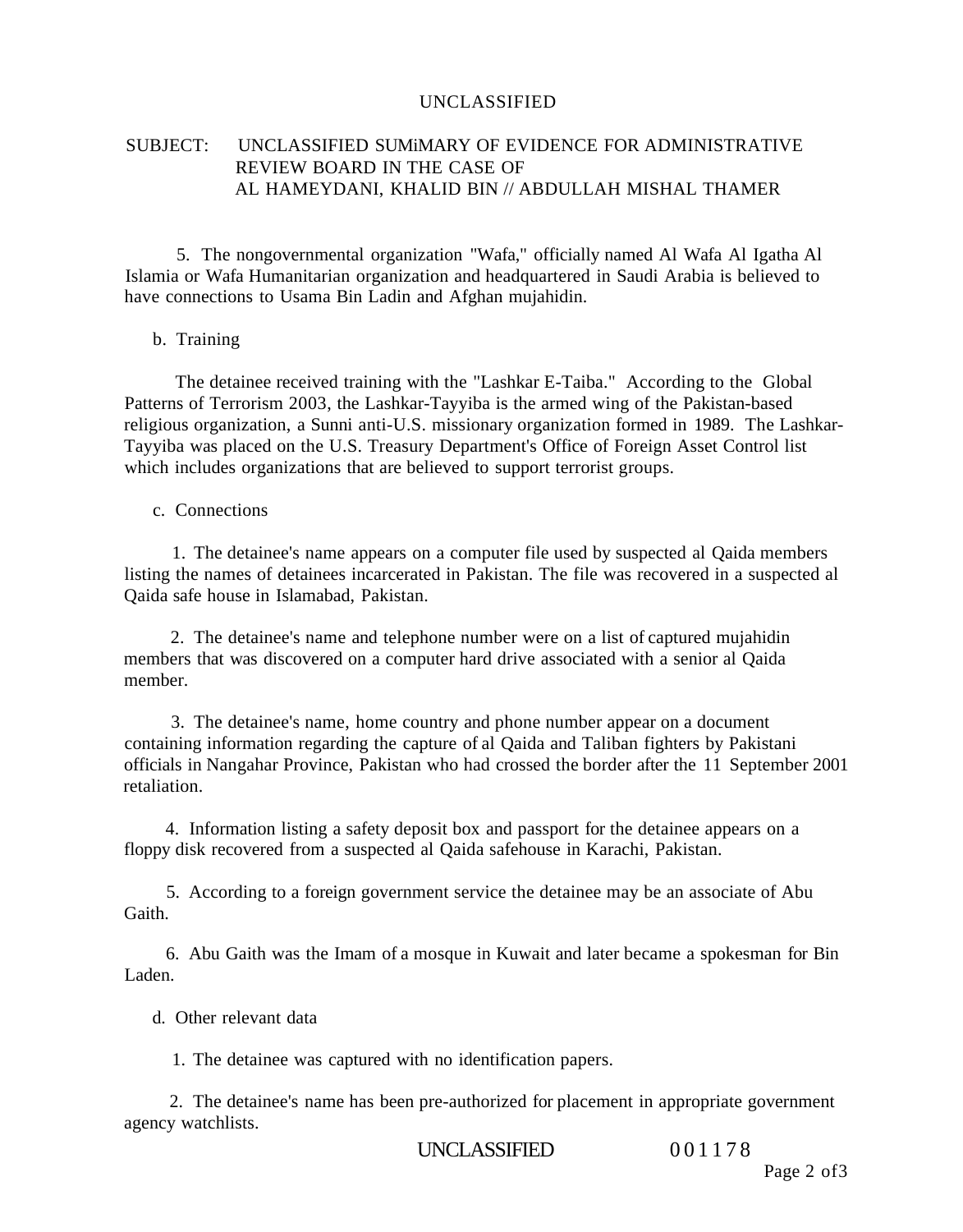#### SUBJECT: UNCLASSIFIED SUMMARY OF EVIDENCE FOR ADMINISTRATIVE REVIEW BOARD IN THE CASE OF AL HAMEYDANI, KHALID BIN // ABDULLAH MISHAL THAMER

3. The detainee is linked to the Takfir Wa'al Hijra (TWH). Those associated with this ideology support the overthrow of governments not based solely on Shari'a.

4. The following primary factors favor release or transfer:

a. The detainee was unaware the money provided to Al-Wafa was used to support the al Qaida network.

b. The detainee denies ever receiving any type of terrorist or military training.

c. The detainee also denies he ever received any military training or that he participated in any combat. He denied any knowledge regarding the location of training camps in Afghanistan or elsewhere. He denied having ever carried a weapon.

d. The detainee claims no knowledge of the Takfir Wa'al Hijra organization.

5. You will be afforded a meaningful opportunity to be heard and to present information to the Board; this includes an opportunity to be physically present at the proceeding. The Assisting Military Officer (AMO) will assist you in reviewing all relevant and reasonably available unclassified information regarding your case. The AMO is not an advocate for or against continued detention, nor may the AMO form a confidential relationship with you or represent you in any other matter.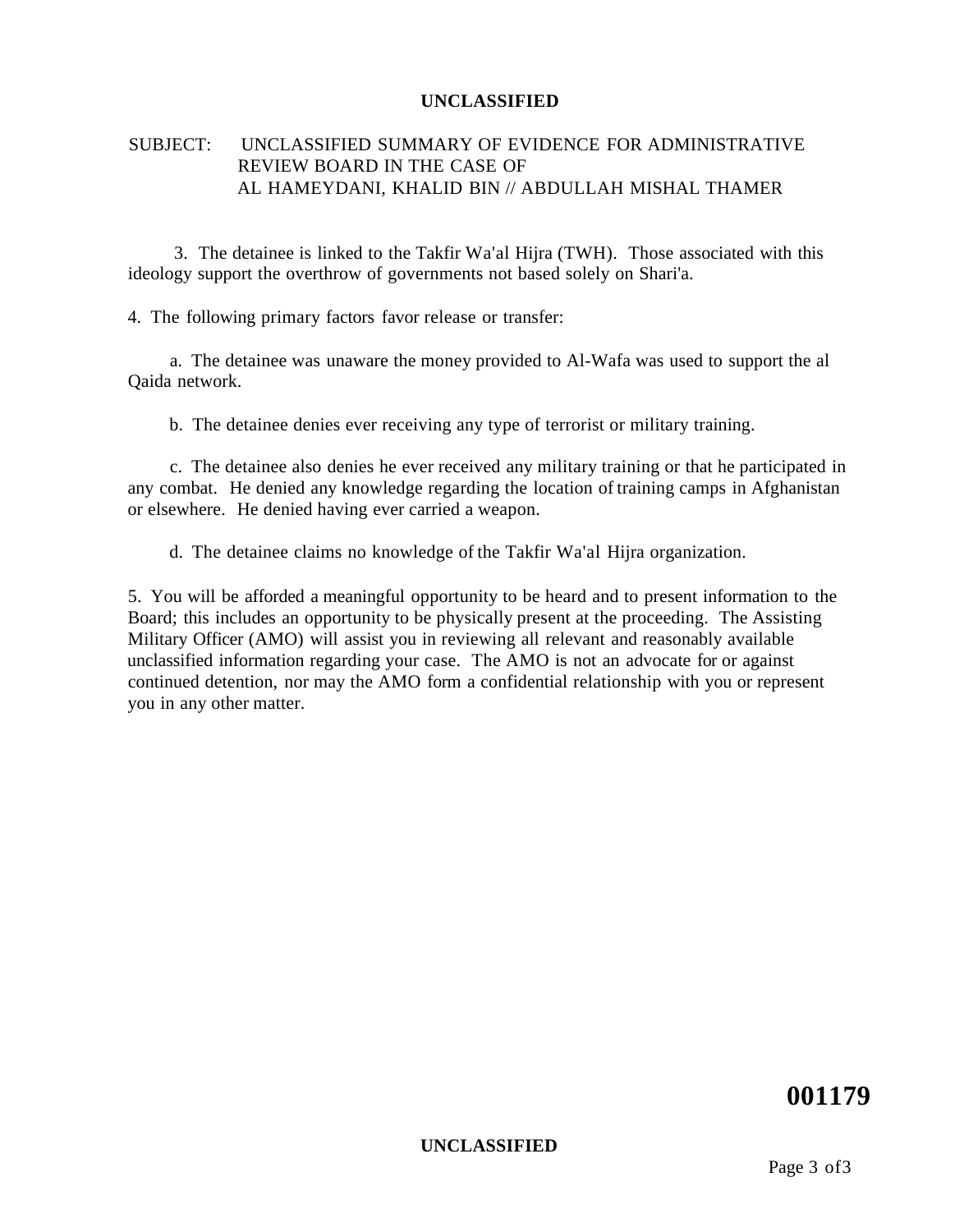#### **Department of Defense Office for the Administrative Review of the Detention of Enemy Combatants at US Naval Base Guantanamo Bay, Cuba**

17 May 2005

| From:    | Presiding Officer                                   |
|----------|-----------------------------------------------------|
| To:      | AMIN, OMAR RAJAB                                    |
| Via:     | <b>Assisting Military Officer</b>                   |
| SUBJECT: | UNCLASSIFIED SUMMARY OF EVIDENCE FOR ADMINISTRATIVE |
|          | REVIEW BOARD IN THE CASE OF AMIN, OMAR RAJAB        |

1. An Administrative Review Board will be convened to review your case to determine if your continued detention is necessary.

2. The Administrative Review Board will conduct a comprehensive review of all reasonably available and relevant information regarding your case. At the conclusion of this review the Board will make a recommendation to: (1) release you to your home state or to a third state; (2) transfer you to your home state, or a third state, with conditions agreed upon by the United States and your home state, or the third state; or (3) continue your detention under United States control.

3. The following primary factors favor continued detention:

a. Commitment

1. The detainee testified he raised \$10,000 before he went to Afghanistan.

2. The detainee traveled to Iran and Afghanistan unofficially because he knew he would not receive permission to travel to do charitable work for refugees.

3. The detainee said on September 28,2001 he began his travel by air from Kuwait to Dubai, United Arab Emirates, on to Bahrain, then to Meshut, Iran. He then traveled by taxi from Meshut to the Afghanistan border. He crossed through using his Kuwaiti passport then took another taxi to Herat, Afghanistan. He took a plane from Herat to Kabul, Afghanistan.

4. The detainee said he did not travel through Bahrain enroute to Afghanistan.

5. The detainee claimed that not one day in his life had he traveled to Afghanistan, Iran or Pakistan.

#### UNCLASSD7D2D

001180 DMO Exhibit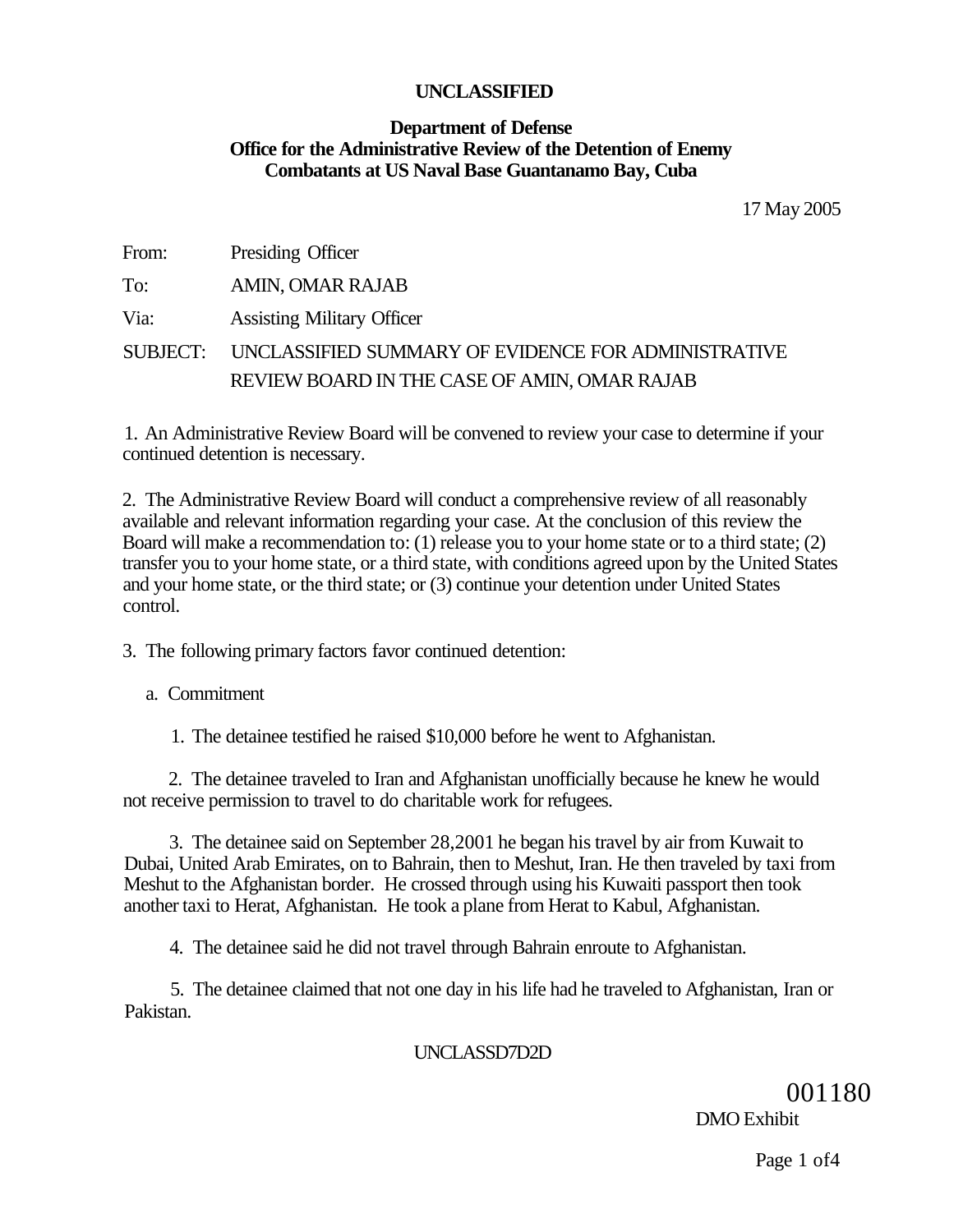#### SUBJECT: UNCLASSIFIED SUMMARY OF EVIDENCE FOR ADMINISTRATIVE REVIEW BOARD IN THE CASE OF AMINE OMAR RAJAB

6. The detainee claimed he told his wife, mother and sisters that he was going to Afghanistan. He said he contacted his family from Herat and Kabul.

7. The detainee's family said the detainee did not mention that he was going to Afghanistan. He told them he was going to the Pakistan/Afghanistan border and he called them from Pakistan.

8. In Kabul the detainee met with a Taliban secretary to arrange a meeting with the official in charge of refugees.

9. The detainee said he was in Afghanistan for 30 to 45 days before the bombing began. During that time he gave money to orphans.

10. The detainee said he had been in Afghanistan for two days before the bombing began. After about one month he traveled alone and without his passport toward the Pakistan border. He met two Arabs along the way and continued on with them. All three were arrested by Pakistani authorities upon reaching the border.

11. The detainee said he paid an Afghani to bring him to the Pakistan border. That Afghani brought the detainee to the Pakistan Army who turned him over to the United States.

b. Connection/Associations

1. After graduating from a college in Nebraska the detainee worked for the Kuwaiti Joint Relief Committee. He accompanied another Kuwaiti Joint Relief Committee official to Zagreb, Croatia.

2. That official facilitated another detainee's travel to Afghanistan.

3. The detainee said he was associated with Al Haramayan and it was recognized by the Kuwaiti Ministry of Social Affairs.

4. The Kuwaiti Joint Relief Committee and Al Haramayan provided financial support to former Arab Mujahadeen in Bosnia.

5. The detainee was listed as a suspected member of Al-Gama'at al-Islamiyah in Italy.

6. According to the United States Department of Homeland Security, Al-Gama'a al-Islamiyya is designated as a foreign terrorist organization.

7. The detainee's name appeared on a foreign government service list of members of the Mujahadeen Brigade in Bosnia. The document showed he joined the Brigade in 1993.

#### UNCLASSIFIED n r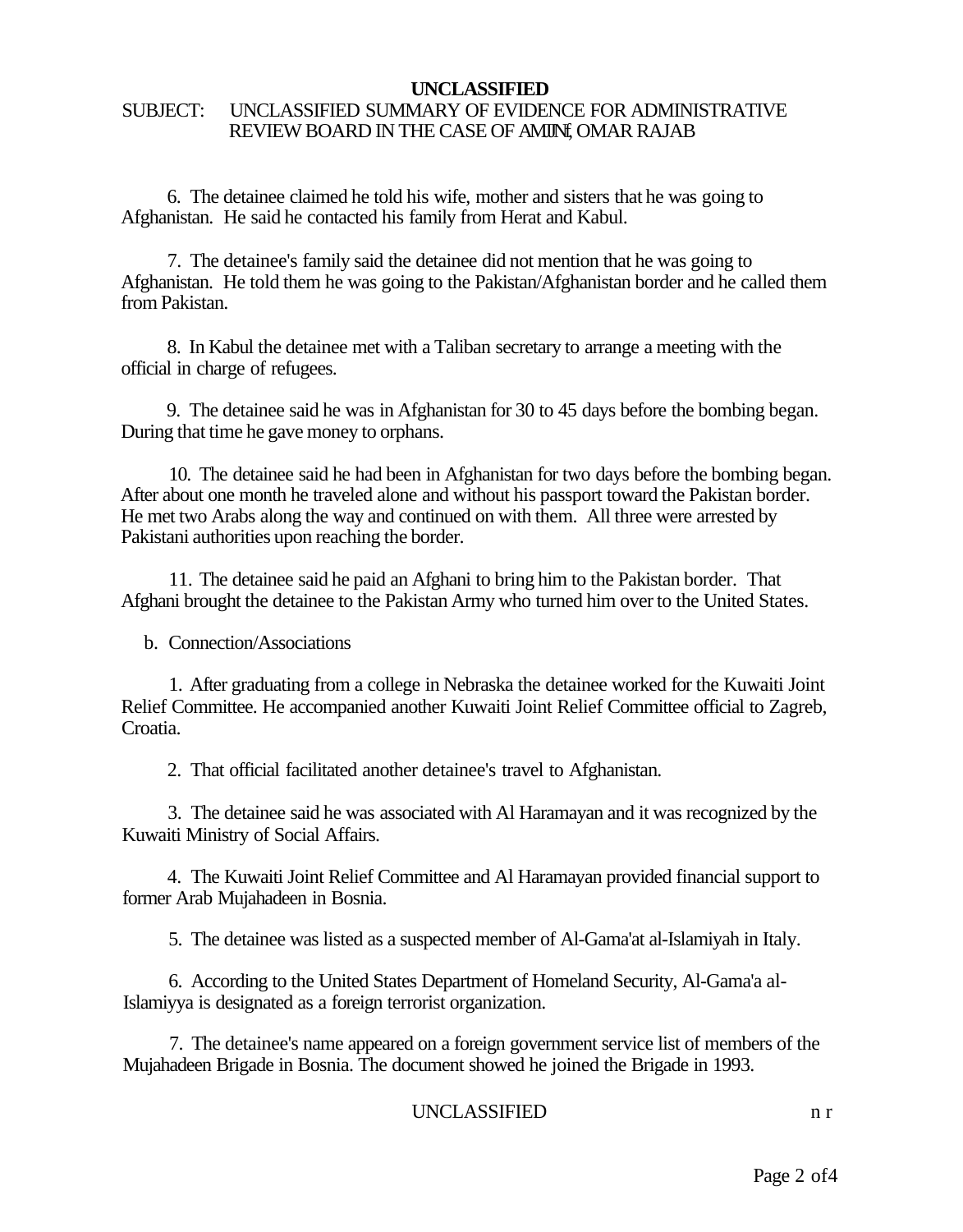#### SUBJECT: UNCLASSIFIED SUMMARY OF EVIDENCE FOR ADMINISTRATIVE REVIEW BOARD IN THE CASE OF AMIN, OMAR RAJAB

8. The detainee said he joined the Mujahadeen Brigade (which required paying money) so he could automatically become a citizen of Bosnia.

9. The detainee was seen several times at the home of a Kuwaiti who facilitated other Kuwaitis travel to Afghanistan.

10. This Kuwaiti facilitator is a terrorist financier. He traveled to Afghanistan in 1999 and 2001 to meet with Usama bin Laden to give him large amounts of money.

11. The detainee's name was on a listing of 324 Arabic names, aliases and nationalities recovered from safe house raids associated with suspected al Qaida in Karachi, Pakistan.

12. According to a foreign government service, the detainee is associated with the "official spokesman for al Qaida organization".

13. The detainee was seen at the Abu Hamza guesthouse in Kabul, Afghanistan. Others who stayed at this guesthouse had advance knowledge of the September 11 attacks on the United States.

c. Intent

The detainee traveled to Afghanistan at the beginning of the war to become a member of the forces of Usama Bin Laden.

d. Other Relevant Data

1. The detainee was one of three men arrested at the scene for the murder of a fourth man. All four men were former members of El-Mujahid Brigade which fought with Bosnian Muslim forces.

2. The detainee said he worked for the Kuwaiti Joint Relief Committee in Zagreb, Croatia from 1993 to 1994. He worked for the same organization in Sarejevo, Bosnia from 1994 until 1999. He then returned to Kuwait and was employed by the Kuwaiti Ministry of Social Affairs and Labor until 2001.

3. The detainee said he returned from Zagreb, Croatia in mid 1995 to work for the Kuwaiti government.

4. The detainee has provided conflicting information on the dates and locations of his employment.

5. The Kuwaiti government documents that the detainee began to work for them on 18

#### UNCLASSIFIED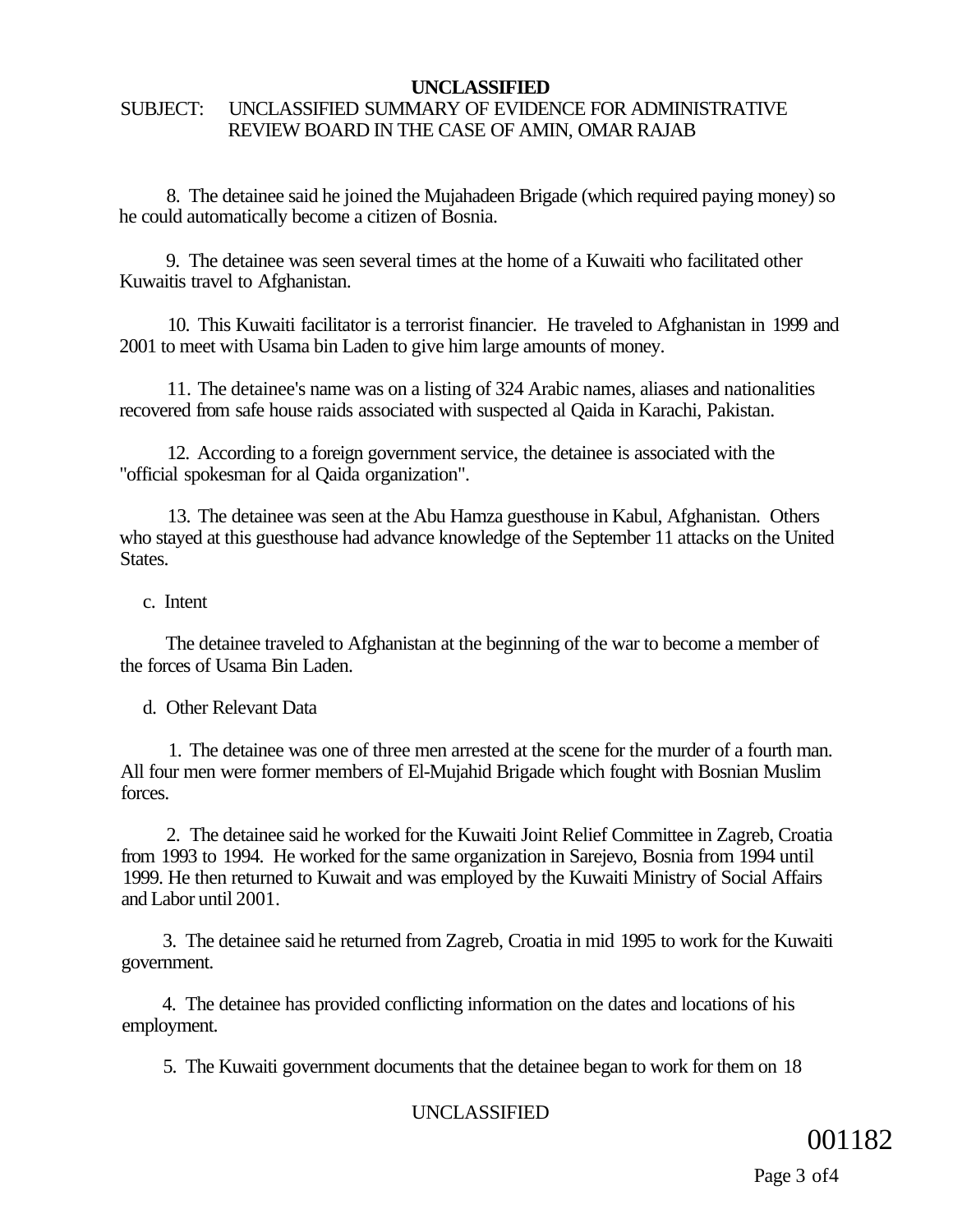#### SUBJECT: UNCLASSIFIED SUMMARY OF EVIDENCE FOR ADMINISTRATIVE REVIEW BOARD IN THE CASE OF AMISE, OMAR RAJAB

March 1996 as an agricultural supervisor in the Ministry of Social Affairs and Labor. The Ministry of Social Affairs and Labor delegated the detainee to the Islamic International Charitable Organization on September 9, 1997 for one year.

4. The following primary factors favor release or transfer:

a. The detainee said if he is released, he just wants to go back to Kuwait and be with his family. He is angry about his situation, but it would not be appropriate for him to go out and express his anger.

b. The detainee said he is not Mujahadeen and he never went to Kosovo or Chechnya.

c. The detainee denied he was armed or involved in any military action or training while in Afghanistan.

d. The detainee stated he had no plans to fight against United States forces and has never fought against United States forces.

e. The detainee denies being an al Qaida and/or Taliban supporter.

5. You will be afforded a meaningful opportunity to be heard and to present information to the Board; this includes an opportunity to be physically present at the proceeding. The Assisting Military Officer (AMO) will assist you in reviewing all relevant and reasonably available unclassified information regarding your case. The AMO is not an advocate for or against continued detention, nor may the AMO form a confidential relationship with you or represent you in any other matter.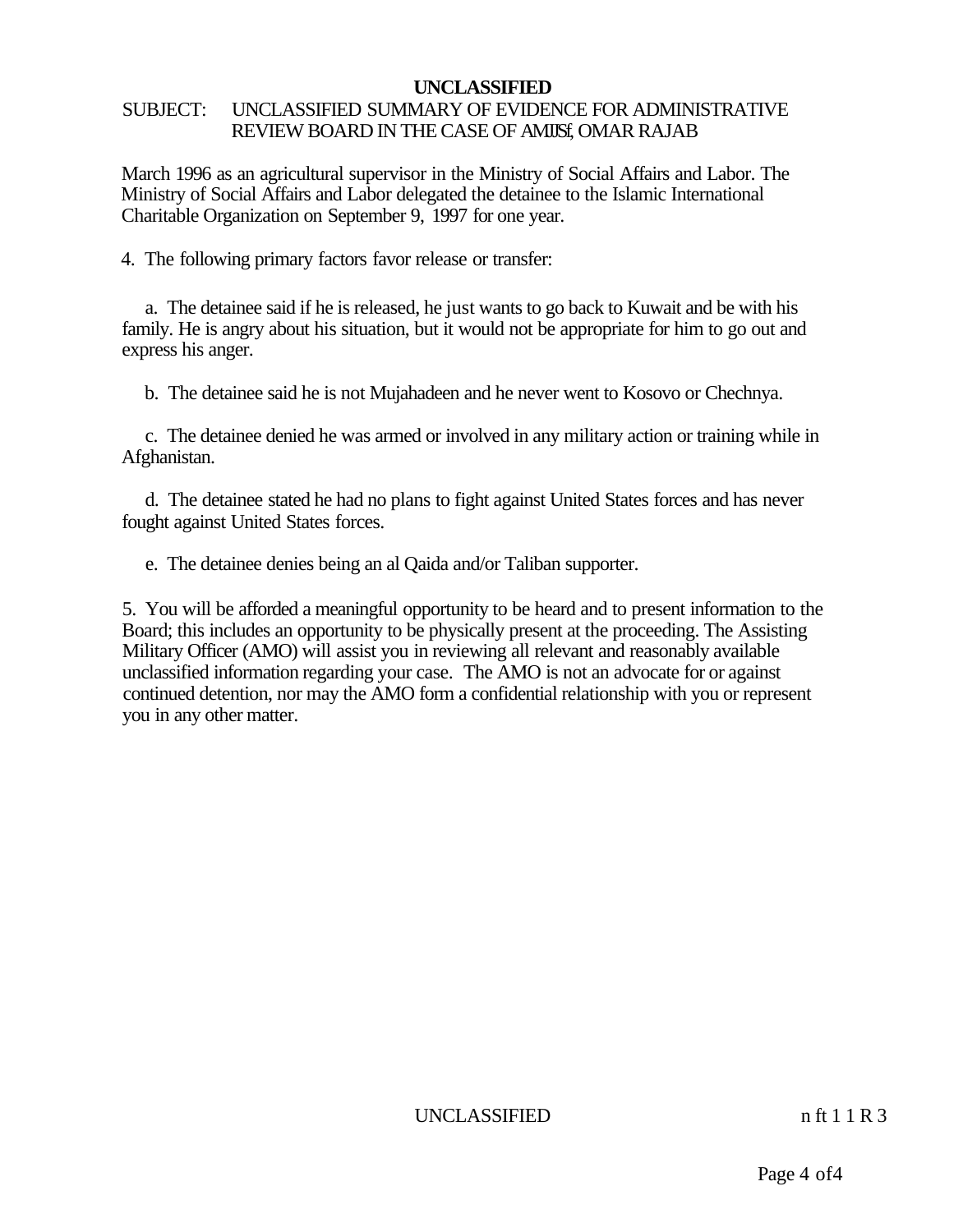#### **Department of Defense Office for the Administrative Review of the Detention of Enemy Combatants at US Naval Base Guantanamo Bay, Cuba**

22 April 2005

| From: | Presiding Officer                                                                                                                       |
|-------|-----------------------------------------------------------------------------------------------------------------------------------------|
| To:   | AL DAIHANI, MOHAMMED FENAITEL // MOHAMED                                                                                                |
| Via:  | <b>Assisting Military Officer</b>                                                                                                       |
|       | SUBJECT: UNCLASSIFIED SUMMARY OF EVIDENCE FOR ADMINISTRATIVE<br>REVIEW BOARD IN THE CASE OF<br>AL DAIHANI, MOHAMMED FENAITEL // MOHAMED |

1. An Administrative Review Board will be convened to review your case to determine if your continued detention is necessary.

2. The Administrative Review Board will conduct a comprehensive review of all reasonably available and relevant information regarding your case. At the conclusion of this review the Board will make a recommendation to: (1) release you to your home state or to a third state; (2) transfer you to your home state, or a third state, with conditions agreed upon by the United States and your home state, or the third state; or (3) continue your detention under United States control.

3. The following primary factors favor continued detention:

a. Connections/Associations

1 A foreign government service has linked the detainee to the official spokesman for al Qaida.

2. After 11 September 2001, the detainee was at the home of an individual who helped facilitate travel to Afghanistan.

3. This individual is an extremist who "was contacted by a senior al Qaida lieutenant to raise money for operations in Israel. This individual has personally traveled to Afghanistan to deliver a message to Usama Bin Ladin in Qandahar.

4. The detainee's name appeared on a hard drive recovered from a suspected al Qaida safe house in Islamabad, Pakistan.

#### **bIntent**

 **. 001184** 

1. The detainee voluntarily traveled from Kuwait to Mecca, Saudi Arabia, on Hajj in 2000, where he met Faisal, an employee of the Sanabal Charitable Committee.

### **UNCLASSIFIED DMOExhib\***

Page 1 of 2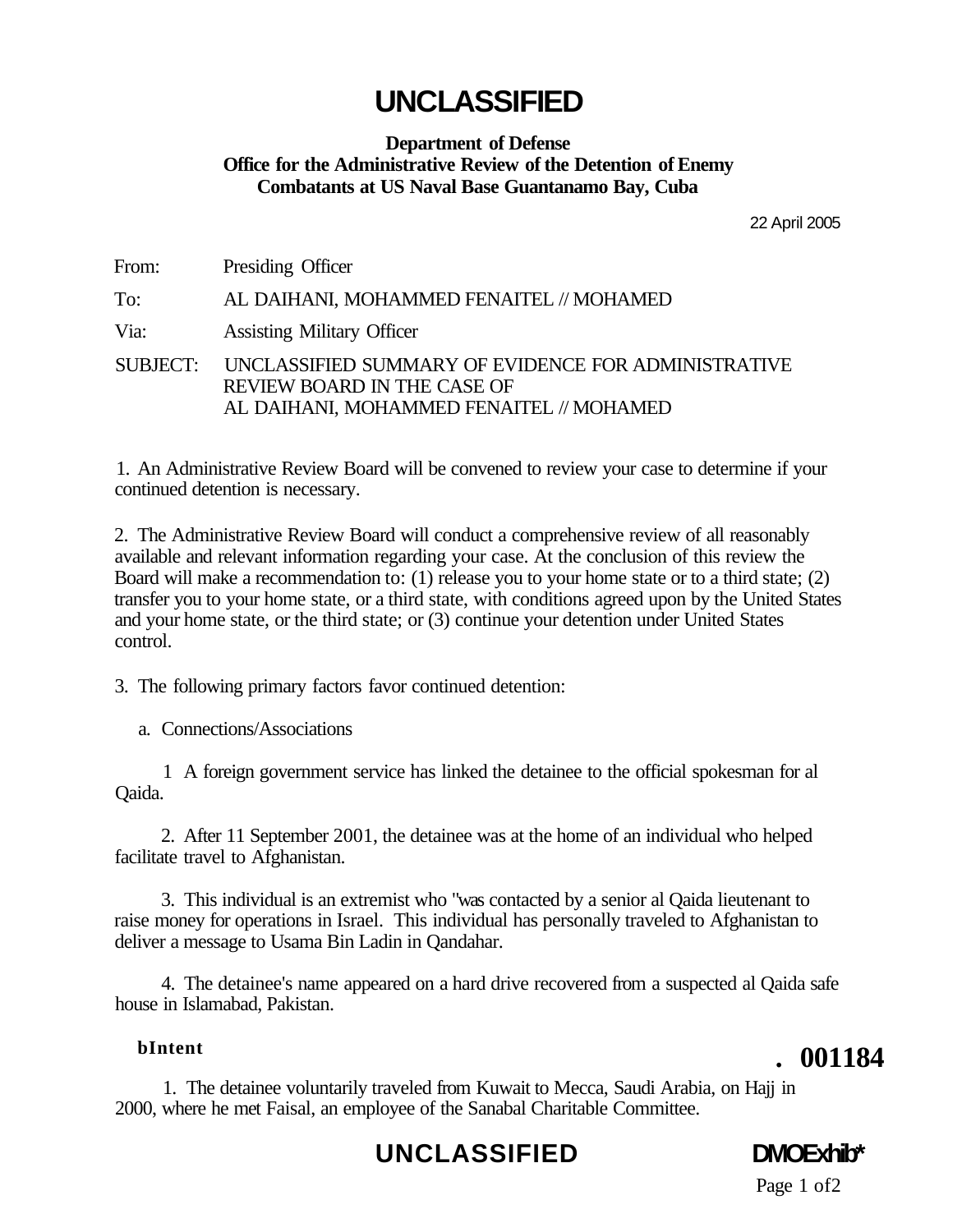#### SUBJECT: UNCLASSIFIED SUMMARY OF EVIDENCE FOR ADMINISTRATIVE REVIEW BOARD IN THE CASE OF AL DAIHANI, MOHAMMED FENAITEL // MOHAMED

2. The Sanabal employee and the detainee saw each other every month to every month and a half. The Sanabal employee spoke with the detainee on at least four occasions about going to Afghanistan.

3. Sanabil's first priority was providing support to the Jihad activities of the Libyan Islamic fighting Group.

4. The detainee admitted donating approximately 2,250 dinars to the Sanabal Charitable Committee.

5. The Libyan Islamic Fighting Group (LIFG) is designated a foreign terrorist organization by the U.S. Department of Homeland Security.

6. The detainee voluntarily flew from Kuwait to Karachi, Pakistan, on 9 September 2001, where he joined Faisal and Abdul Hakeem.

7. Abdul Hakeem was identified as an employee of the Sanabal Charitable Committee.

8. Hakeem was also identified as a major recruiter for the LIFG.

9. Sometime after 9 September 2001, the detainee, Faisal, and Hakeem traveled to Kandahar, Afghanistan.

10. In December 2001, the detainee failed at attempts to be smuggled across the Iranian boarder.

11. The detainee traveled between Kandahar, Kabul, Herat and Jalalabad Afghanistan, during November/December 2001, before being smuggled into Pakistan, apprehended by Pakistani authorities, and turned over to US forces.

4. The following primary factors favor release or transfer:

According to the detainee, the purpose of his eventual travel to Afghanistan was solely to verify the Sanabal Charitable Committee's work of building wells. Although the detainee had reservations about traveling to Afghanistan, he wanted to ensure that the money he donated, 2,250 dinars, had in fact been used to build five wells.

5. You will be afforded a meaningful opportunity to be heard and to present information to the Board; this includes an opportunity to be physically present at the proceeding. The Assisting Military Officer (AMO) will assist you in reviewing all relevant and reasonably available unclassified information regarding your case. The AMO is not an advocate for or against continued detention, nor may the AMO form a confidential relationship with you or represent you in any other matter.



### **\* 001185**

Page 2 of2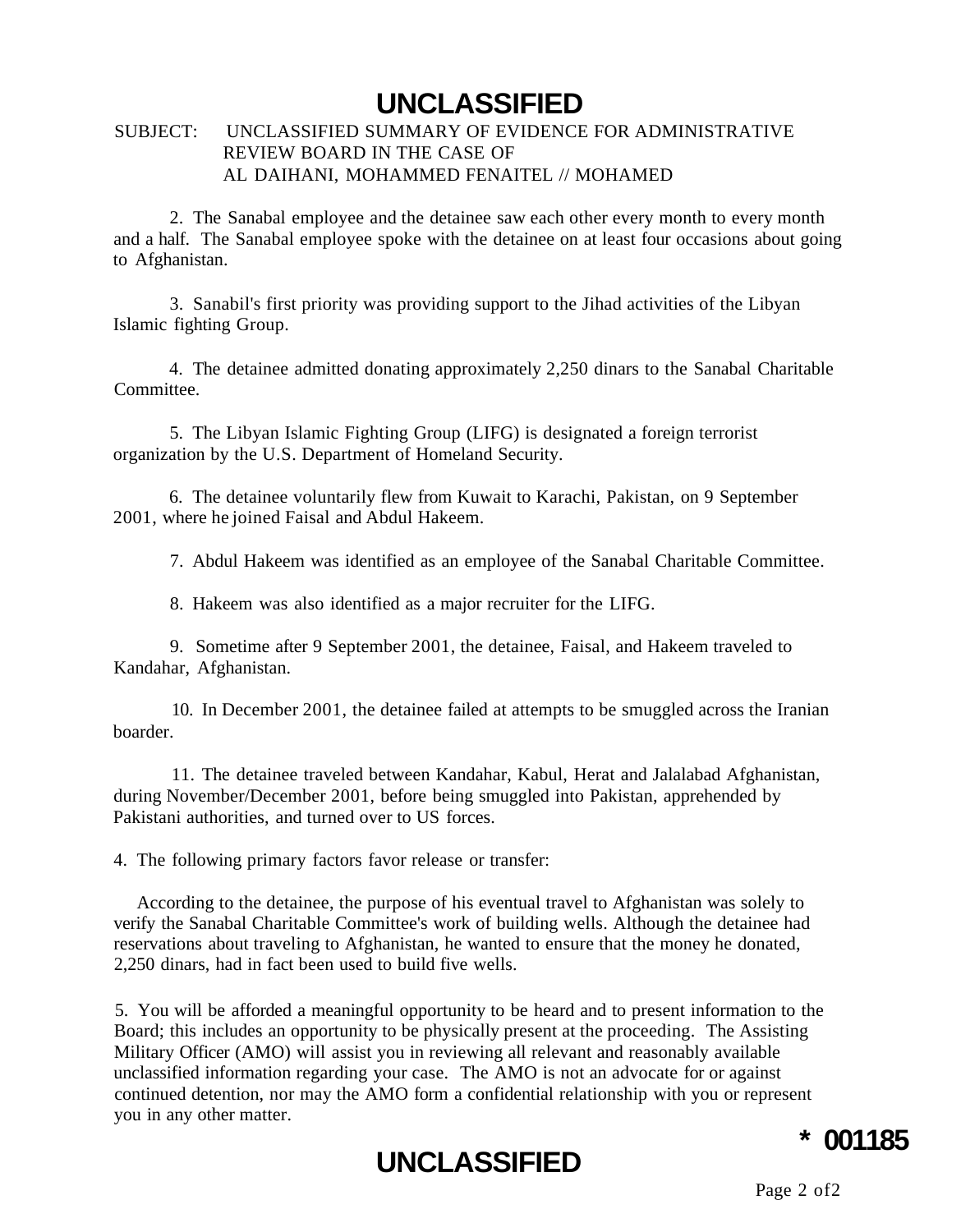#### **Department of Defense Office for the Administrative Review of the Detention of Enemy Combatants at US Naval Base Guantanamo Bay, Cuba**

10 March 2005

| From: | Presiding Officer      |
|-------|------------------------|
| To:   | AL FAYFI, JABIR JUBRAN |

Via: Assisting Military Officer

SUBJECT: UNCLASSIFIED SUMMARY OF EVIDENCE FOR ADMINISTRATIVE REVIEW BOARD IN THE CASE OF **AL FAYFI, JABIR JUBRAN** 

1. An Administrative Review Board will be convened to review your case to determine if your continued detention is necessary.

2. The Administrative Review Board will conduct a comprehensive review of all reasonably available and relevant information regarding your case. At the conclusion of this review the Board will make a recommendation to: (1) release you to your home state or to a third state; (2) transfer you to your home state, or a third state, with conditions agreed upon by the United States and your home state, or the third state; or (3) continue your detention under United States control.

3. The following primary factors favor continued detention:

a. Commitment

1. One of detainee's known aliases was on a list of captured al Qaida members that was discovered on a computer hard drive associated with a senior al Qaida member.

2. Detainee fought the Northern Alliance from September through December 2001.

- b. Training
	- 1. Detainee received two weeks of weapons training on the Kalishnikov rifle.
	- 2. Detainee trained at the Al Farouq training camp near Kandahar.
- c. Connection/Associations

1. The detainee stayed at the Arab Center in Bagram, Afghanistan, where Taliban fighters stayed while waiting to go to the line to fight.

#### UNCLASSIFIED |

Page 1 of2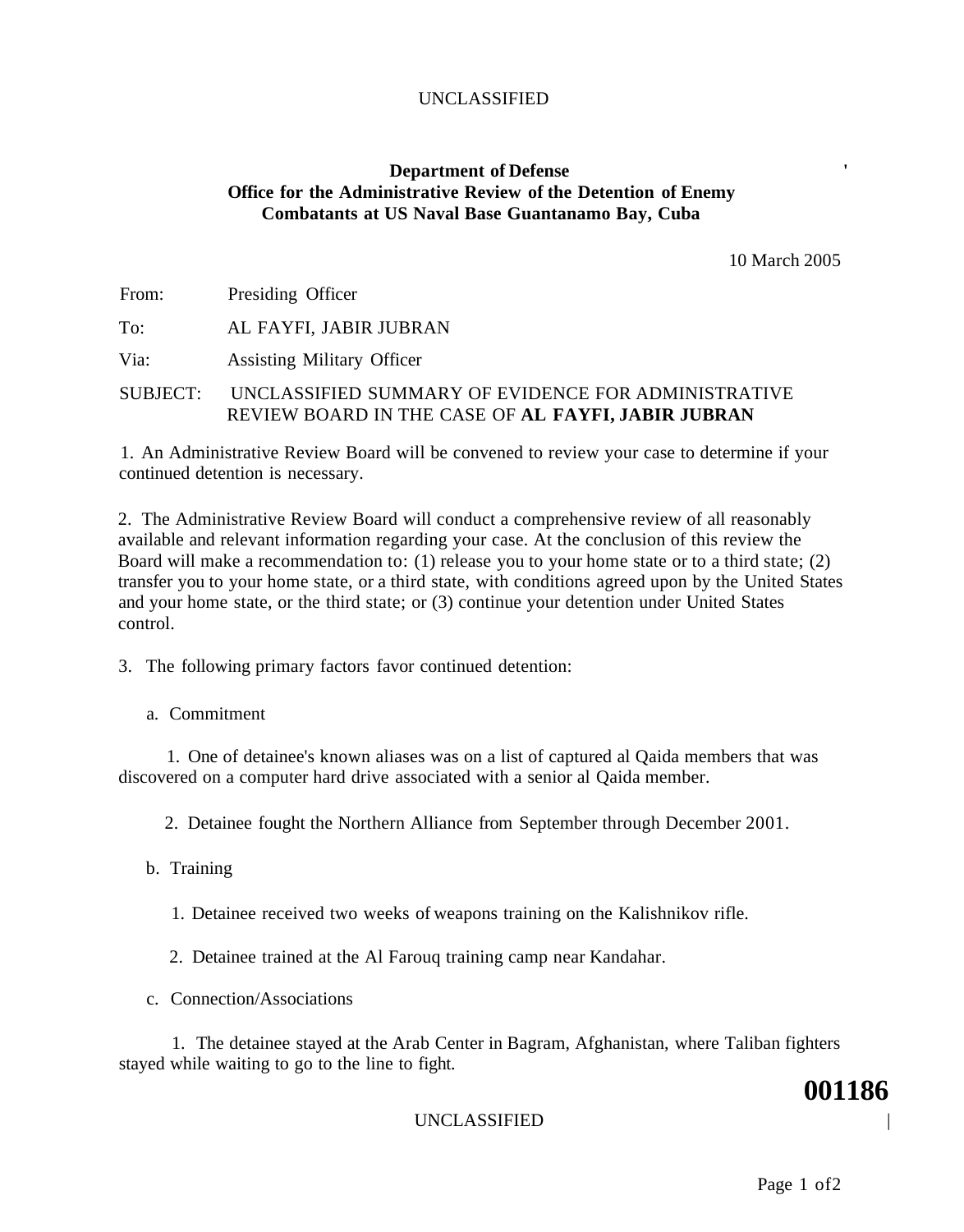#### **Department of Defense Office for the Administrative Review of the Detention of Enemy Combatants at US Naval Base Guantanamo Bay, Cuba**

07 March 2005

| From: | Presiding Officer                                            |
|-------|--------------------------------------------------------------|
| To:   | TSIRADZHO, POOLAD T                                          |
| Via:  | <b>Assisting Military Officer</b>                            |
|       | SUBJECT: UNCLASSIFIED SUMMARY OF EVIDENCE FOR ADMINISTRATIVE |
|       | REVIEW BOARD IN THE CASE OF TSIRADZHO, POOLAD T              |

1. An Administrative Review Board will be convened to review your case to determine if your continued detention is necessary.

2. The Administrative Review Board will conduct a comprehensive review of all reasonably available and relevant information regarding your case. At the conclusion of this review the Board will make a recommendation to: (1) release you to your home state or to a third state; (2) transfer you to your home state, or a third state, with conditions agreed upon by the United States and your home state, or the third state; or (3) continue your detention under United States control.

3. The following primary factors favor continued detention:

a. Commitment

1. The detainee voluntarily traveled from Azerbaijan to Afghanistan to look for the Taliban, and admitted to fighting the Americans.

2. The detainee admits to joining the Taliban as a guard, guarding food supplies.

3. The detainee admits to being a guard in the Taliban and being issued an AKM-7.62 rifle.

4. The detainee surrendered to Northern Alliance Forces near Mazar-E-Sharif in November 2001.

b. Training

The detainee trained at the al Farouq training camp.

**001188** 

#### **Dhto Exhibit-!**

UNCLASSIFIED

**\_L\_of**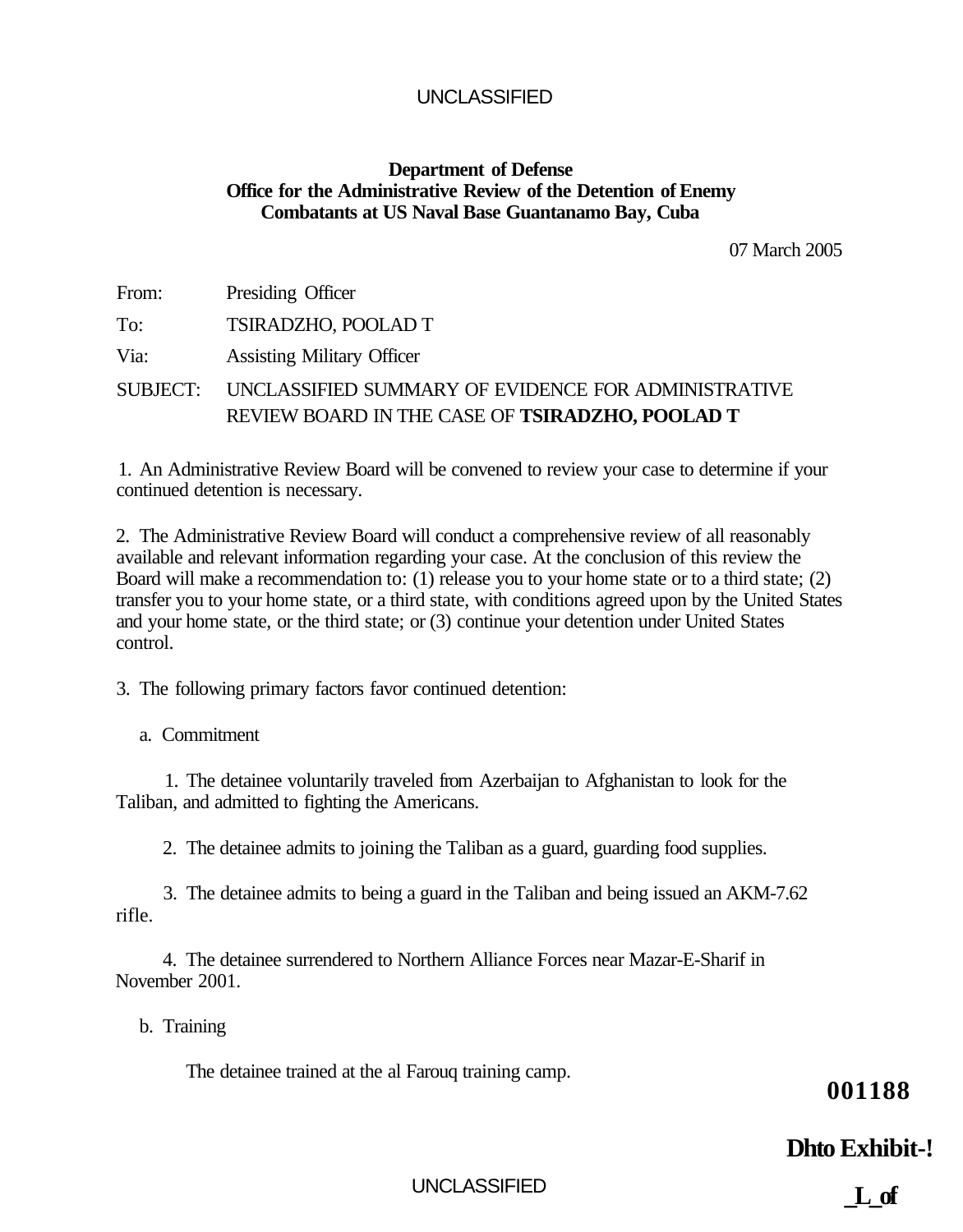#### SUBJECT: UNCLASSIFIED SUMMARY OF EVIDENCE FOR ADMINISTRATIVE REVIEW BOARD IN THE CASE OF **TSIRADZHO, POOLAD T**

c. Connections/Associations

1. Upon arriving in Herat, Afghanistan, the detainee met with a Taliban officer who sent him to Kandahar to meet a designated individual.

2. The designated individual was the owner of a Taliban safe house.

3. The detainee is associated with Abd Al Iraqi.

4. Abd Al Iraqi is an al Qaida lieutenant and veteran Afghan fighter.

d. Intent

1. Detainee stated that he saw on television that there was a war in Afghanistan. He then went to Afghanistan to study and look for the Taliban.

2. The detainee was injured during an artillery attack by Northern Alliance Forces.

3. The detainee stated, "I was fighting, then I was wounded. I stopped fighting the Americans and went on vacation."

4. The following primary factors favor release or transfer:

The detainee denied having any knowledge of the attacks in the U.S. prior to their execution on September 11th, and also denied knowledge of any rumors or plans of future attacks on the U.S. or U.S. interests.

5. You will be afforded a meaningful opportunity to be heard and to present information to the Board; this includes an opportunity to be physically present at the proceeding. The Assisting Military Officer (AMO) will assist you in reviewing all relevant and reasonably available . unclassified information regarding your case. The AMO is not an advocate for or against continued detention, nor may the AMO form a confidential relationship with you or represent you in any other matter.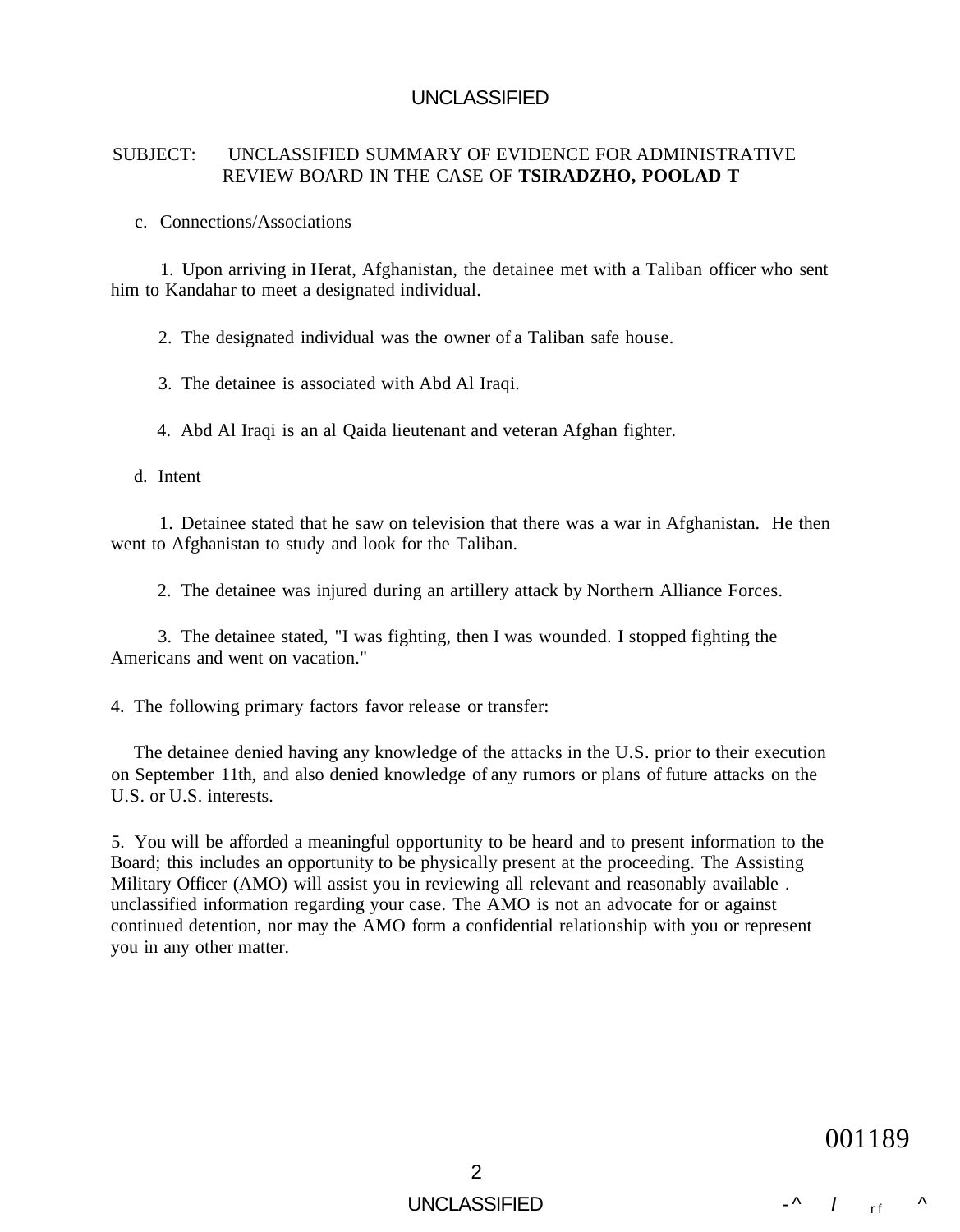#### **Department of Defense Office for the Administrative Review of the Detention of Enemy Combatants at US Naval Base Guantanamo Bay, Cuba**

9 December 2004

From: Presiding Officer

To: SAID, ALI MUHAMMAD NASIR MUHAMMAD

Via: Assisting Military Officer

SUBJECT: UNCLASSIFIED SUMMARY OF EVIDENCE FOR ADMINISTRATIVE REVIEW BOARD IN THE CASE OF SAID, ALI MUHAMMAD NASIR MUHAMMAD

1 An Administrative Review Board will be convened to review your case to determine if your continued detention is necessary.

2. The Administrative Review Board will conduct a comprehensive review of all reasonably available and relevant information regarding your case. At the conclusion of this review the Board will make a recommendation to: (1) release you to your home state or to a third state; (2) transfer you to your home state, or a third state, with conditions agreed upon by the United States and your home state, or the third state; or (3) continue your detention under United States control.

3. The following primary factors favor continued detention:

A. The detainee is a Taliban fighter:

1. The detainee admitted he affiliated himself with the Taliban.

2. The detainee voluntarily traveled from Yemen to Afghanistan in 2001.

3. When the detainee arrived in Afghanistan, he stayed at house used by Taliban fighters.

B. The detainee participated in military operations against the coalition.

1. The detainee served on the frontlines and as a rear guard in AF, where he carried an AK-47.

2. Following the U.S. bombing campaign in AF, the detainee fled to the Tora Bora Region.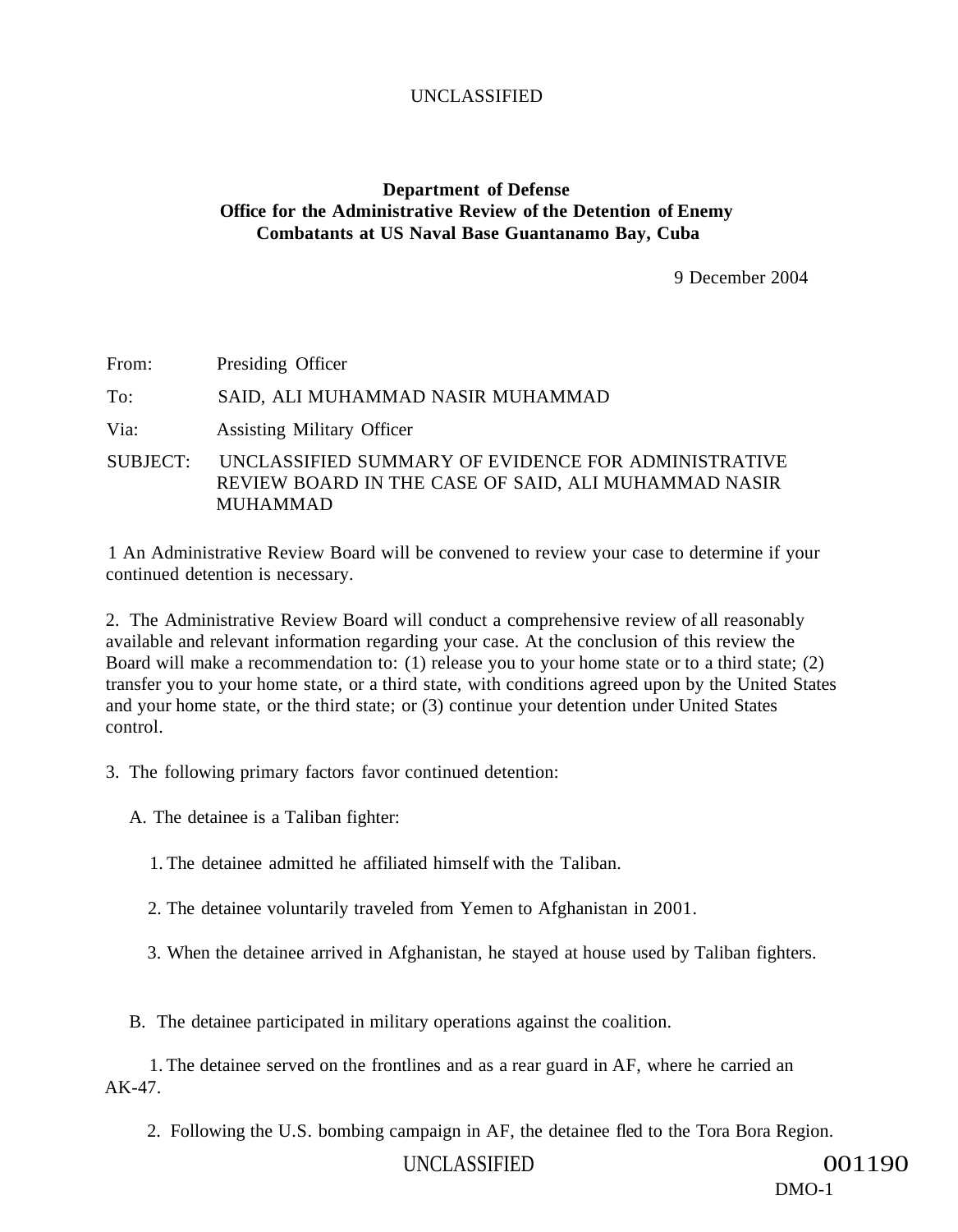3. The detainee escaped into Pakistan, where he was captured by Pakistani guards.

C. Based upon a review of recommendations from US Government agencies and classified and unclassified documents, Enemy Combatant is regarded as a threat to United States and it's Allies.

1. Detainee's overall behavior has been generally compliant and non-aggressive. However, on 30 July 2004, detainee and several others were singing songs that encouraged resistance to the Joint Task Force (JTF) mission and praising praised Usama Bin Laden for his actions. On 27 February 2003, detainee threw water on guards.

2. Detainee stated that during his initial interviews he lied about attending a terrorist training camp because he was not sure who else has trained at the camp and he did not want to be labeled as a terrorist. Detainee now admits that he attended the training camp for approximately 40 to 45 days.

4. The following primary factors favor release or transfer:

A. Enemy Combatant in his own oral testimony denied knowledge that the Taliban were fighting the United States. Admitted traveling from Yemen to Afghanistan just to visit and to see what was going on with the brothers fighting the Northern Alliance there.

5. You will be afforded a meaningful opportunity to be heard and to present information to the Board; this includes an opportunity to be physically present at the proceeding. The Assisting Military Officer (AMO) will assist you in reviewing all relevant and reasonably available unclassified information regarding your case. The AMO is not an advocate for or against continued detention, nor may the AMO form a confidential relationship with you or represent you in any other matter.

DMO-1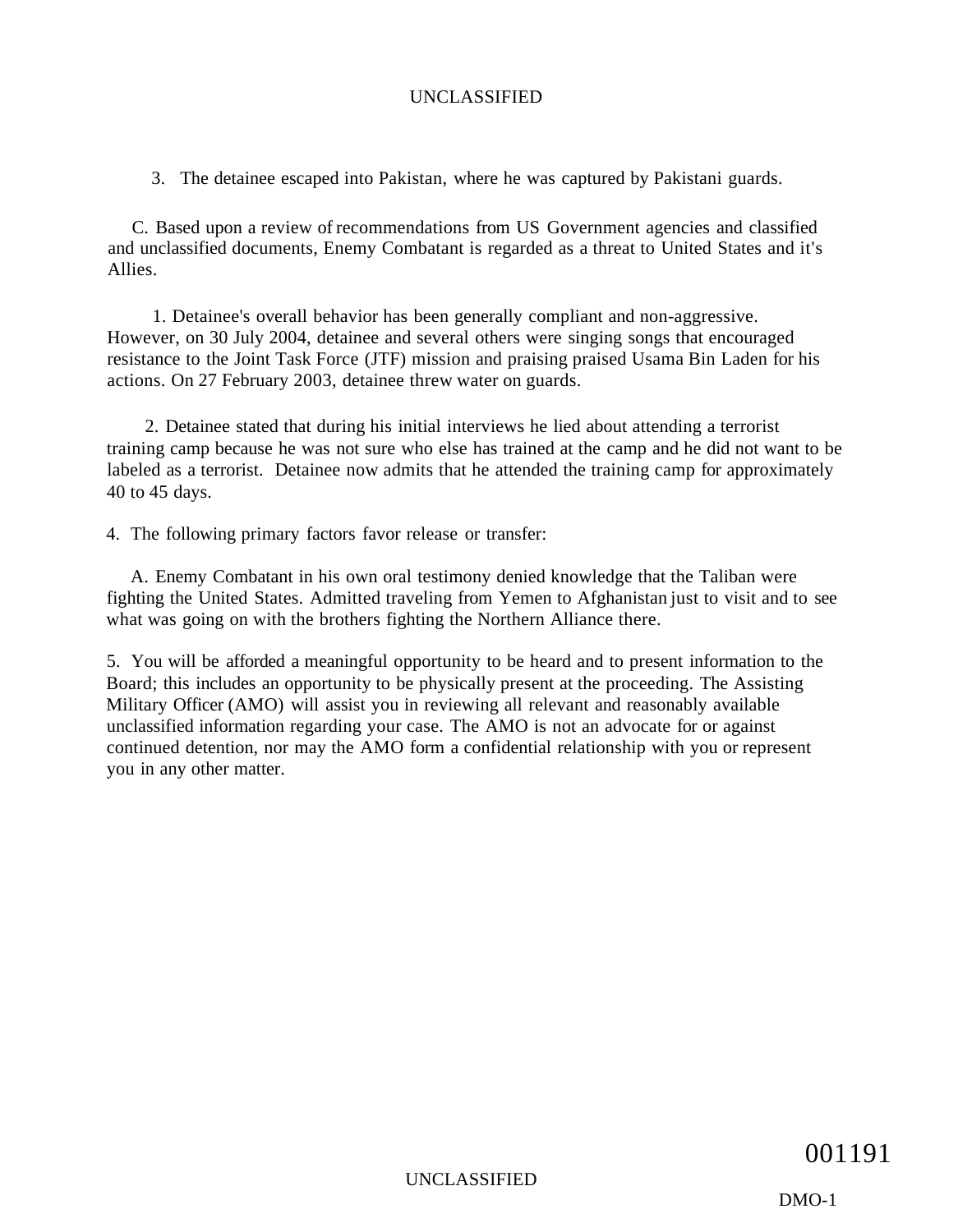#### **Department of Defense Office for the Administrative Review of the Detention of Enemy Combatants at US Naval Base Guantanamo Bay, Cuba**

28 April 2005

From: Presiding Officer

To: AL KANDARI,FAIZ MUHAMMAD//AHMED

Via: Assisting Military Officer

SUBJECT: UNCLASSIFIED SUMMARY OF EVIDENCE FOR ADMINISTRATIVE REVIEW BOARD IN THE CASE OF AL KANDARI, FAIZ MUHAMMAD // AHMED

1. An Administrative Review Board will be convened to review your case to determine if your continued detention is necessary.

2. The Administrative Review Board will conduct a comprehensive review of all reasonably available and relevant information regarding your case. At the conclusion of this review the Board will make a recommendation to: (1) release you to your home state or to a third state; (2) transfer you to your home state, or a third state, with conditions agreed upon by the United States and your home state, or the third state; or (3) continue your detention under United States control.

3. The following primary factors favor continued detention:

a. Commitment

1. While attending an Islamic Institute in the United Arab Emirates (UAE) the detainee recruited a fellow student and another friend to participate in the Jihad in Afghanistan and arranged their travel, as well as his own, from the United Arab Emirates to Pakistan.

2. The detainee worked strongly for funding Jihad through fliers, pamphlets and a senior Muslim cleric. The detainee also created and distributed videotapes to support Jihad and specifically encouraged people to go to Afghanistan and Tunisia to fight.

3. The detainee was arrested and imprisoned in the United Arab Emerates for encouraging people to go to jihad.

4. The detainee was both a religious and military leader within al Qaida and the Taliban. The detainee frequently gave speeches to the recruits at the al Qaida training camps in Afghanistan, and to al Qaida and Taliban fighters in Afghanistan. The speeches were designed to encourage the students and the fighters in pursuing Jihad and to build their confidence and conviction in their mission.

# **UNCLASSIFIED**

**i**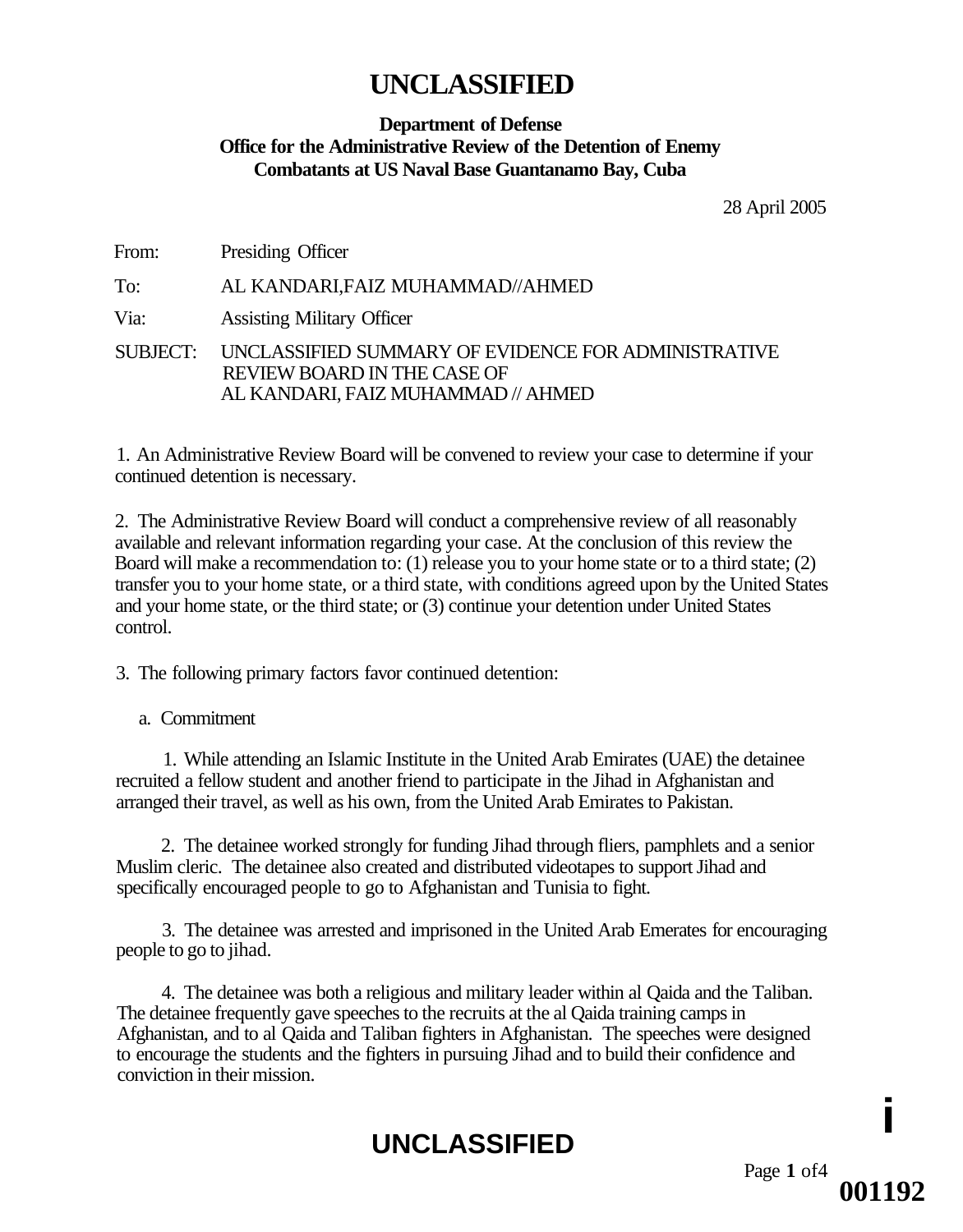#### SUBJECT: UNCLASSIFIED SUMMARY OF EVIDENCE FOR ADMINISTRATIVE REVIEW BOARD IN THE CASE OF AL KANDARI, FAIZ MUHAMMAD // AHMED

5. The detainee provided religious instruction at al Farouq training camp in the September 2001 timeframe.

#### b. Training

1. The detainee traveled to the Khalden training camp in Afghanistan where he received weapons training on the Kalashnikov, Dusaka (AKA Docka), Grinov, BKC automatic rifles, RPG's, and anti-aircraft guns. Usama Bin Laden provided religious instruction and gave advice and encouragement to the Jihadists.

2. The detainee received further training with explosives at al Faruq training camp. The explosives training included instruction on production of bombs, setting of explosives, detonating a series of bombs, production of Molotov cocktails, and the use of grenades and petrol bombs. Usama Bin Laden used to visit the camp and supervise some of the training.

c. Connections/Associations

1. The detainee was with Usama Bin Laden in the Tora Bora mountain region when the U.S. bombing campaign began.

2. In Pakistan, the detainee and the others he had recruited resided at Al-Shaykh Al-Libi's guesthouse in Islamabad.

3. Al-Libi helped run the Khaldan camp and taught classes in topography and land and celestial navigation.

4. A senior al Qaida member arranged for the detainee to travel to Peshawar. The detainee then traveled from Peshawar to Afghanistan with Saudi Nationals involved in the planning of the 11 September 2001 terrorist attacks.

5. The detainee spent most of his time in Afghanistan with Usama bin Laden as a spiritual advisor and Islamic teacher.

6. The detainee is related to one of the al Qaida members responsible for the attack on U.S. Marines on Failak Island, Kuwait on 8 October 2002. This relative is considered by his peers as among the best al Qa'ida cadre. Additionally, the detainee, Salayman Abu Ghayth, and the detainee's relative attended an airport training camp near Qandahar.

7. The detainee is associated with Abu Ghayth.

8. Salayman Abu Ghayth is an al Qaida spokesman.

9. The detainee's name appeared on a list of captured mujahidin found on a hard drive which is associated with Khalid Shaykh Muhammad (KSM).

# **UNCLASSIFIED**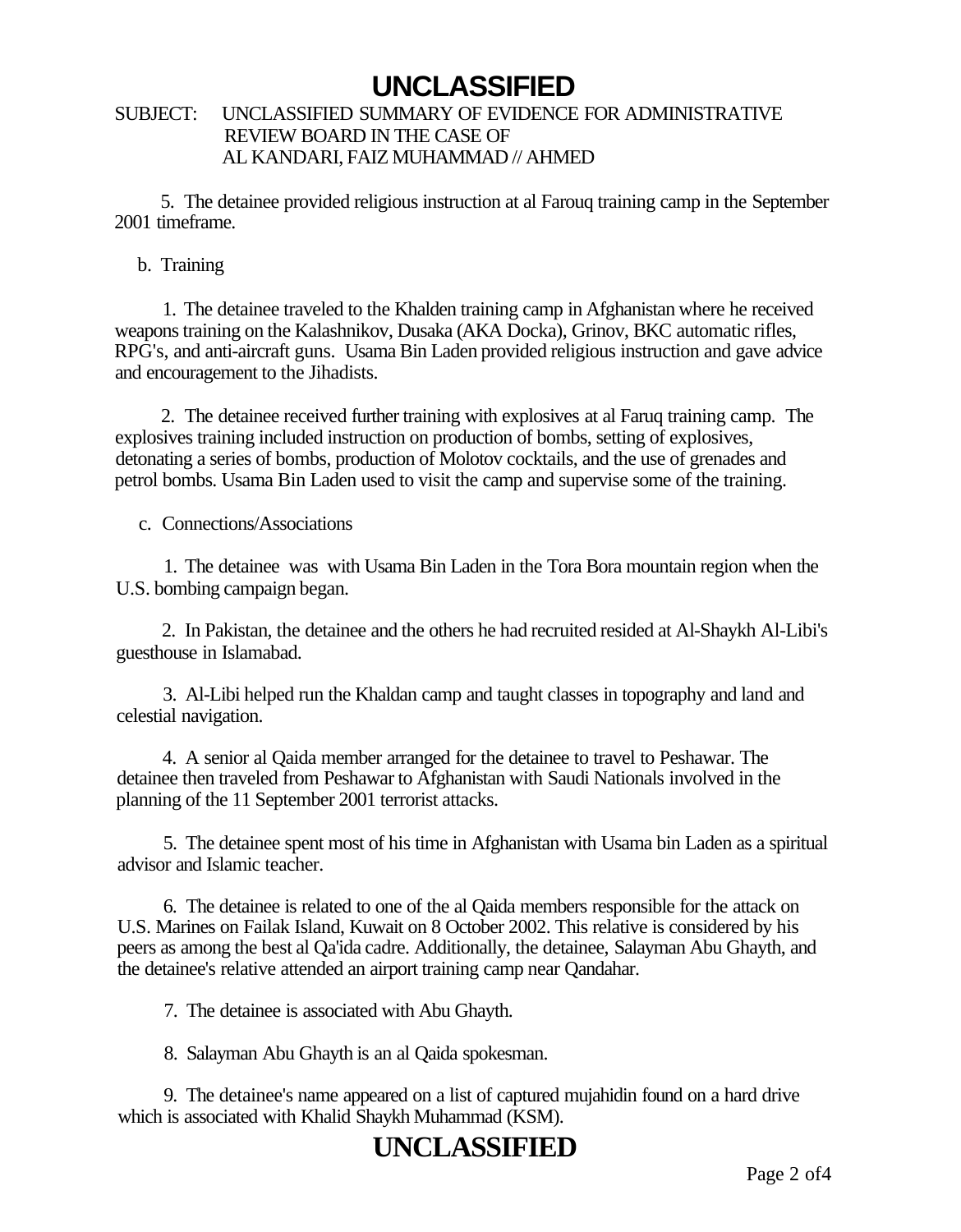#### SUBJECT: UNCLASSIFIED SUMMARY OF EVIDENCE FOR ADMINISTRATIVE REVIEW BOARD IN THE CASE OF AL KANDARI, FAIZ MUHAMMAD // AHMED

10. The detainee was the leader ofaMujahiden group, Tabligh, in Kuwait. The detainee conducted a lot of meetings with Usama Bin Laden (UBL). The detainee collected money for UBL through a Sheik at a local mosque. The detainee was described as the legal advisor and close friend to UBL.

11. The detainee was associated with the Al Wafa organization.

12. According to a foreign government service, as of early August 2002, the nongovernmental organization "Wafa," officially named (Al Wafa Igatha Al Islamia) (Wafa Humanitarian Organization) and headquartered in Saudi Arabia, was believed to have had connections to Usama Bin Ladin and Afghan Mujahidin.

d. Other Relevant Data

1. A foreign government service considers the detainee to be a hardcore extremist, unlikely to respect either law or human life. They consider the detainee a threat to the US and its allies, and believe he has the potential to be a high-level terrorist planner.

2. The detainee's overall behavior has been generally non-compliant. Assaults include spitting and throwing fluids on guards. A guard found a crude shank in the detainee's possession. Detainee has been a regular leader of prayer, and continually physically trains in his cell. He teaches martial arts on occasion to other detainees.

3. The detainee has encouraged Muslims to cause problems for the guards at GTMO and conduct a strike. He also issued a Fatwa to not eat the chicken and meat at GTMO because Muslim law doesn't permit it.

4. The detainee often complains about President Bush and the U.S. Government and stated that his "interrogator and her government are criminals".

4. The following primary factors favor release or transfer:

a. The detainee denied ever teaching Islam or providing religious instruction, but stated he mentored men in reading and reciting the Koran. The detainee also denied ever visiting a training camp in Afghanistan.

b. The detainee claims to have been in Afghanistan working for a charitable organization.

5. You will be afforded a meaningful opportunity to be heard and to present information to the Board; this includes an opportunity to be physically present at the proceeding. The Assisting Military Officer (AMO) will assist you in reviewing all relevant and reasonably available unclassified information regarding your case. The AMO is not an advocate for or against

## **UNCLASSIFIED °**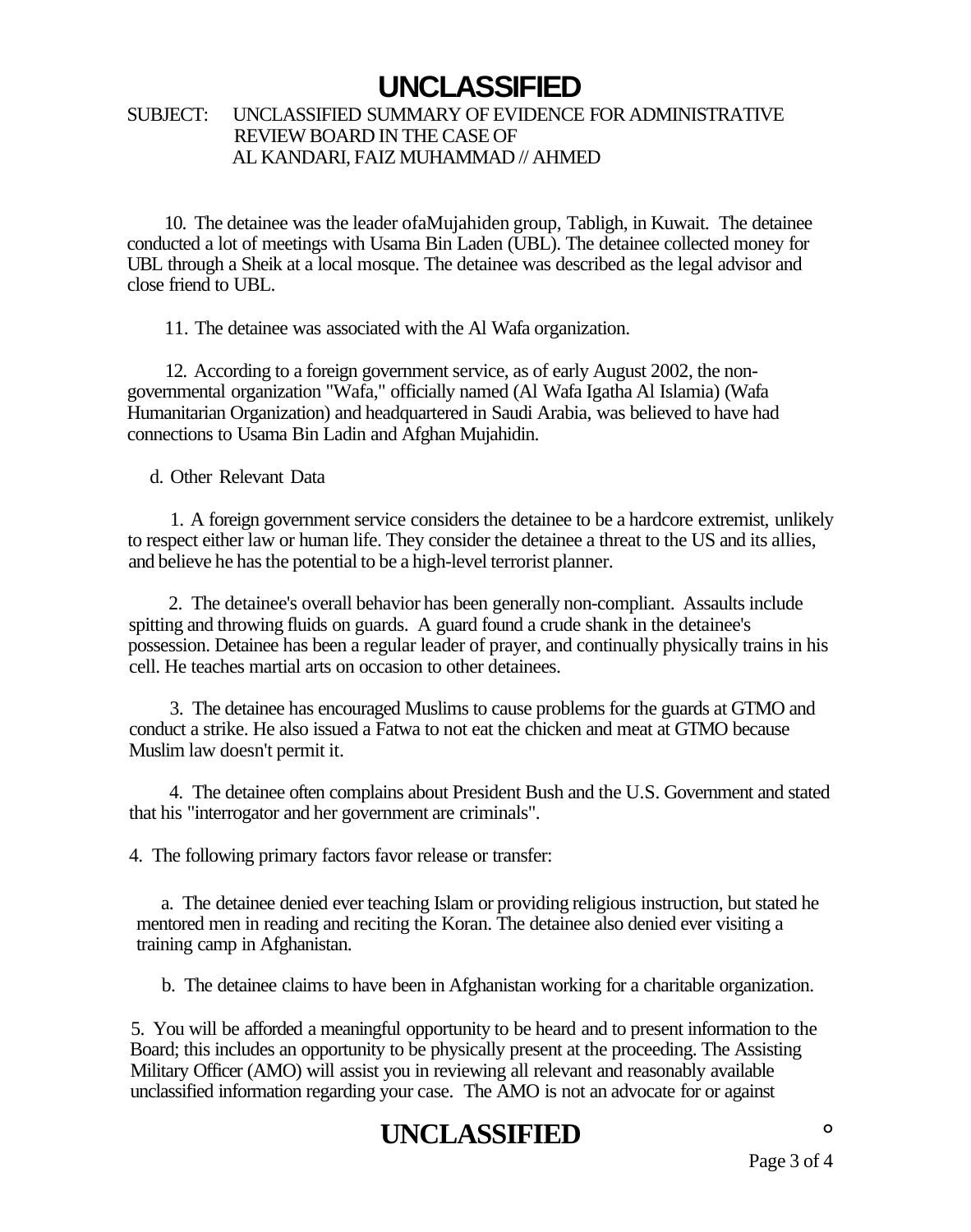#### SUBJECT: UNCLASSIFIED SUMMARY OF EVIDENCE FOR ADMINISTRATIVE REVIEW BOARD IN THE CASE OF AL KANDARI, FAIZ MUHAMMAD // AHMED

continued detention, nor may the AMO form a confidential relationship vsdth you or represent you in any other matter.

# **UNCLASSIFIED**

### **nm 1 ^**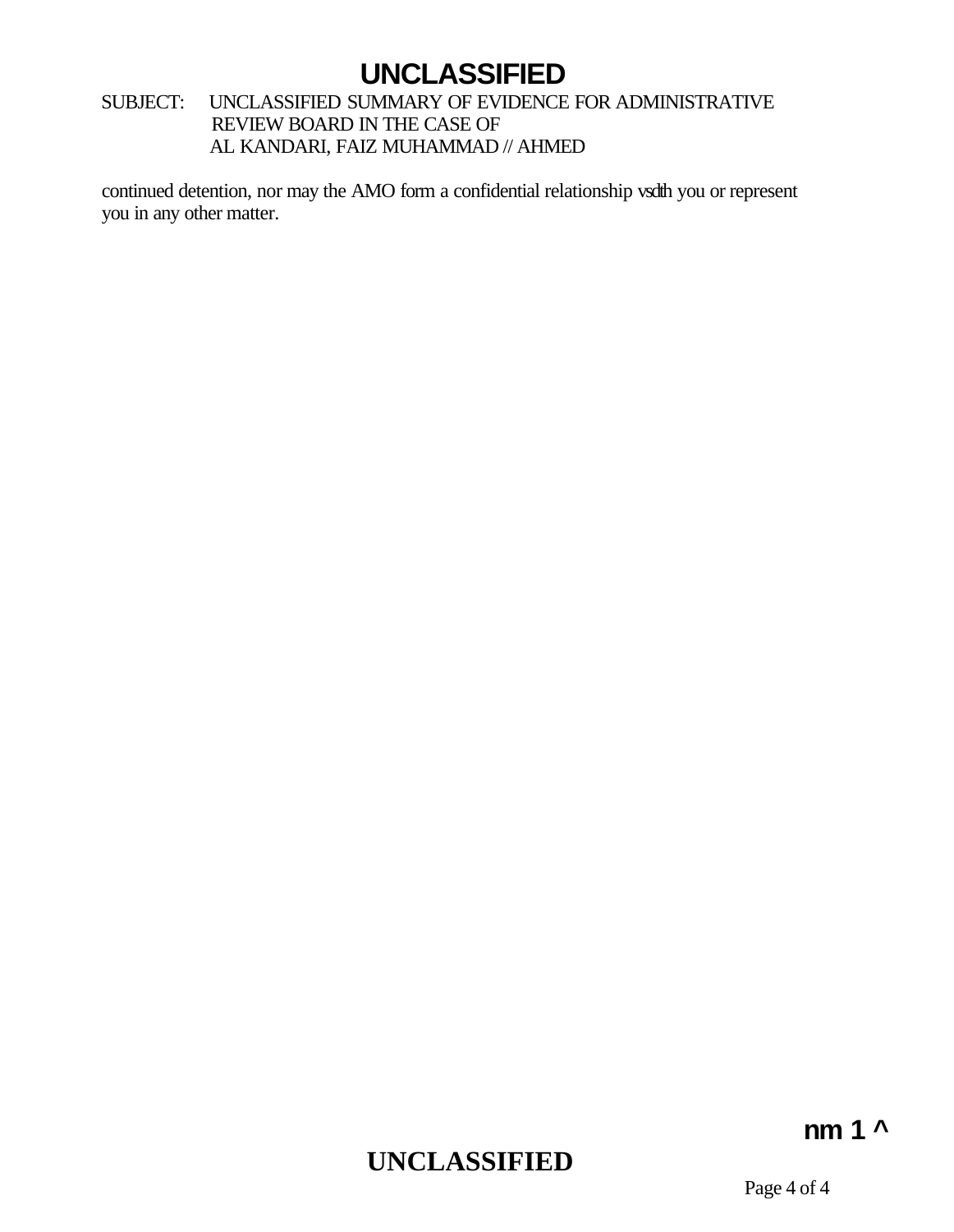### UNCLASSIFIED O^ 'J

#### **Department of Defense Office for the Administrative Review of the Detention of Enemy Combatants at US Naval Base Guantanamo Bay, Cuba**

16 May 2005

From: Presiding Officer To: [AL AZMI, SA AD MADHISA AD // HAWASH J Via: Assisting Military Officer SUBJECT: UNCLASSIFIED SUMMARY OF EVIDENCE FOR ADMINISTRATIVE REVIEW BOARD IN THE CASE OF^L AZMI, SA AD MADHI SA AD *ifl*  /llAWASH

1. An Administrative Review Board will be convened to review your case to determine if your continued detention is necessary.

2. The Administrative Review Board will conduct a comprehensive review of all reasonably available and relevant information regarding your case. At the conclusion of this review the Board will make a recommendation to: (1) release you to your home state or to a third state; (2) transfer you to your home state, or a third state, with conditions agreed upon by the United States and your home state, or the third state; or (3) continue your detention under United States control.

3. The following primary factors favor continued detention:

#### a. Commitment

The detainee is an Islamic extremist who has participated m extremist activity injKuwaitJ where he was a member of a group known as thefjakfir Seven/j

b. Training

The detainee attended the al Faruq training camp.

- c. Connections/Associations
	- 1. The detainee lived with and is associated with known members of al Qaida.

2. The detainee worked for and was affiliated with the Wafa organization in Kabul, Afghanistan for three months.

3. The Wafa organization, located in the Wazir Akhbar Khan area of Kabul, Afghanistan, is listed on Executive Order 13224 as an entity that commits or poses a significant risk

#### UNCLASSIFIED

DMO Exhibit / Page 1 of2

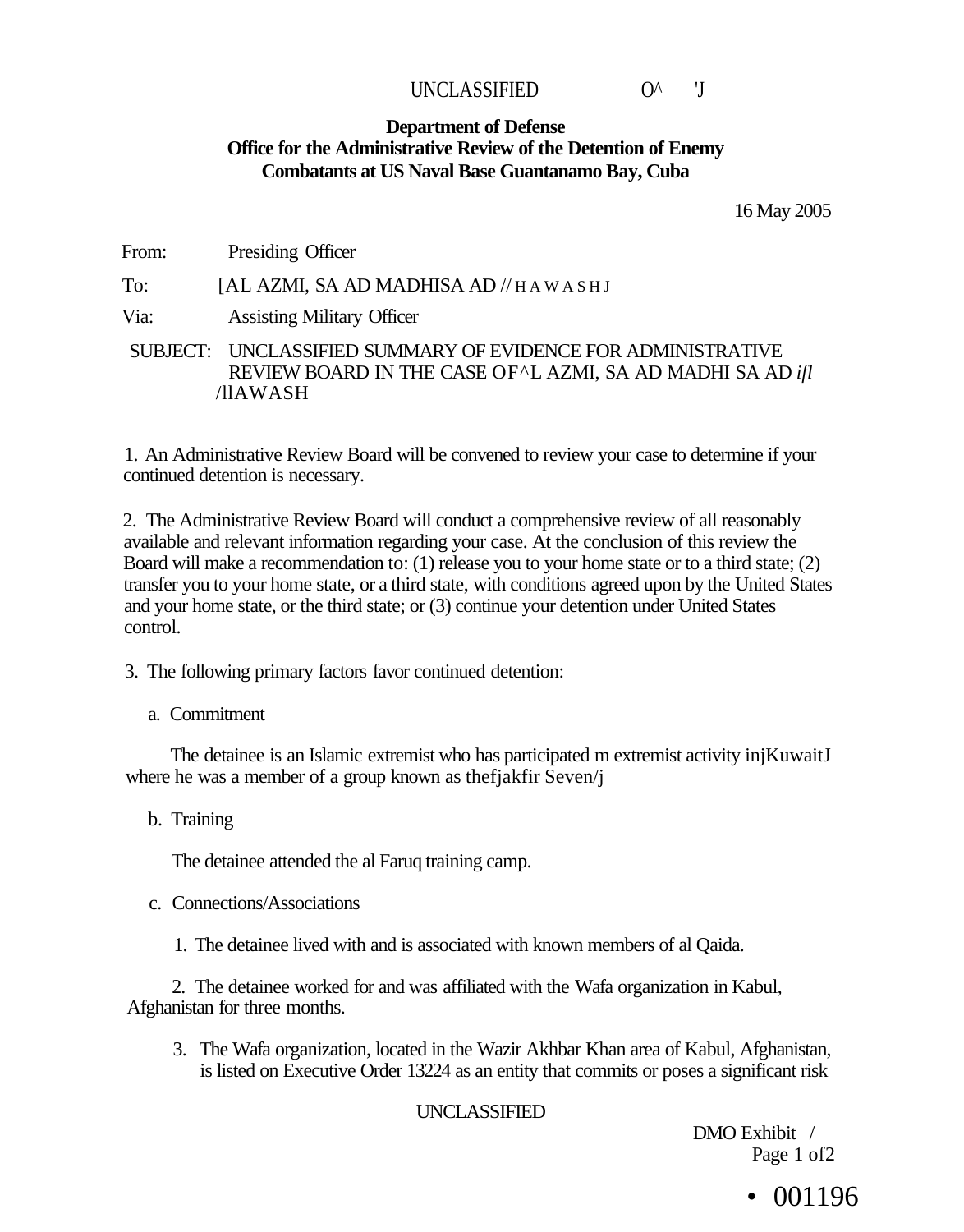#### ^CLASSIFIED

#### SUBJECT: *UNCLASSIFIED* SUMMARY OF EVjPENCE FOR ADMINISTRATIVE REVIEW BOARD IN THE CASE OFJAL AZMI, SA AD MADHISA AD *if)*  [HAWASH \_J

of committing acts of terrorism.

4. The detainee was arrested with a known member of al Qaida who owned and ran a Karachi al Qaida safehouse. - •••;.!••,

5. Pakistani police arrested the detainee with other foreign fighters at an al Qaida safehouse in Karachi.

4. The following primary factors favor release or transfer:

a. When arrested in Karachi, Pakistan, the detainee denied he ever saw, possessed or knew of any cell phones, explosive parts or devices present at the house where he stayed for one week.

b. The detainee denies being a member ofgakfirWa Al Hijra. *J* 

c. The detainee was a cameraman for al Wafa and videotaped their charitable activities (construction of drinking wells and repair of mosques). He also participated in the distribution of blankets and food to the poor.

d. The detainee departed|Kuwait)with six thousand U. S. Dollars. He took the money to purchase honey in Pakistan to ship back to|Kuwahy before traveling to Afghanistan. He denies wanting to use the honey to disguise a shipment of explosives or weapons.

e. The detainee denies receiving any military training.

5. You will be afforded a meaningful opportunity to be heard and to present information to the Board; this includes an opportunity to be physically present at the proceeding. The Assisting Military Officer (AMO) will assist you in reviewing all relevant and reasonably available unclassified information regarding your case. The AMO is not an advocate for or against continued detention, nor may the AMO form a confidential relationship with you or represent you in any other matter.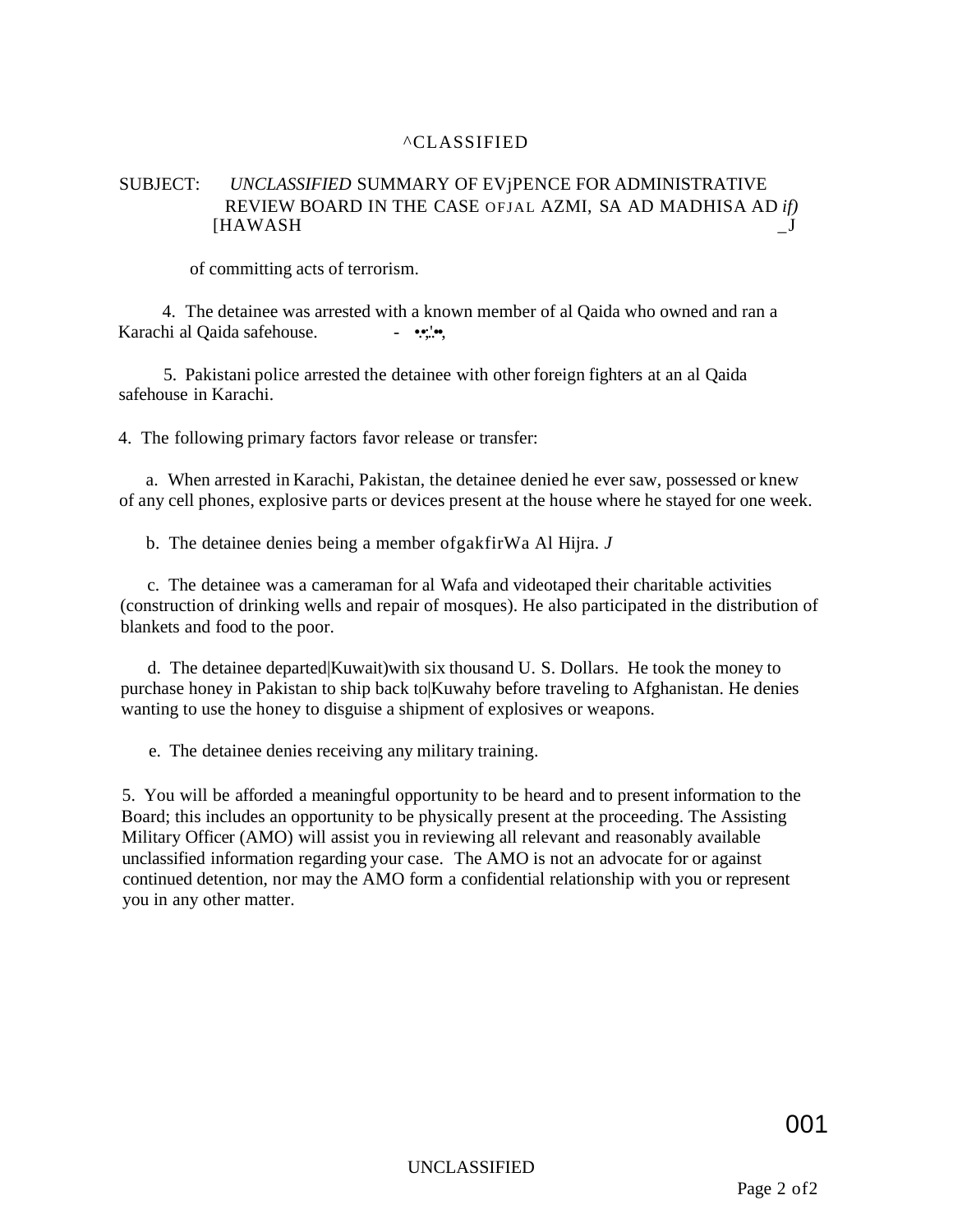# **Department of Defense Office for the Administrative Review of the Detention of Enemy Combatants at US Naval Base Guantanamo Bay, Cuba**

28 Apr 2005

From: Presiding Officer

To: AL RABIA, FOUAD MAHMOUD // HASAN

Via: Assisting Military Officer

SUBJECT: UNCLASSIFIED SUMMARY OF EVIDENCE FOR ADMINISTRATIVE REVIEW BOARD IN THE CASE OF AL RAB IA, FOUAD MAHMOUD // HASAN

1. An Administrative Review Board will be convened to review your case to determine if your continued detention is necessary.

2. The Administrative Review Board will conduct a comprehensive review of all reasonably available and relevant information regarding your case. At the conclusion of this review the Board will make a recommendation to: (1) release you to your home state or to a third state; (2) transfer you to your home state, or a third state, with conditions agreed upon by the United States and your home state, or the third state; or (3) continue your detention under United States control.

3. The following primary factors favor continued detention:

a. Commitment

1. On approximately September 18,2001, an individual asked the detainee if he wanted to go to Afghanistan for jihad. The detainee agreed to go.

2. The individual was one of seven people, identified by senior al Qaida personnel, who were to become martyrs for a later operation associated with the 11 September 2001 attacks on the United States.

3. The detainee began his travel to Afghanistan in October 2001. The detainee flew from Kuwait to Tehran, Iran via Dubayy. The detainee then flew to Meshaad, Iran and took a car to Herat. The detainee then traveled to Kandahar and Kabul, Afghanistan. The detainee spent two months, with Taliban forces, trying to flee Afghanistan. Upon arriving at a Jalalabad checkpoint, the detainee was captured.

4. The detainee is a significant al Qaida member who attended training at the al-Faruq camp in Afghanistan. In February 1992, the detainee was at Gardez supervising the front.

# b. Training ' **00H98**

**DMOExhibiLi**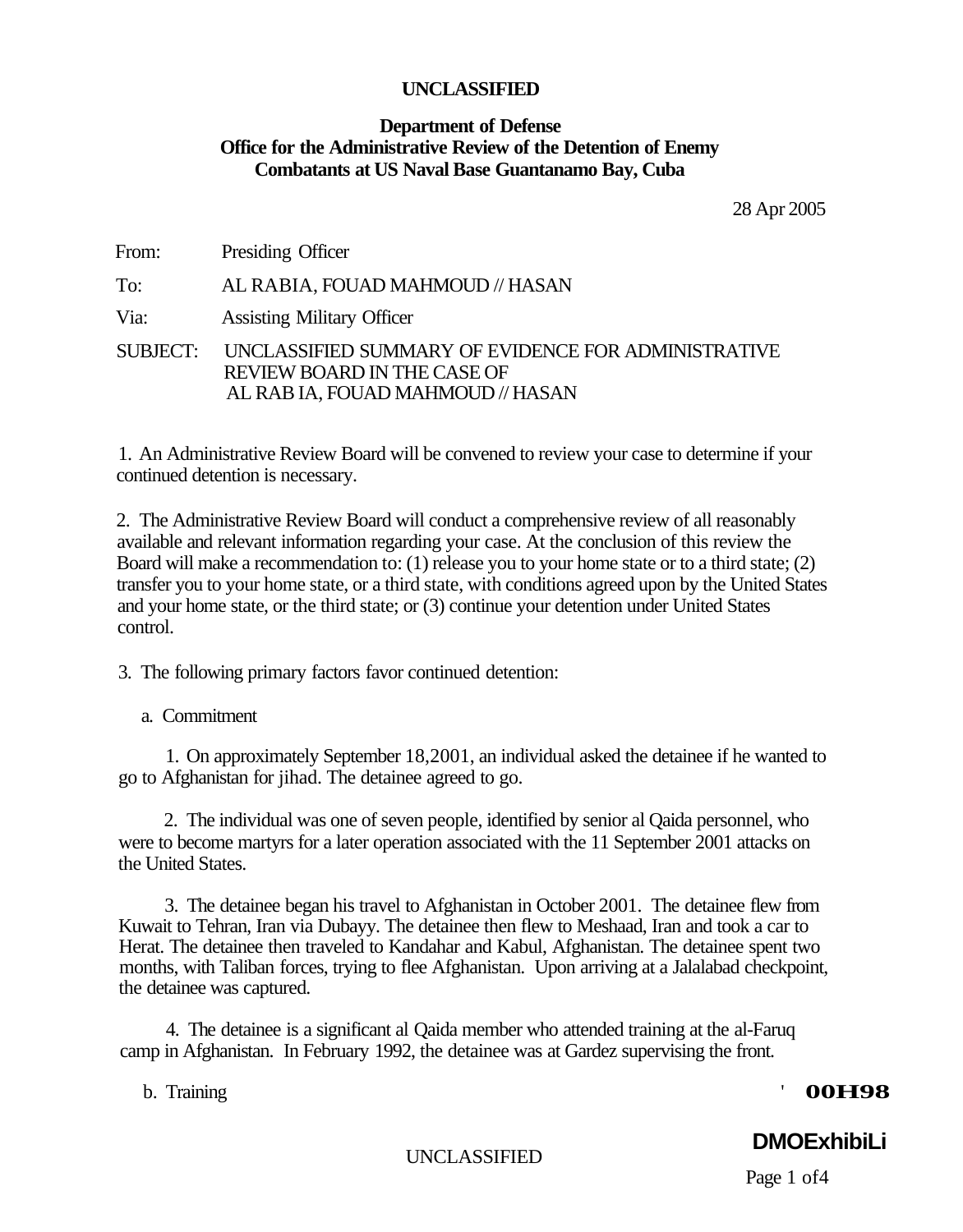# SUBJECT: UNCLASSIFIED SUMMARY OF EVIDENCE FOR ADMINISTRATIVE REVIEW BOARD IN THE CASE OF AL RAB IA, FOUAD MAHMOUD // HASAN

The detainee attended basic training and spent three months in the Kuwaiti military.

c. Connections / Associations

1. The detainee managed the Summit Health Institute from 1998 to 2000. The Muslim Brotherhood owns the building that housed the Isla Health Institute/Club, of which the detainee is a business partner. The detainee managed the club from 2000 to 2001.

2. Hamas originated as a branch of the Muslim Brotherhood (Executive Order 13224 designates Hamas as a global terrorist entity).

3. The Summit Health Club trains young men to prepare them for jihad.

4. The detainee traveled to Bosnia and contacted the Islamic Revival Society and the Patients Helping Fund (Executive Order 13224 designates the Revival of Islamic Heritage Society as a global terrorist entity).

5. The detainee identified three men who trained at the health club he managed. One of the three men was a recruiter of the jihadist movement. Another man left his job during the summer to fight in Afghanistan. The third man safeguarded possessions of mujahid at his house in Kandahar, Afghanistan.

6. The detainee admits that one of the individuals is a member of al Qaida. The detainee alluded to another man being a probable member of al Qaida.

7. The detainee collected money from mosques and businessmen in Kuwait City and gave it to a man. This man instructed terrorists to join Jama'at Al Tabligh in order to obtain legitimate cover to travel to Afghanistan to participate in jihad.

8. Jama'at al Tabligh, a Pakistan based Islamic missionary organization, is being used as a cover to mask travel and activities of terrorists including members of al Qaida.

9. The detainee met with Usama Bin Laden on four occasions during July 2001.

10. The detainee was approached by individuals from the Patients Helping Fund and the International Islamic Relief Organization, about setting up offices in Afghanistan and Pakistan.

11. Media reports indicate that the International Islamic Relief Organization is a nongovernmental organization (NGO), which has ties to al Qaida and other terrorist organizations, to include the Abu Sayyaf Group (ASG) in Manilla (Executive Order 13224 designates the Abu Sayyaf Group as a global terrorist entity).

12. The detainee was an operator for the Al-Wafa NGO and likely transferred large sums of money through a front company (Executive Order 13224 designates al Wafa as a global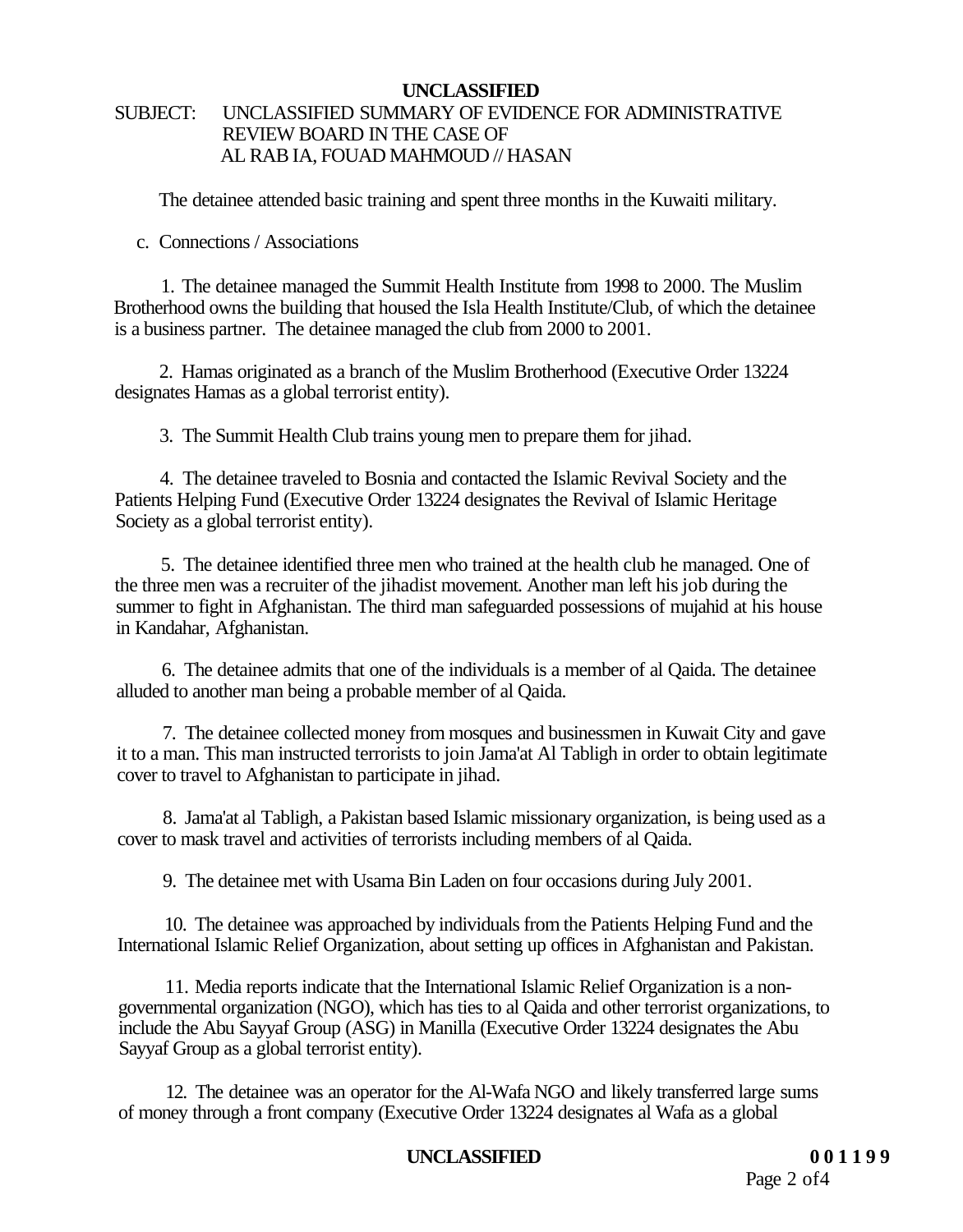# SUBJECT: UNCLASSIFIED SUMMARY OF EVIDENCE FOR ADMINISTRATIVE REVIEW BOARD IN THE CASE OF AL RABIA, FOUAD MAHMOUD // HASAN

terrorist entity).

13. The detainee was present at the al Qaida Media House with individuals associated with the al Wafa Organization and al Qaida.

14. The al Qaida Media House, which houses the al Qaida Media Committee, was located in Kandahar, Afghanistan. Senior members of al Qaida were associated with the Media Committee.

15. The detainee's name and telephone number were found in an address book recovered from the residence where senior al Qaida operative Khalid Shaykh Muhammad was captured.

16. The detainee's telephone number was found in a notebook belonging to a Libyan Islamic extremist in Europe.

17. The Libyan Islamic extremist is a representative of the Islamic Relief Agency in Europe, who has contact with the Egyptian Islamic Jihad and Hamas (Executive Order 13224 designates the Egyptian Islamic Jihad and Hamas as global terrorist entities).

d. Intent

1. On 12 October 2001, the detainee arrived in Kabul, Afghanistan and stayed in a facility which housed 100 people, some of whom were mujahideen fighters.

2. The detainee was chief of supply for the Taliban and al Qaida in Jalalabad and Tora Bora. The detainee supplied money, weapons, ammunition and food. The detainee also led a ten to twenty-five man group of fighters.

3. The detainee was in Bagram, Afghanistan, at Camp Malik and in Tora Bora, where he was carrying a bag of ammunition.

4. The detainee was present at an al Qaida meeting in the Tora Bora mountains in which the topics discussed included the distribution of SAM-7s and other anti-aircraft weapons.

e. Other Relevant Data

The detainee attended Embry Riddle Aeronautical Institute in Daytona Beach, Florida, where he earned a Masters Degree in Business Administration in aviation management. The detainee previously earned a bachelor's degree in engine and airframe maintenance in Perth, United Kingdom.

4. The following primary factors favor release or transfer:

1. The detainee denied having any knowledge of the attacks in the United States prior to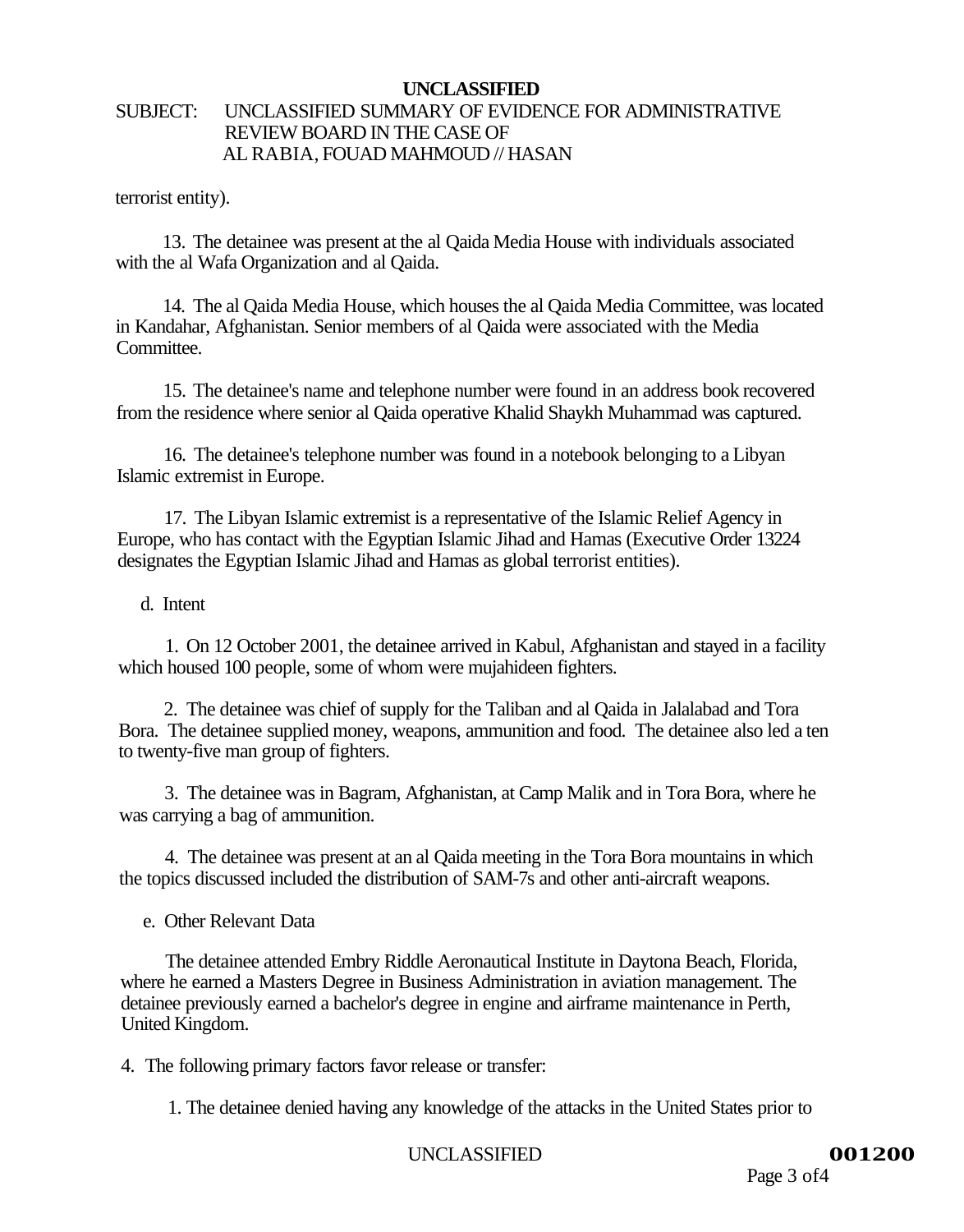# UNCLASSIFIED SUBJECT: UNCLASSIFIED SUMMARY OF EVIDENCE FOR ADMINISTRATIVE REVIEW BOARD IN THE CASE OF AL RABIA, FOUAD MAHMOUD // HASAN

their execution on September 11th, and also denied knowledge of any rumors or plans of future attacks on the United States or its interests.

2. The detainee states that he has no knowledge of anyone in a Kuwaiti relief organization being involved in terrorist activity.

5. You will be afforded a meaningful opportunity to be heard and to present information to the Board; this includes an opportunity to be physically present at the proceeding. The Assisting Military Officer (AMO) will assist you in reviewing all relevant and reasonably available unclassified information regarding your case. The AMO is not an advocate for or against continued detention, nor may the AMO form a confidential relationship with you or represent you in any other matter.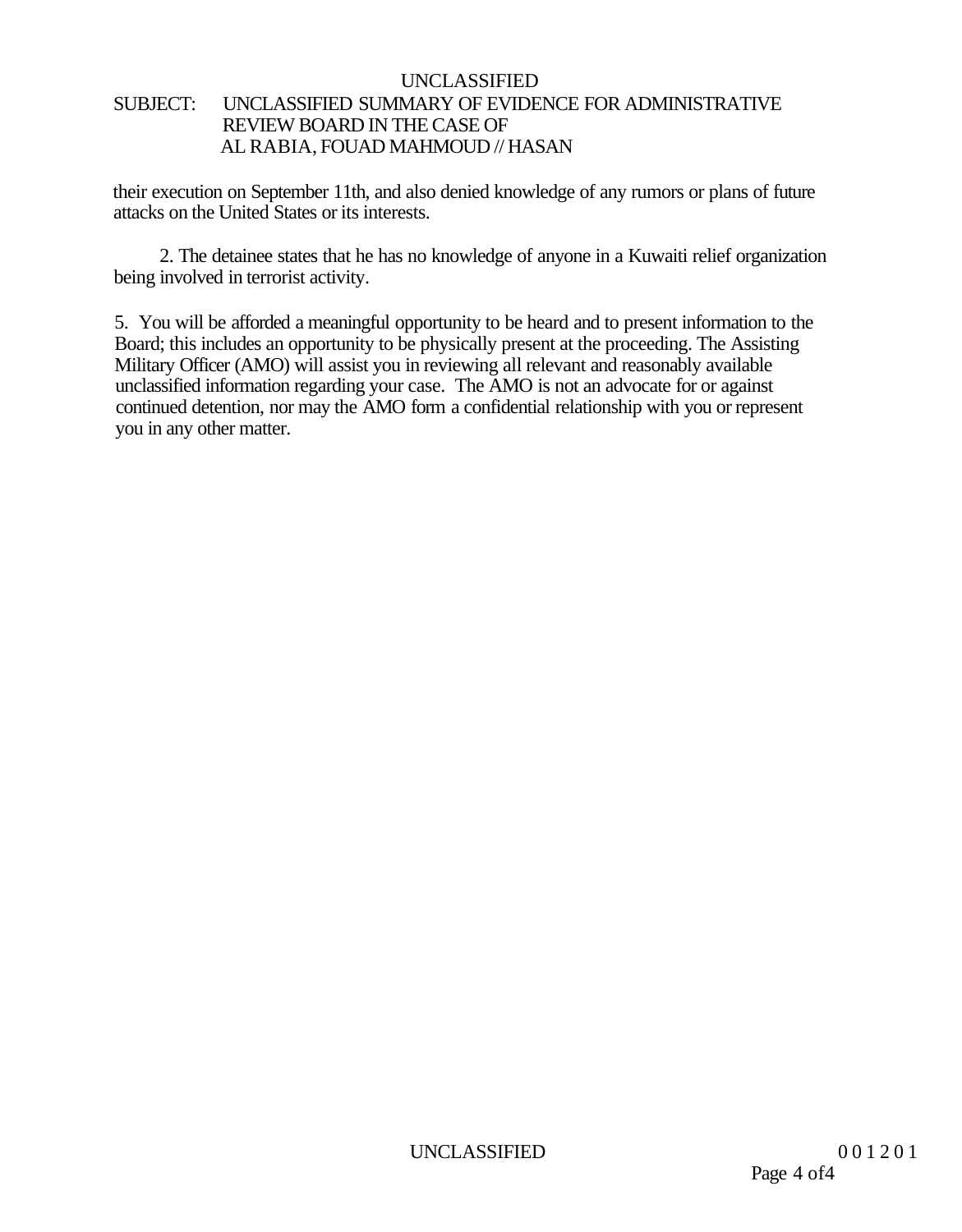# **Department of Defense Office for the Administrative Review of the Detention of Enemy Combatants at US Naval Base Guantanamo Bay, Cuba**

10 May 2005

From: Presiding Officer To: AL ZAMEL, ADEL ZAMEL ABD AL // MAHSEN Via: Assisting Military Officer SUBJECT: UNCLASSIFIED SUMMARY OF EVIDENCE FOR ADMINISTRATIVE REVIEW BOARD IN THE CASE OF AL ZAMEL, ADEL ZAMEL ABD AL // MAHSEN

1. An Administrative Review Board will be convened to review your case to determine if your continued detention is necessary.

2. The Administrative Review Board will conduct a comprehensive review of all reasonably available and relevant information regarding your case. At the conclusion of this review the Board will make a recommendation to: (1) release you to your home state or to a third state; (2) transfer you to your home state, or a third state, with conditions agreed upon by the United States and your home state, or the third state; or (3) continue your detention under United States control.

3. The following primary factors favor continued detention:

a. Commitment

1. Detainee had prior knowledge of the 11 September 2001 attacks on the United States.

2. The detainee is considered a Takfiri, but would not be considered a Jihadist as he doesn't have the fortitude to risk his own life for a cause.

3. Takfir Wa'al Hijra, or "the society that accuses nominal Muslims of unbelief," orginated in Egypt in the 1970s. The group name has been adopted outside of Egypt; those associated with it generally are outlawed because of their radical ideology, including goals supporting the overthrow of governments not based solely on Shari'a.

b. Connections/Associations

1. The detainee admits to establishing the al-Wafa organization with detainee Abu Abdel Aziz (a.k.a. Abdul Aziz al-Matrafi) and Samar Khand in Kabul, Herat, and Kandahar, Afghanistan. The detainee worked in the Kandahar office.

2. According to a foreign government service, the nongovernmental organization '

# **UNCLASSIFIED** DMO Exhibit J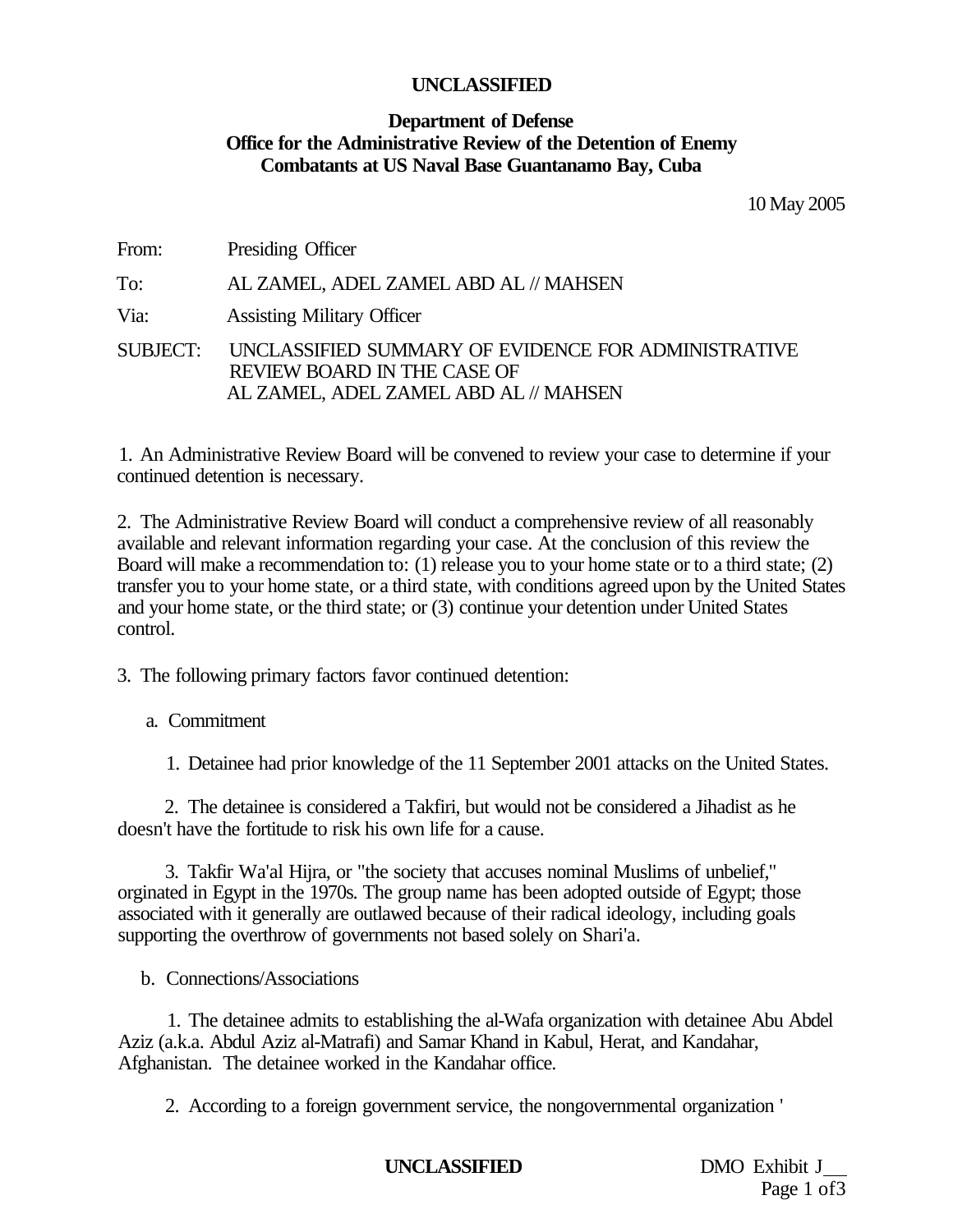# UNCLASSIFIED SUBJECT: UNCLASSIFIED SUMMARY OF EVIDENCE FOR ADMINISTRATIVE REVIEW BOARD IN THE CASE OF AL ZAMEL, ADEL ZAMEL ABD AL // MAHSEN

officially named "al Wafa al Igatha al Islamia" (Wafa Humanitarian Organization), headquartered in Saudi Arabia, was believed to have had connections to Usama Bin Ladin and Afghan Mujahidin.

3. The detainee was closely associated with Suliman Abu Ghaith and admits that Ghaith was the spokesperson for al Qaida and Usama Bin Laden.

4. The detainee accompanied al Qaida Spokesman Sulaiman Abu Ghaith and his family to Karachi in order to assist Abu Ghaith with their safe departure from Pakistan.

5. The detainee stated Faiz Al Kandari stayed in his house for approximately one week.

6. Faiz Al Kandari was the legal advisor for, and close friend to, Usama Bin Laden.

7. The detainee was invited to the house of a man involved in the October 2002 attack on U.S. Marines on Faylaka Island, Kuwait.

8. The detainee possessed the telephone number of an individual in Kuwait who was shot and killed in October 2002 after he killed a U.S. Marine in Kuwait.

9. The detainee has been investigated by Kuwaiti authorities of being involved with the Takfir movement.

c. Other relevant data

1. The detainee stayed at a safe house for several weeks in Pakistan while waiting to flee the country. He was arrested at the house with sixteen other persons by Pakistani authorities.

2. The detainee had a history of extremist vigilante activity.

3. The detainee is considered a hard core extremist.

4. The following primary factors favor release or transfer:

a. The detainee denied any knowledge of the al Wafa organization assisting al Qaida or the Taliban government in any way.

b. The detainee denies any affiliation to a Kuwaiti opposition party.

c. The detainee claimed he was never a member of Takfir- Wa-Hijra.

5. You will be afforded a meaningful opportunity to be heard and to present information to the Board; this includes an opportunity to be physically present at the proceeding. The Assisting Military Officer (AMO) will assist you in reviewing all relevant and reasonably available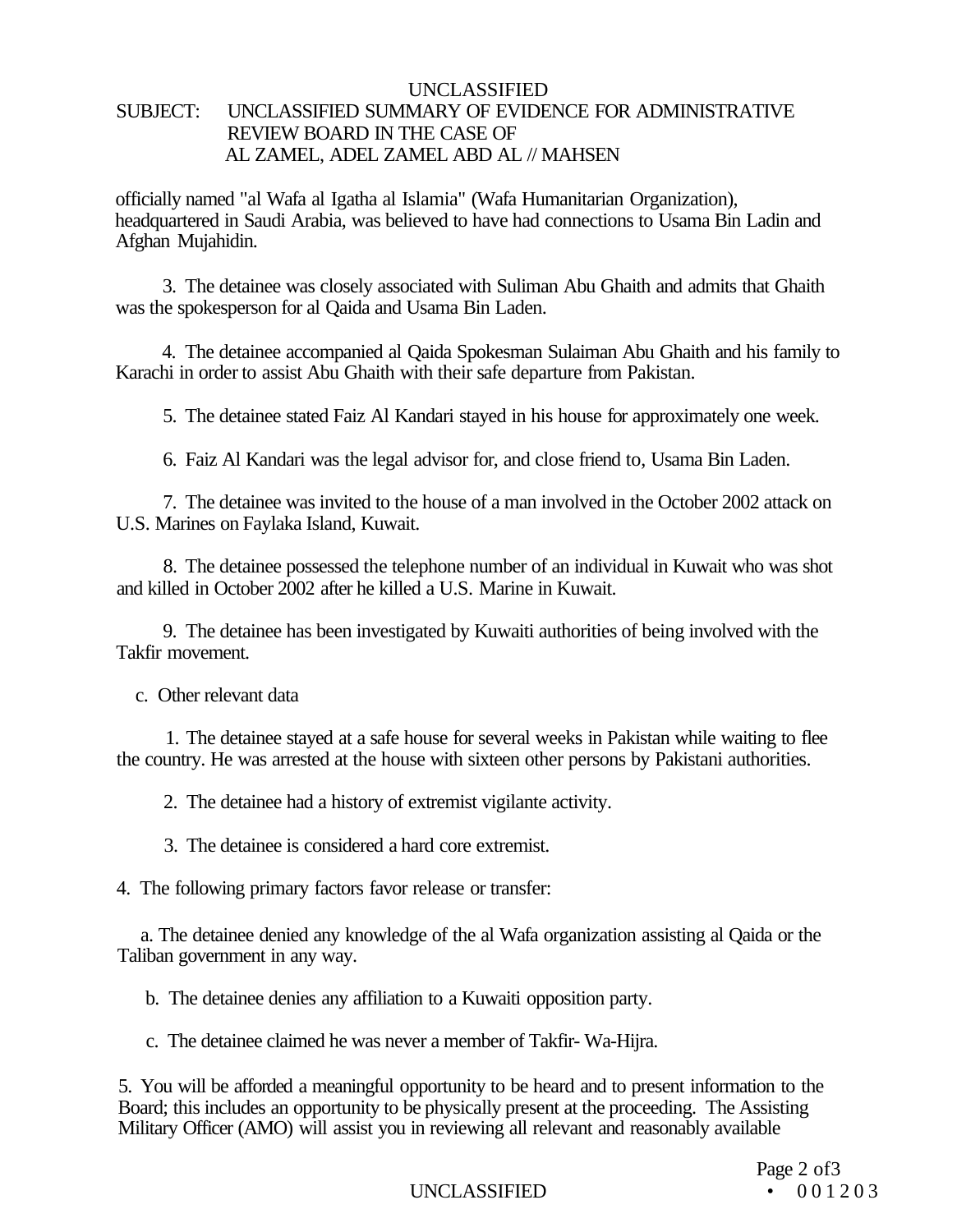# SUBJECT: UNCLASSIFIED SUMMARY OF EVIDENCE FOR ADMINISTRATIVE REVIEW BOARD IN THE CASE OF AL ZAMEL, ADEL ZAMEL ABD AL // MAHSEN

unclassified information regarding your case. The AMO is not an advocate for or against continued detention, nor may the AMO form a confidential relationship with you or represent you in any other matter.

# **• 001204**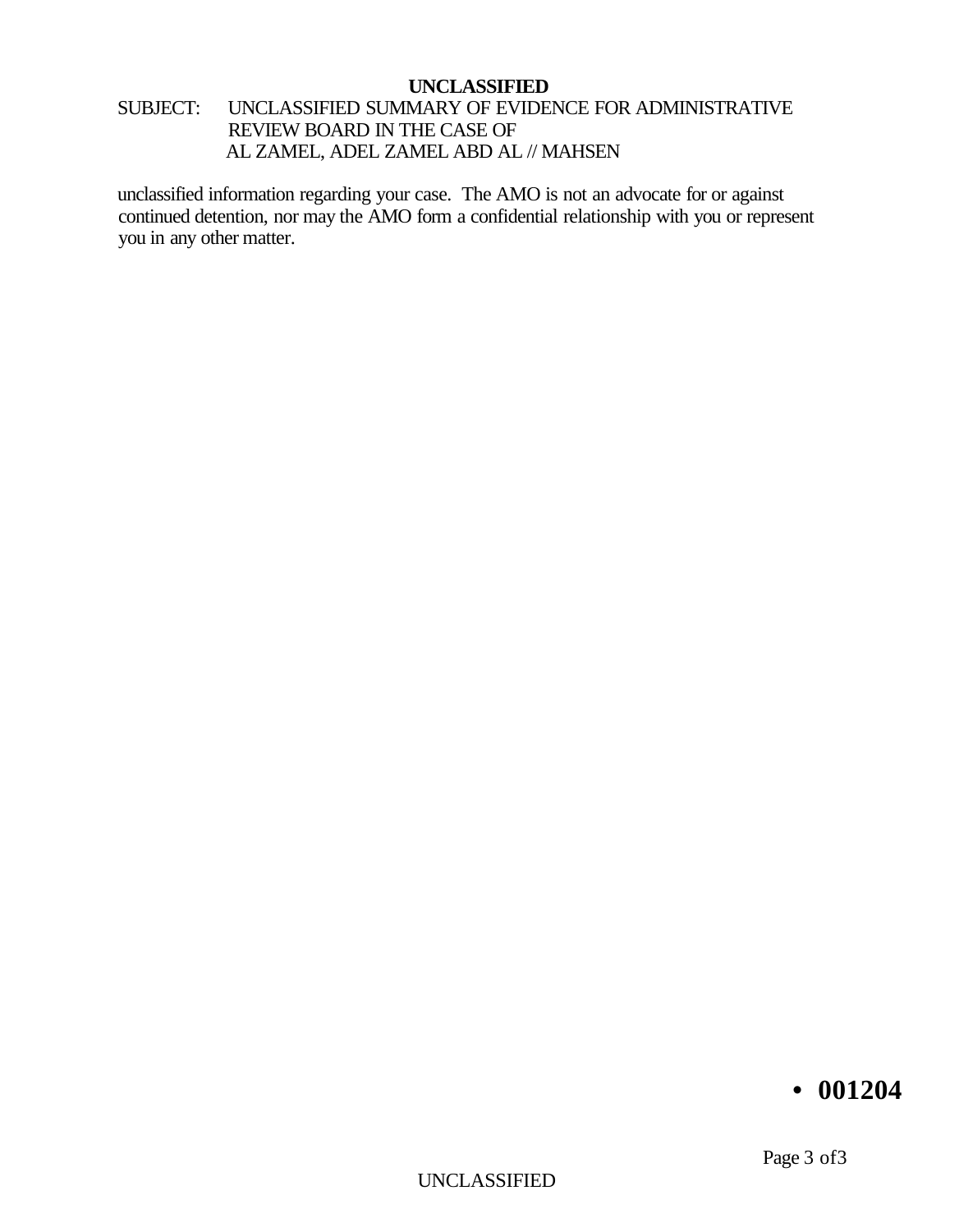#### **Department of Defense Office for the Administrative Review of the Detention of Enemy Combatants at US Naval Base Guantanamo Bay, Cuba**

28 March 2005

From: Presiding Officer

To: SULEYMAN, AHMED HASSAN JAMIL

Via: Assisting Military Officer

## SUBJECT: UNCLASSIFIED SUMMARY OF EVIDENCE FOR ADMINISTRATIVE REVIEW BOARD IN THE CASE OF SULEYMAN, AHMED HASSAN JAMIL

1. An Administrative Review Board will be convened to review your case to determine if your continued detention is necessary.

2. The Administrative Review Board will conduct a comprehensive review of all reasonably available and relevant information regarding your case. At the conclusion of this review the Board will make a recommendation to: (1) release you to your home state or to a third state; (2) transfer you to your home state, or a third state, with conditions agreed upon by the United States and your home state, or the third state; or (3) continue your detention under United States control.

3. The following primary factors favor continued detention:

a. Commitment

1. The detainee is a member of the Maktab al-Khidmat.

2. The detainee is associated with Jamaa al Tableegh (JT).

3. Maktab al-Khidmat is a Terrorist Exclusion List designee.

4. Jamat al Tabligh, a Pakistani-based Islamic missionary organization, is being used as a cover to mask travel and activites of terrorist including members of al Qaida.

b. Training

1. The detainee attended a class on the AK-47 rifle in Khowst, Afghanistan.

2. The detainee reportedly is a senior commander and trainer of al Qaida, with contacts to Usama Bin Laden, Sheikh Al-Liby, and Abu Zubaida.

3. The detainee was at Khalden Camp between May 1994 and 1999.

**001205** 

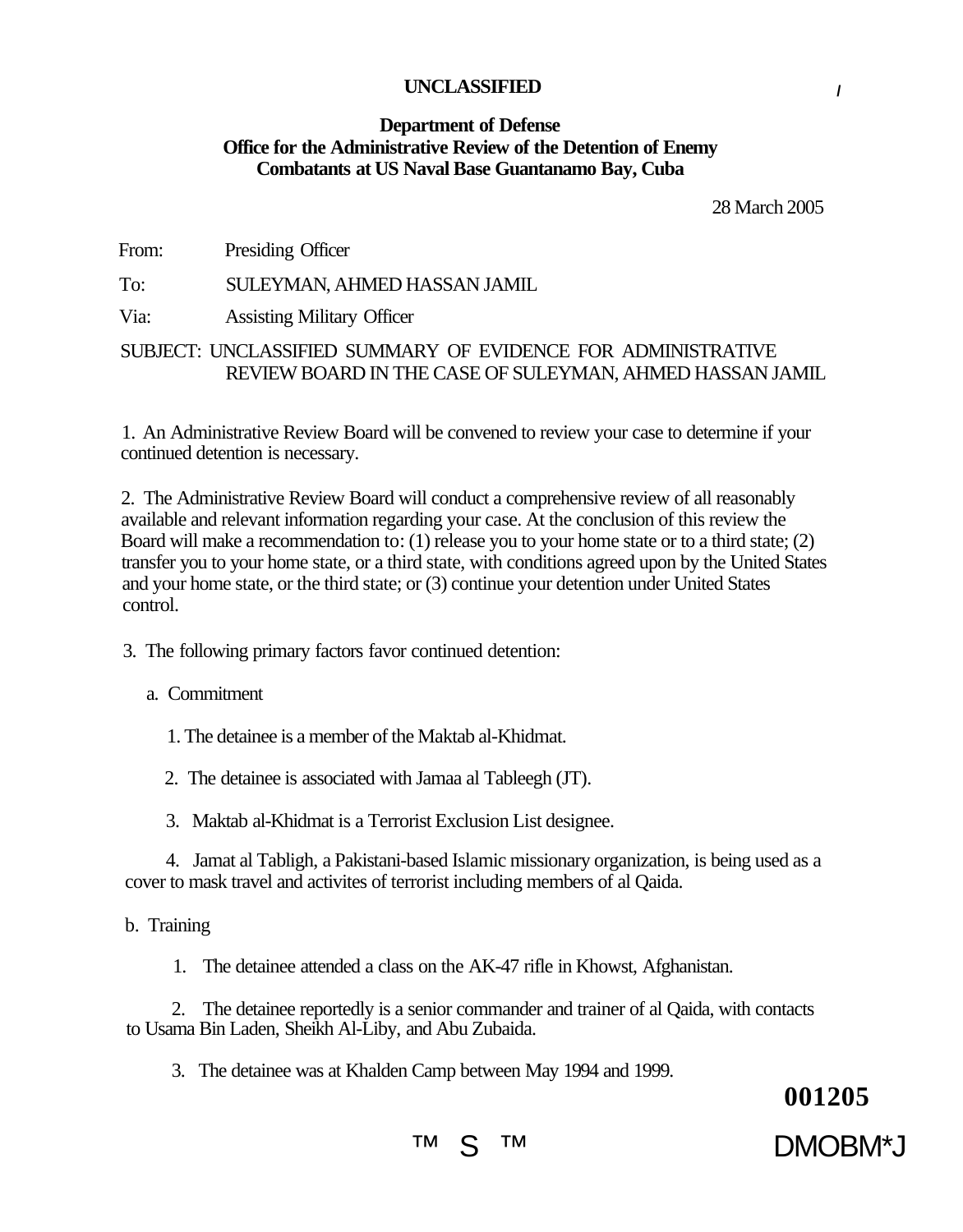# UNCLASSIFIED SUBJECT: UNCLASSIFIED SUMMARY OF EVIDENCE FOR ADMINISTRATIVE REVIEW BOARD IN THE CASE OF SULEYMAN, AHMED HASSAN JAMIL

c. Connection/Associations

1. The detainee was arrested carrying a letter with the name of a senior al Qaida member and aide to Usama Bin Laden written at the top.

2. The detainee's father-in-law is known as an al Qaeda supporter and former employee of a construction company owned by Usama Bin Ladin.

3. The detainee's father-in-law was able to get him out of jail with guarantee money.

4. The detainee occasionally would perform volunteer work with the International Islamic • Relief Organization (HRO.)

5. The IIRO has connections to terrorist organizations and has channeled funds to Islamic extremists from Afghanistan.

6. The detainee said he traveled to Saudi Arabia several times.

d. Other relevant data

Detainee has nine documented instances of spitting on guards, interpreters, visiting officers and other detainees; three instances of throwing toilet water and other unknown liquids on guards; and two instances of violent behavior towards guards by slamming the bean hole on guard's hands. On one occasion the detainee threatened to kill the guard, and on two occasions, tiie detainee sang songs about killing Americans.

4. The following primary factors favor release or transfer:

a. The detainee said that what happened on September 11 was terrible and he condemned UBL's actions.

b. The detainee said that he traveled to Saudi Arabia to visit religious places.

5. You will be afforded a meaningful opportunity to be heard and to present information to the Board; this includes an opportunity to be physically present at the proceeding. The Assisting Military Officer (AMO) will assist you in reviewing all relevant and reasonably available unclassified information regarding your case. The AMO is not an advocate for or against continued detention, nor may the AMO form a confidential relationship with you or represent you in any other matter.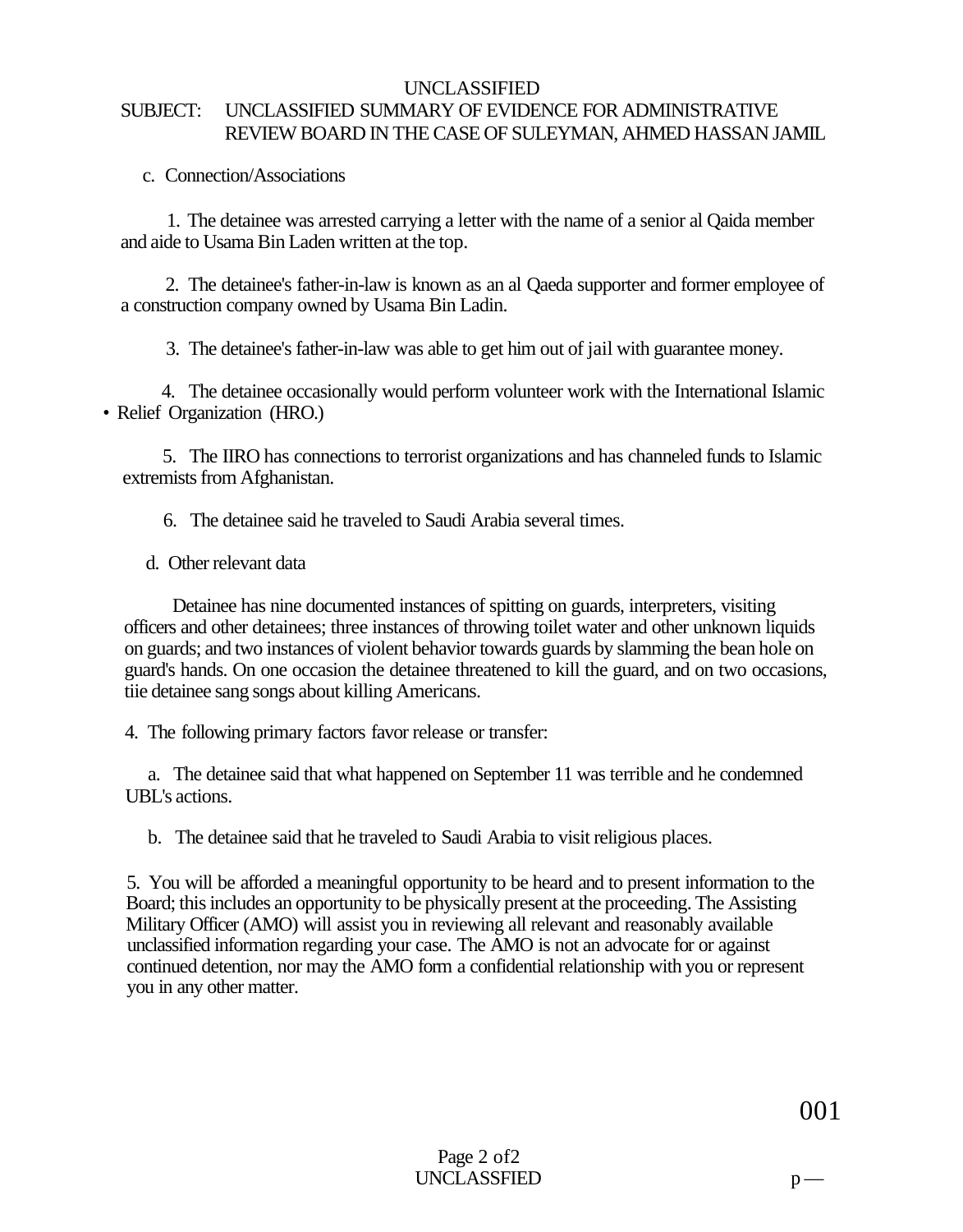# **Department of Defense Office for the Administrative Review of the Detention of Enemy Combatants at US Naval Base Guantanamo Bay, Cuba**

4 April 2005

| From:    | Presiding Officer                                                                                                                       |
|----------|-----------------------------------------------------------------------------------------------------------------------------------------|
| To:      | AL MORGHI, KHALIDABDALLAH//ABDEL RAHMAN                                                                                                 |
| Via:     | <b>Assisting Military Officer</b>                                                                                                       |
| SUBJECT: | UNCLASSIFIED SUMMARY OF EVIDENCE FOR ADMINISTRATIVE<br>REVIEW BOARD IN THE CASE OF AL MORGHI, KHALID ABDALLAH //<br><b>ABDEL RAHMAN</b> |

1. An Administrative Review Board will be convened to review your case to determine if your continued detention is necessary.

2. The Administrative Review Board will conduct a comprehensive review of all reasonably available and relevant information regarding your case. At the conclusion of this review the Board will make a recommendation to: (1) release you to your home state or to a third state; (2) transfer you to your home state, or a third state, with conditions agreed upon by the United States and your home state, or the third state; or (3) continue your detention under United States control.

3. The following primary factors favor continued detention:

a. Commitment

1. The detainee went AWOL from the Royal Saudi Air Defense Forces.

2. The detainee went to Afghanistan to support the fatwa issued by Sheik Hamoud Al Shi'Ibi.

3. Sheik Ibi's Fatwa told Arabs to help the Taliban as it is a religious Islamic state that allies the rule of God. If they did not support the Taliban, the Northern Alliance could win the war. The Fatwa could be supported through financial support, prayer or personal travel to Afghanistan.

b. Connection

1. The detainee traveled to Afghanistan to join the Taliban.

2. The detainee stayed in a Taliban safehouse while in Herat, Afghanistan

3. The detainee paid a man 1,000 U.S. dollars to take him to Pakistan.

# Page 1 of2 **UNCLASSIFIED**

**00120&** 

**Raqa I of ^-**

DMOExhiWtJ—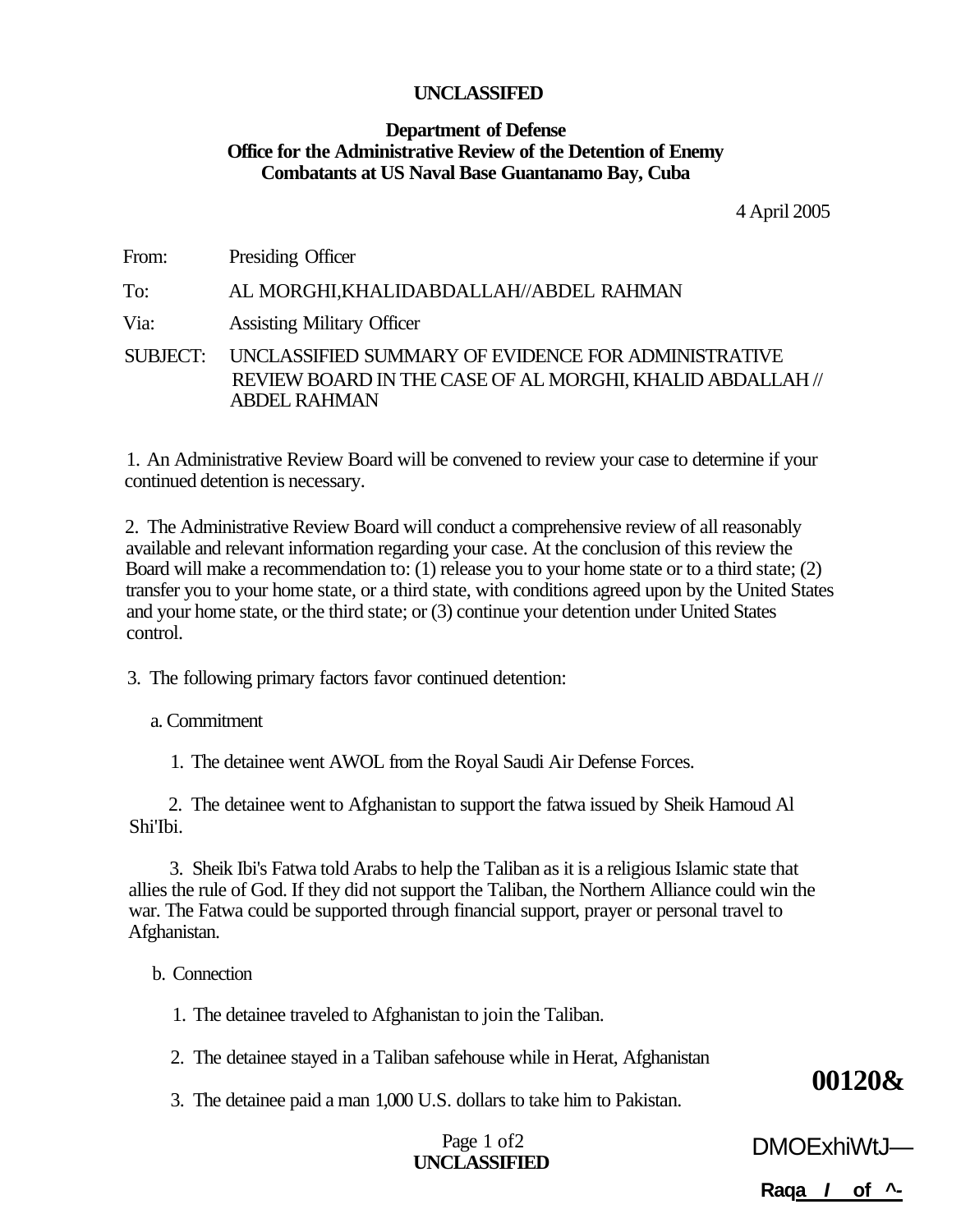# SUBJECT: UNCLASSIFIED SUMMARY OF EVIDENCE FOR ADMINISTRATIVE REVIEW BOARD IN THE CASE OF AL MORGHI, KHALID ABDALLAH // ABDEL RAHMAN

4. That man is a member of Harakat Al-Mujahidin and has knowledge of moving al Qaida fighters.

5. Harakat Al-Mujahideen is a Kashmiri jihadist group.

c. Intent

The detainee, a Saudi Arabian citizen, traveled to Herat, Afghanistan on 29 September 2001 to join the Jihad.

d. Other Relevant Data

1. The detainee initally lied to American interviewers about his activities in Afghanistan.

2. The detainee was apprehended by Pakistani authorities while trying to cross into Pakistan.

4. The following primary factors favor release or transfer:

a. The detainee is not aware of Usama Bin Laden's Fatwa and if released would not follow any fatwa. He is not familiar with any al Qaida members or training camps, and denied being a member of al Qaida.

b. The detainee advised he chose to support the Taliban by assisting in relief efforts (helping refugees) and not to engage in combat, stating "I know myself and I am a coward."

c. Saudi Arabian government representatives believe that the detainee has low intelligence or law enforcement value to the United States and is unlikely to pose a terrorist threat to the U.S. or its interests.

5. You will be afforded a meaningful opportunity to be heard and to present information to the Board; this includes an opportunity to be physically present at the proceeding. The Assisting Military Officer (AMO) will assist you in reviewing all relevant and reasonably available unclassified information regarding your case. The AMO is not an advocate for or against continued detention, nor may the AMO form a confidential relationship with you or represent you in any other matter.

00120?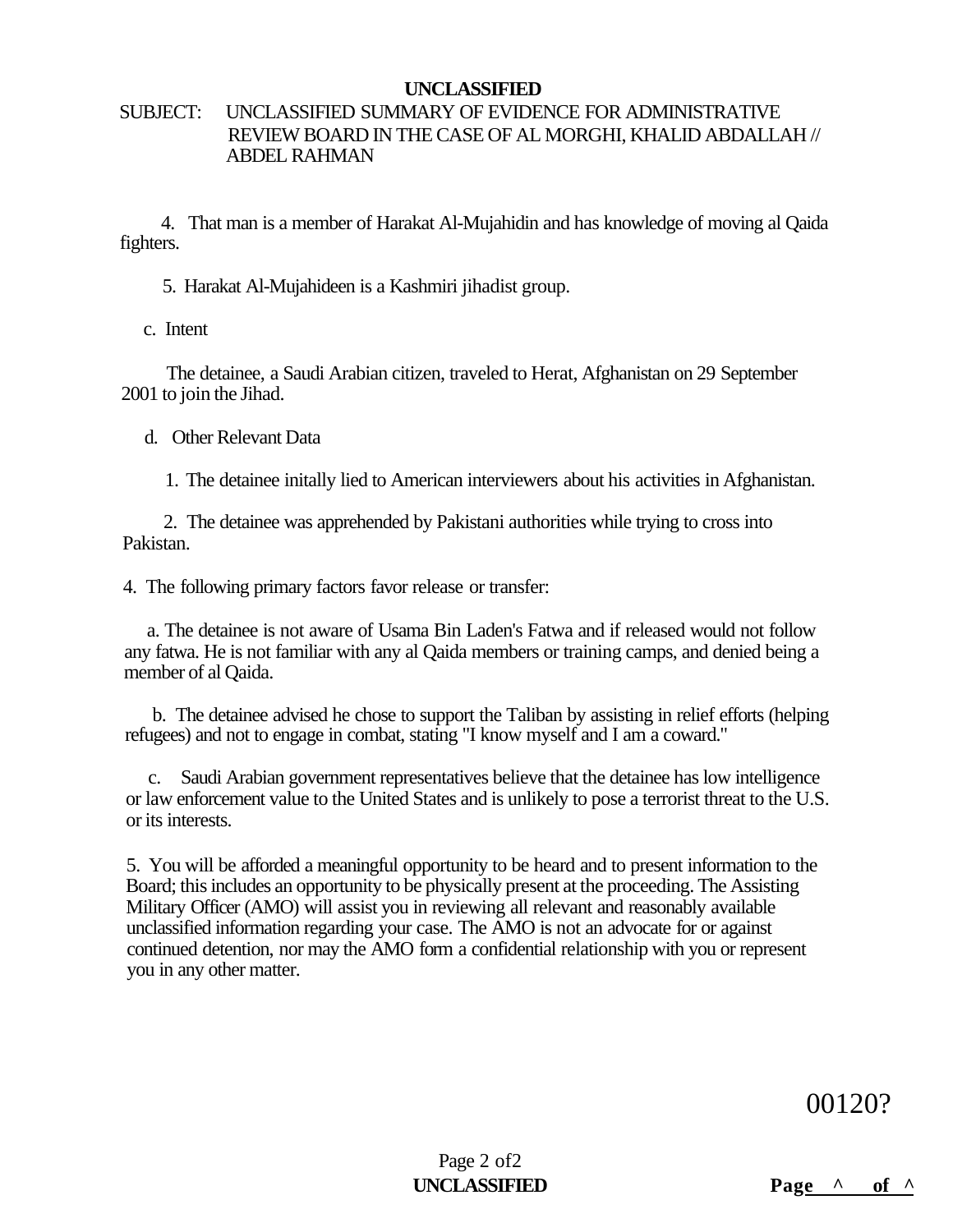# **Department of Defense Office for the Administrative Review of the Detention of Enemy Combatants at US Naval Base Guantanamo Bay, Cuba**

1 10 May 2005

**i** 

| From: | Presiding Officer                                            |
|-------|--------------------------------------------------------------|
| To:   | MOHAMMED, KAHLID SAAD                                        |
| Via:  | <b>Assisting Military Officer</b>                            |
|       | SUBJECT: UNCLASSIFIED SUMMARY OF EVIDENCE FOR ADMINISTRATIVE |
|       | REVIEW BOARD IN THE CASE OF MOHAMMED, KAHLID SAAD            |

1. An Administrative Review Board will be convened to review your case to determine if your continued detention is necessary.

2. The Administrative Review Board will conduct a comprehensive review of all reasonably available and relevant information regarding your case. At the conclusion of this review the Board will make a recommendation to: (1) release you to your home state or to a third state; (2) transfer you to your home state, or a third state, with conditions agreed upon by the United States and your home state, or the third state; or (3) continue your detention under United States control.

3. The following primary factors favor continued detention:

a. Commitment

1. The detainee left Saudi Arabia approximately two weeks after the 11 September 2001 attacks on the United States.

2. The detainee claimed to have spent 30 days in Tehran, Iran before traveling to Spin Boldak, Afghanistan to help Afghani refugees.

b. Connection/Associations

1. The detainee was identified by a key al Qaida facilitator as a Saudi national who arrived in Afghanistan after the 11 September 2001 terrorist attacks; via Iran and he traveled directly to Kabul, Afghanistan.

2. The detainee was identified as staying at the Abu Hamza al Qaida guesthouse.

3. The detainee was identified by a senior al Qaida member as possibly having clerical status amongst Saudi fighters.

c. Other Relevant Data

UNCLASSIFIED

# **DMOExhibit\_L\_**

Page 1 of 2  $\sqrt{\frac{6}{}}$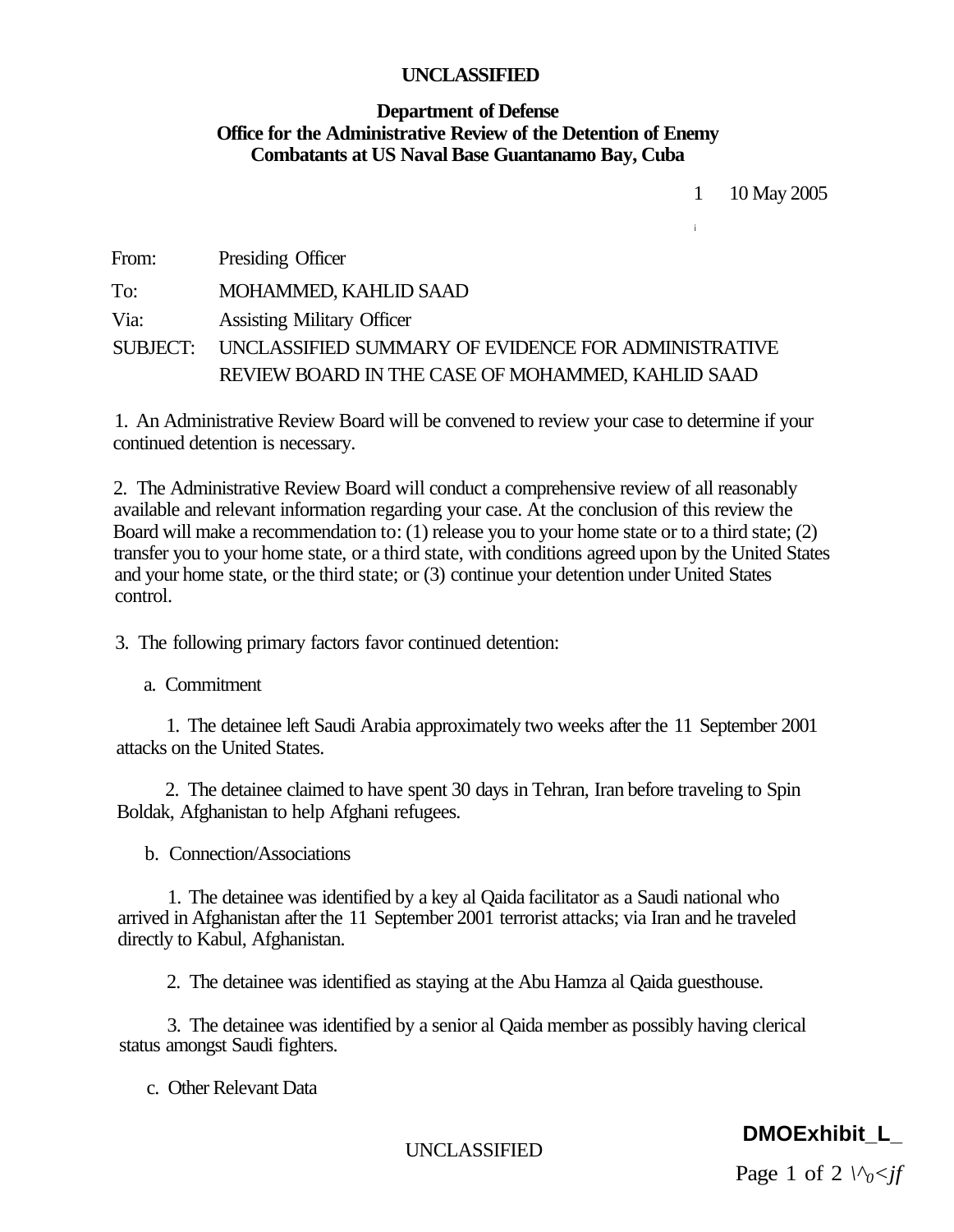# UNCLASSIFIED SUBJECT: UNCLASSIFIED SUMMARY OF EVIDENCE FOR ADMINISTRATIVE REVIEW BOARD IN THE CASE OF MOHAMMED, KAHLID SAAD

1. The detainee was injured in the area of Spin Boldak, Afghanistan while purchasing food and supplies for refugees at a market While in the market, American forces began bombing the area. The detainee sustained his injuries during his attempt to seek shelter. According to the detainee, various groups of Taliban and al Qaida forces were present in the area resulting in the American attack.

2. The detainee was captured while being treated at a hospital in Quetta, Pakistan.

4. The following primary factors favor release or transfer:

a. The detainee said he wants to return home, be reunited with his family and work as a rancher raising cattle and sheep.

b. The detainee said he was not a "Sheik" or "Shayhn", saying those titles belonged to highly educated persons or tribal leaders.

5. You will be afforded a meaningful opportunity to be heard and to present information to the Board; this includes an opportunity to be physically present at the proceeding. The Assisting Military Officer (AMO) will assist you in reviewing all relevant and reasonably available unclassified information regarding your case. The AMO is not an advocate for or against continued detention, nor may the AMO form a confidential relationship with you or represent you in any other matter.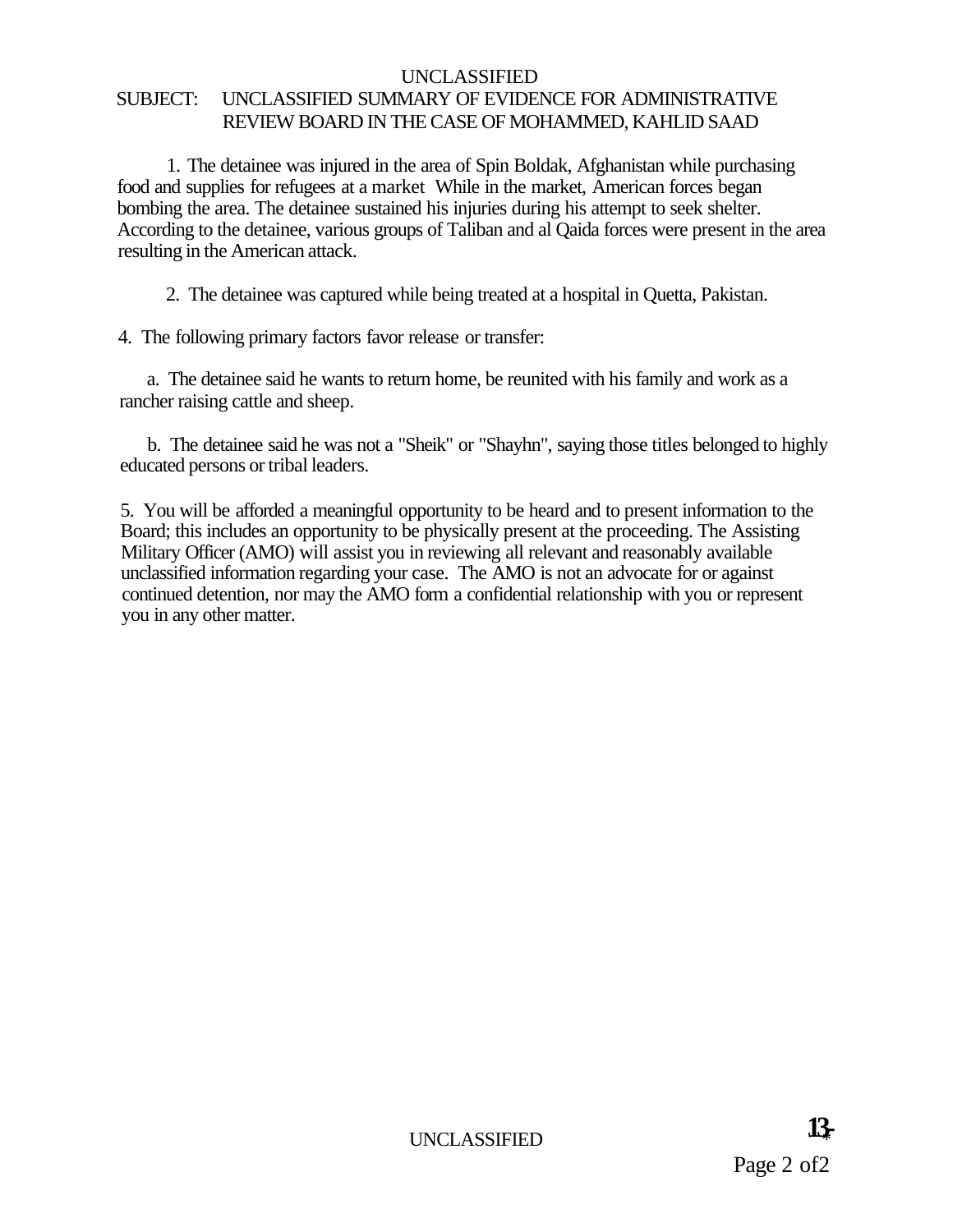# **Department of Defense Office for the Administrative Review of the Detention of Enemy Combatants at US Naval Base Guantanamo Bay, Cuba**

| From: | Presiding Officer                        |
|-------|------------------------------------------|
| To:   | AL NASIR, ABD AL AZIZ MUHAMMAD //IBRAHIM |
| Via:  | <b>Assisting Military Officer</b>        |

# SUBJECT: UNCLASSIFIED SUMMARY OF EVIDENCE FOR ADMINISTRATIVE REVIEW BOARD IN THE CASE OF AL NASIR, ABD AL AZIZ MUHAMMAD // IBRAHIM

1. An Administrative Review Board will be convened to review your case to determine if your continued detention is necessary.

2. The Administrative Review Board will conduct a comprehensive review of all reasonably available and relevant information regarding your case. At the conclusion of this review the Board will make a recommendation to: (1) release you to your home state or to a third state; (2) transfer you to your home state, or a third state, with conditions agreed upon by the United States and your home state, or the third state; or (3) continue your detention under United States control.

3. The following primary factors favor continued detention:

a. Commitment

1. The Detainee voluntarily traveled from Saudi Arabia to Kabul, Afghanistan immediately following the September 11,2001 attacks.

2. Detainee traveled to Afghanistan through an indirect route from Saudi Arabia to Syria, Syria to Iran, then walked across the border from Iran to Afghanistan then on to Kabul, Afghanistan;

3. Detainee arrived in Kabul, Afghanistan 55 days after September 11,2001.

4. Detainee stayed in Kabul, then after it was attacked by the Northern Alliance fled to Pakistan.

5. Detainee fought in Tora Bora.

b. Associations and Connections **001210** 

UNCLASSIFIED b/AO ' 1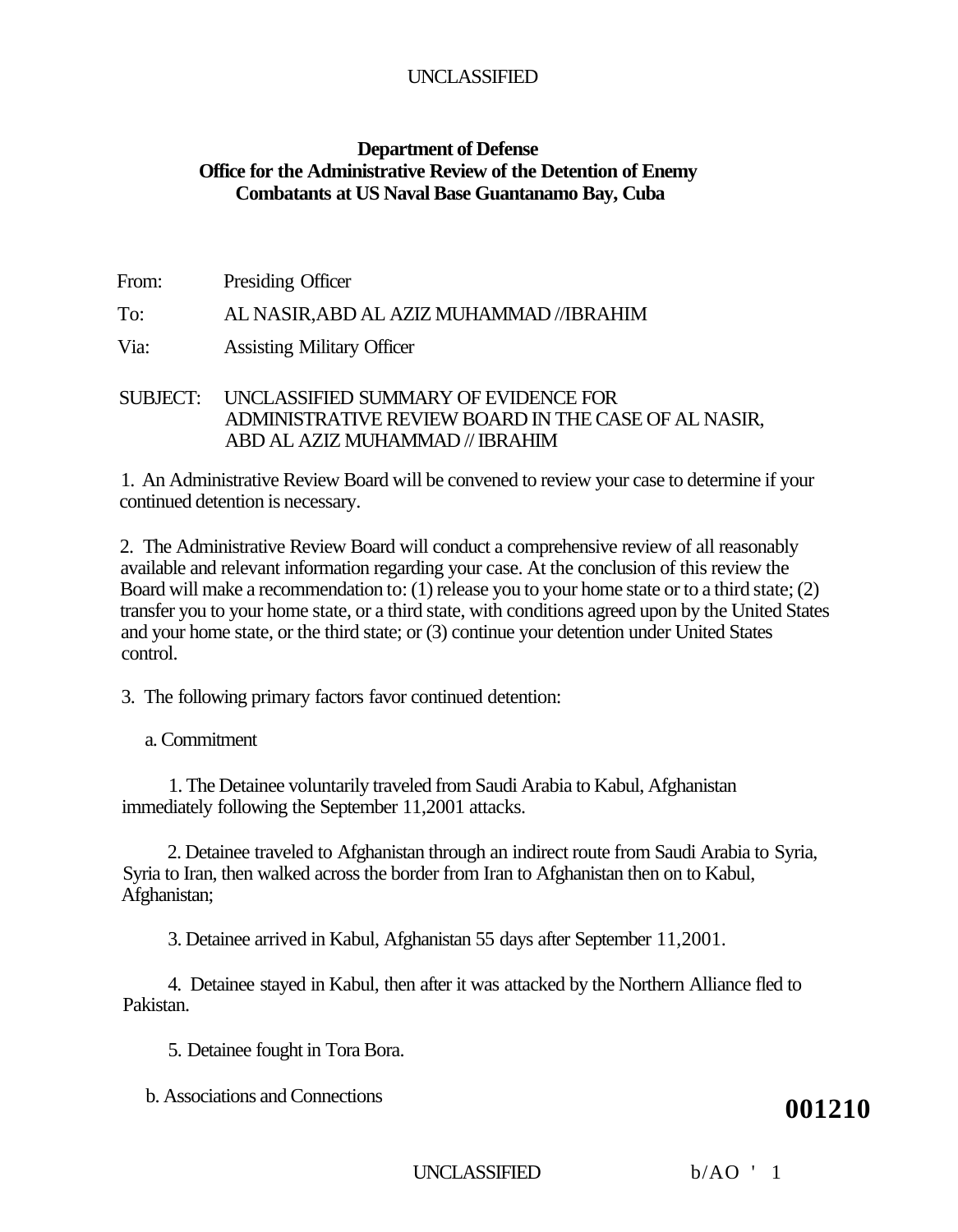- 1. Detainee admits to working with al Wafa while in Afghanistan.
- 2. Al Wafa is a known terrorist support organization.
- 3. Detainee's name was found on a hard drive file of a known al Qaida operative.
- 4. The following primary factors favor release or transfer:
	- a. Detainee's overall behavior has been non-aggressive.

1. Detainee has only one case of harassment of the guard force. *His* actions mostly involve failure to comply with the rules of the guardforce or the cellblock by performing physical training in his cell and speaking with detainees in other cellblocks.

2. Detainee doesn't know how his name ended up on a file on a computer hard drive.

3. Detainee states he only went to Afghanistan for charity work.

- 4. Detainee stated he believed al Wafa was only a charity organization.
- 5. Detainee stated he did not use the alias Abu Khalid.
- 6. Detainee stated he did not know of the turmoil in Afghanistan until after he was there.
- 7. Detainee stated he used his own money for the trip to Afghanistan.
- 8. Detainee denies ever being in Tora Bora.

9. Detainee admitted he "turned himself in" when he fled Afghanistan and crossed into Pakistan.

5. You will be afforded a meaningful opportunity to be heard and to present information to the Board; this includes an opportunity to be physically present at the proceeding. The Assisting Military Officer (AMO) will assist you in reviewing all relevant and reasonably available unclassified information regarding your case. The AMO is not an advocate for or against continued detention, nor may the AMO form a confidential relationship with you or represent you in any other matter.

**001211** 

# UNCLASSIFIED  $P\&OP$  2- Of ^-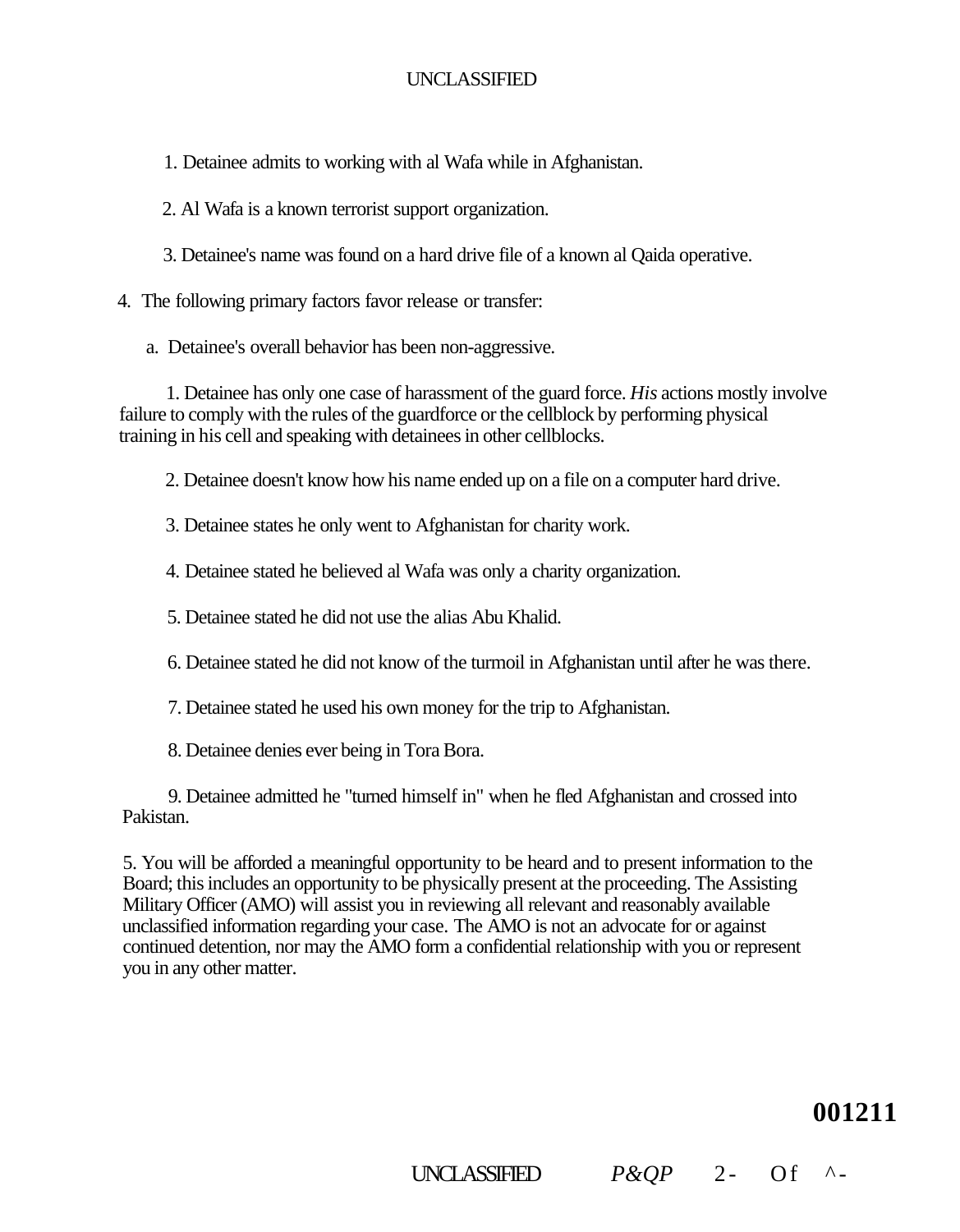#### **Department of Defense Office for the Administrative Review of the Detention of Enemy Combatants at US Naval Base Guantanamo Bay, Cuba**

From: Presiding Officer 28 January 2005

To: AL WADI,ADILKAMIL ABDULLAH

Via: Assisting Military Officer

#### SUBJECT: UNCLASSIFIED SUMMARY OF EVIDENCE FOR ADMINISTRATIVE REVIEW BOARD IN THE CASE OF **AL WADI, ADIL KAMDL ABDULLAH**

1. An Administrative Review Board will be convened to review your case to determine if your continued detention is necessary.

2. The Administrative Review Board will conduct a comprehensive review of all reasonably available and relevant information regarding your case. At the conclusion of this review the Board will make a recommendation to: (1) release you to your home state or to a third state; (2) transfer you to your home state, or a third state, with conditions agreed upon by the United States and your home state, or the third state; or (3) continue your detention under United States control.

3. The following primary factors favor continued detention:

a. Intent

1. The Detainee traveled to Afghanistan via Iran in late September or early October 2001.

b. Commitment

- 1. The Detainee was a fighter at Tora Bora.
- 2. The detainee has been disruptive and aggressive while in detention.
- c. Other Relevant Data
	- 1. Detainee was captured by the Pakistani military after leaving Afghanistan.
- 4. The following primary factors favor release or transfer:
	- a. The detainee denies being a member of al Qaida. **001212**

**EXHIBIT DM0- /** 

**PAGE | OF!**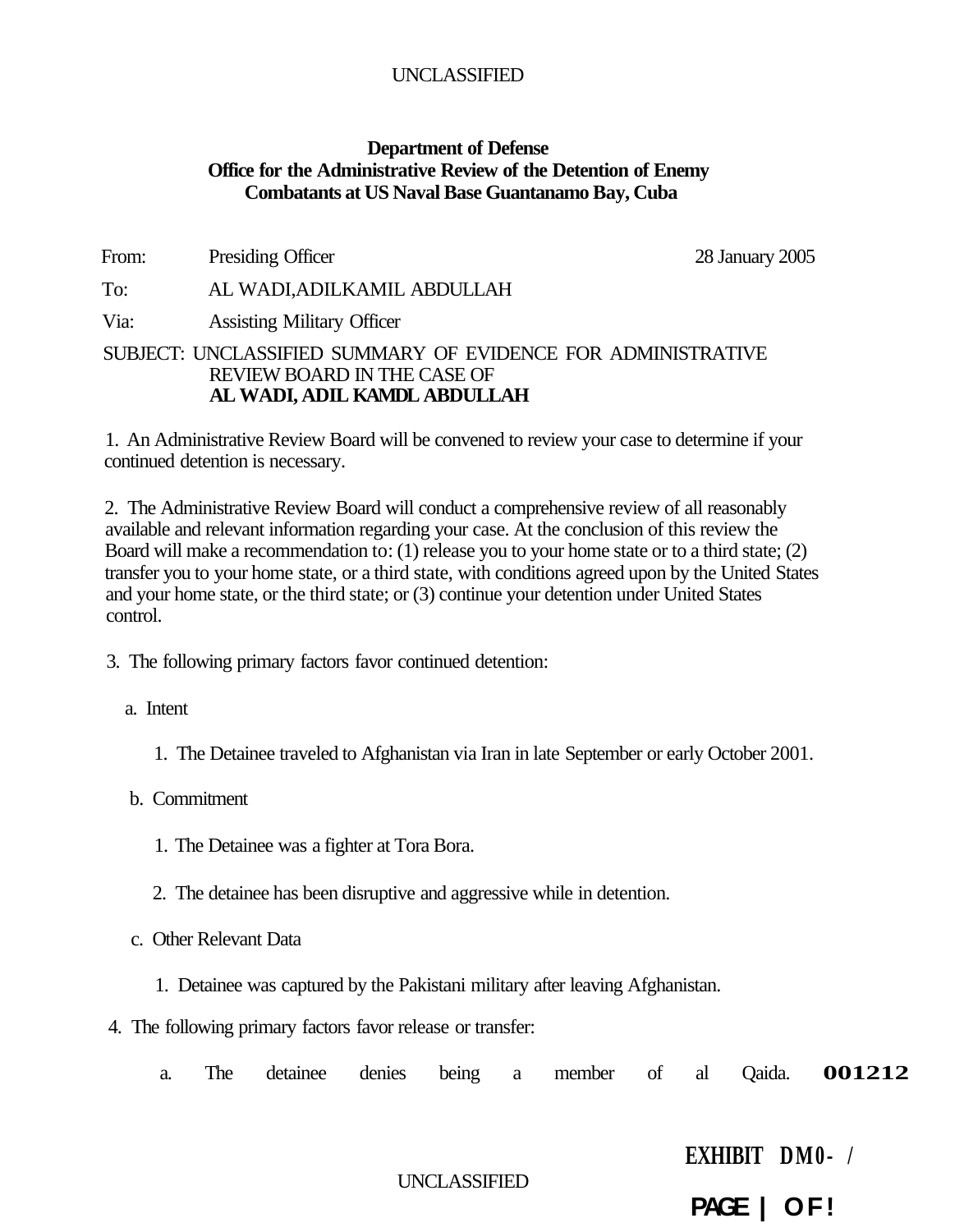# SUBJECT: UNCLASSIFIED SUMMARY OF EVIDENCE FOR ADMINISTRATIVE REVIEW BOARD IN THE CASE OF **AL WADI, ADDL KAMIL ABDULLAH**

b. The detainee denies fighting in the Tora Bora region.

c. The detainee cites that he was not captured by the Pakistani authorities; but, he turned himself in.

5. You will be afforded a meaningful opportunity to be heard and to present information to the Board; this includes an opportunity to be physically present at the proceeding. The Assisting Military Officer (AMO) will assist you in reviewing all relevant and reasonably available unclassified information regarding your case. The AMO is not an advocate for or against continued detention, nor may the AMO form a confidential relationship with you or represent you in any other matter.

001213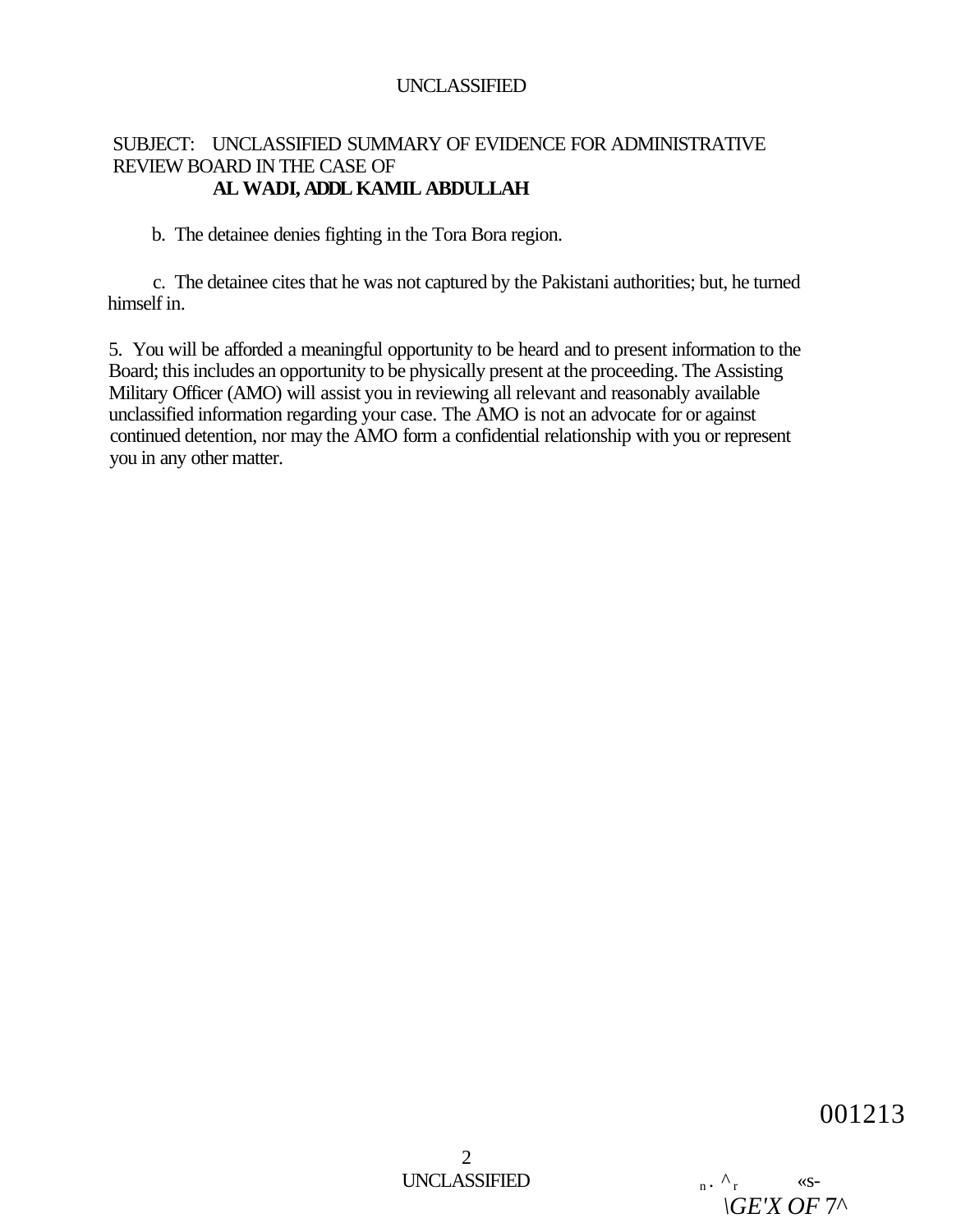# **Department of Defense Office for the Administrative Review of the Detention of Enemy Combatants at US Naval Base Guantanamo Bay, Cuba**

07 March 2005

From: Presiding Officer To: ALI, WALE) MOHAMMAD HAJ // MOHAMMAD Via: Assisting Military Officer SUBJECT: UNCLASSIFIED SUMMARY OF EVIDENCE FORADMBSflSTRATIVE REVIEW BOARD IN THE CASE OF **ALI, WALD3 MOHAMMAD HAJ // MOHAMMAD** 

1. An Administrative Review Board will be convened to review your case to determine if your continued detention is necessary.

2. The Administrative Review Board will conduct a comprehensive review of all reasonably available and relevant information regarding your case. At the conclusion of this review the Board will make a recommendation to: (1) release you to your home state or to a third state; (2) transfer you to your home state, or a third state, with conditions agreed upon by the United States and your home state, or the third state; or (3) continue your detention under United States control.

3. The following primary factors favor continued detention:

a. Commitment

1. The detainee traveled to Konduz, Afghanistan and then rode in a truck with other Taliban fighters to a bunker area on the second line, where he served as a guard for several months.

2. The detainee also spent time in the North, fighting on the front line.

- 3. The detainee participated in the Mazir-E-Sharif prison riot at the Al Janki Castle.
- b. Training

The Detainee received training on the Kalishnikov rifle.

# **001214**

DMO Exhibits. **Page I of ~>**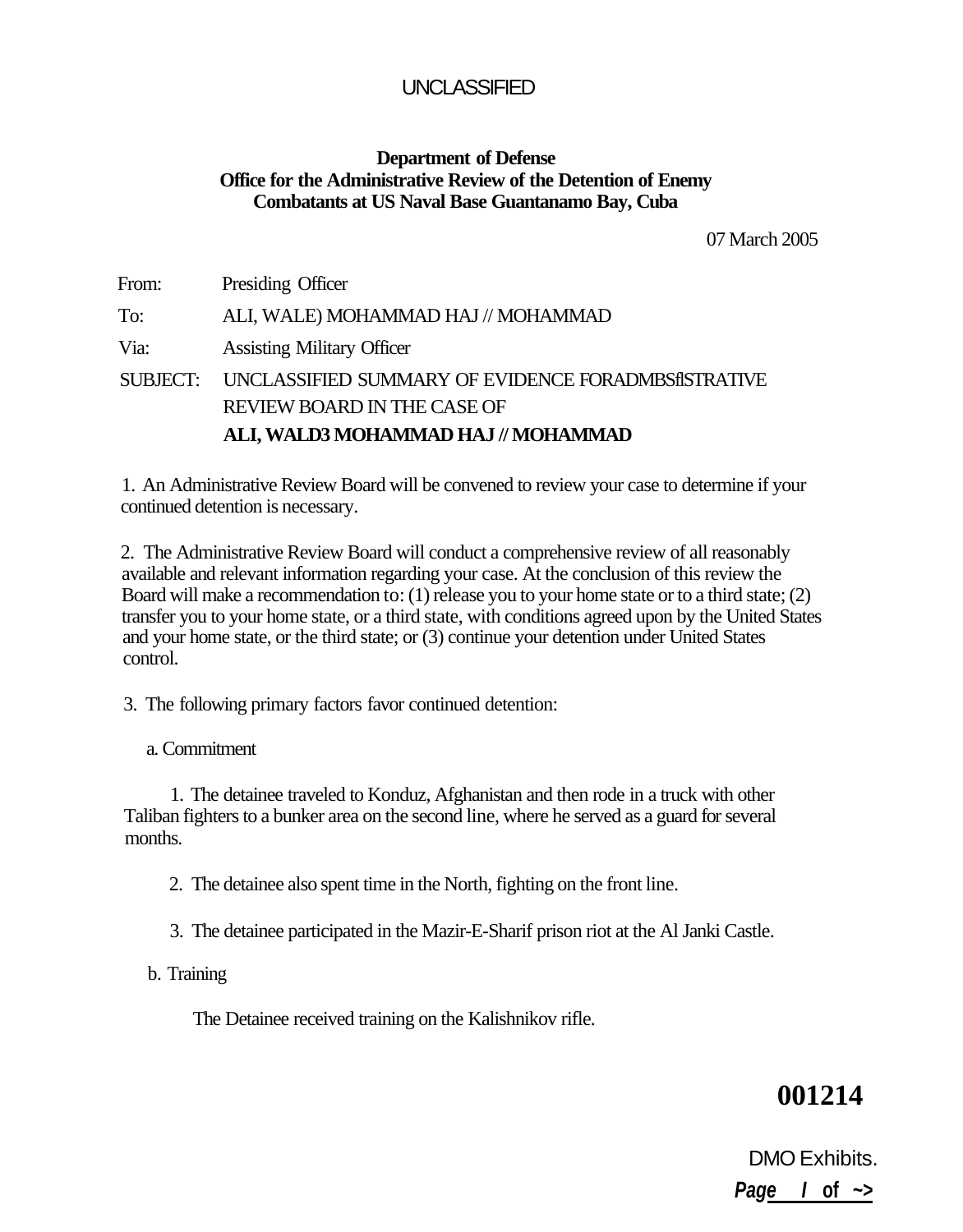## SUBJECT: UNCLASSIFIED SUMMARY OF EVIDENCE FOR ADMINISTRATIVE REVIEW BOARD IN THE CASE OF **ALL WALID MOHAMMAD HAJ** // **MOHAMMAD**

#### c. Connection / Association

1. While in Quetta, Pakistan, the detainee stayed 25 to 30 days in a Taliban guesthouse that was also used by recovering, injured Taliban fighters.

2. The detainee was identified as a Sudanese who spent a long time in Afghanistan.

3. The detainee was a special friend to a known Taliban leader.

4. This Taliban leader was in charge of all the Arabs on the front lines in the northern area of Afghanistan near Konduz and Marzar e Sharif.

5. This Taliban leader reported directly to an al Qaida commander.

6. The al Qaida commander was in charge of al Qaida fighters in the Afghani northern front.

d. Intent

1. The detainee traveled from Saudi Arabia, through Pakistan, then into Afghanistan.

2. The detainee said that if he were in a combat situation, he would attack Americans to defend his country and/or family and he would fight again for the sake of his religion or his family.

4. The following primary factors favor release or transfer:

a. The detainee stated, "I did not fight against the United States or her allies."

b. The detainee stated, "I did not see an American or fight against an American or any American allies."

c. The detainee said that his intention was to go to Pakistan for four months to teach religion in accordance with a Da'wa.

d. The detainee said that he was going to the Raywan mosque in Lahore Pakistan to teach.

001215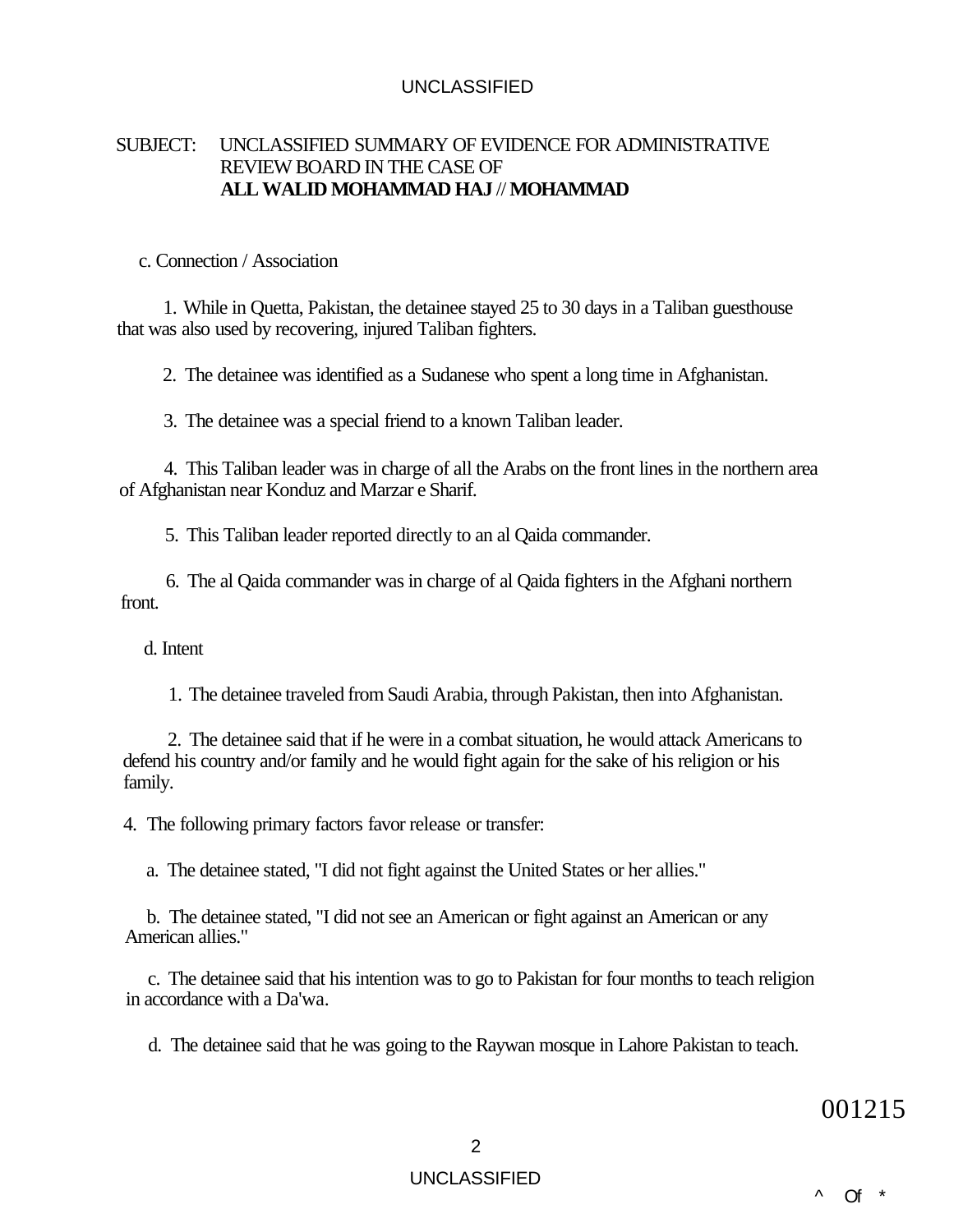# SUBJECT: UNCLASSIFIED SUMMARY OF EVIDENCE FOR ADMINISTRATIVE REVIEW BOARD IN THE CASE OF **ALI, WALID MOHAMMAD HAJ // MOHAMMAD**

5. You will be afforded a meaningful opportunity to be heard and to present information to the Board; this includes an opportunity to be physically present at the proceeding. The Assisting Military Officer (AMO) will assist you in reviewing all relevant and reasonably available unclassified information regarding your case. The AMO is not an advocate for or against continued detention, nor may the AMO form a confidential relationship with you or represent you in any other matter.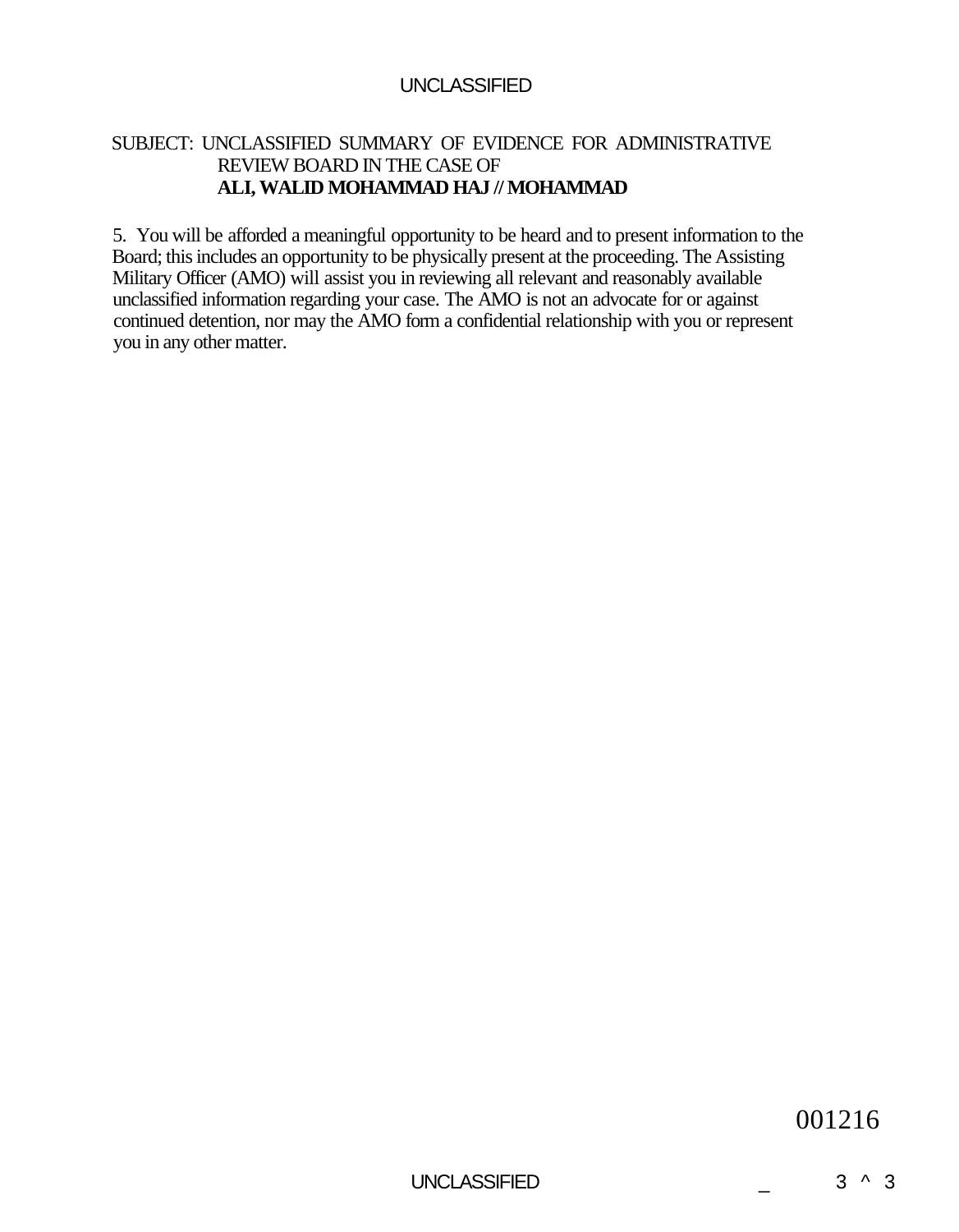# **Department of Defense Office for the Administrative Review of the Detention of Enemy Combatants at US Naval Base Guantanamo Bay, Cuba**

From: Presiding Officer 24 January 2005

To: JAHDARI, ZIAD SAID FARG

Via: Assisting Military Officer

# SUBJECT: UNCLASSIFIED SUMMARY OF EVIDENCE FOR ADMINISTRATIVE REVIEW BOARD IN THE CASE OF **JAHDARI, ZLAD SATO FARG**

1. An Administrative Review Board will be convened to review your case to determine if your continued detention is necessary.

2. The Administrative Review Board will conduct a comprehensive review of all reasonably available and relevant information regarding your case. At the conclusion of this review the Board will make a recommendation to: (1) release you to your home state or to a third state; (2) transfer you to your home state, or a third state, with conditions agreed upon by the United States and your home state, or the third state; or (3) continue your detention under United States control.

3. The following primary factors favor continued detention:

a. Commitment

1. Detainee traveled to Afghanistan and stayed in a place called the Afghan Center, 20 kilometers from Kabul. Detainee served as a guard and his responsibility was to watch for the enemy. The Afghan Center was run by the Taliban.

2. The detainee has been designated as a high priority target and placed on a government watch list.

3. Detainee departed Saudi Arabia in the Spring 2001, spent two nights in Karachi, Pakistan, then flew on to Quetta, PK. The detainee spent 6 hours in Quetta, PK, then left for Afghanistan. The detainee traveled by car to Kandahar, AF, where he stayed in a house with both Afghanis and Arabs. The detainee stayed there for approximately three weeks before traveling to Kabul, AF. The detainee stayed in Kabul for approximately three weeks before leaving for a village where he trained on the Kalashnikov. The detainee spent two and a half months in the village.

b. Training

Exhibit  $P^n$ 

**001217**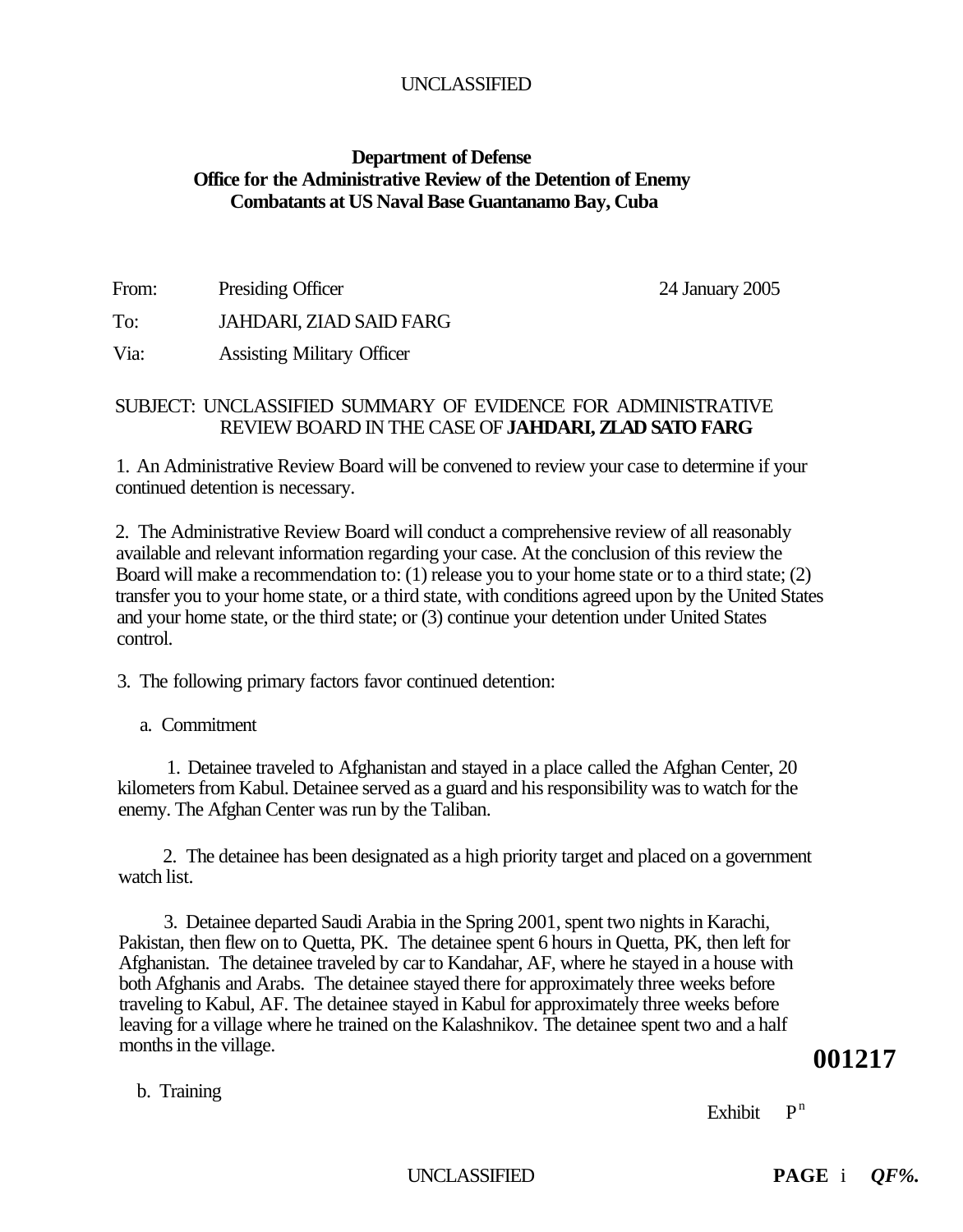## SUBJECT: UNCLASSIFIED SUMMARY OF EVIDENCE FOR ADMINISTRATIVE REVIEW BOARD IN THE CASE OF **JAHDARI, ZIAD SAID FARG**

1. The detainee received one day of training with the Kalishnikov rifle before standing guard duty.

2. The detainee was unable to provide the name of the group which he trained under; the name of the individual who trained him in the operation of the Kalishnikov rifle; the names of the individuals who sent him to the front lines; or the name of the commander he was under.

#### c. Intent

1. The detainee was advised to fight with the Taliban if it is needed.

2. The detainee was recruited to fight the Northern Alliance and was financed for his trip to Afghanistan from Jessah, Saudi Arabia by a Taliban member.

3. The detainee fired his weapon in the direction of what he believed was the enemy.

4. The following primary factors favor release or transfer:

a. Other Relevant Data

1. The detainee advised if given the opportunity to return to his home of Jetta, Saudi Arabia, he would get married, obtain a job, and live with his mother and father.

2. The detainee advised he does not hold any hostility or hatred toward the United States.

3. The detainee was provided misinformation in the local mosque which he was attending in Saudi Arabia. It was there he was told the aggressors in Afghanistan were not Muslims.

5. You will be afforded a meaningful opportunity to be heard and to present information to the Board; this includes an opportunity to be physically present at the proceeding. The Assisting Military Officer (AMO) will assist you in reviewing all relevant and reasonably available unclassified information regarding your case. The AMO is not an advocate for or against continued detention, nor may the AMO form a confidential relationship with you or represent you in any other matter.

001218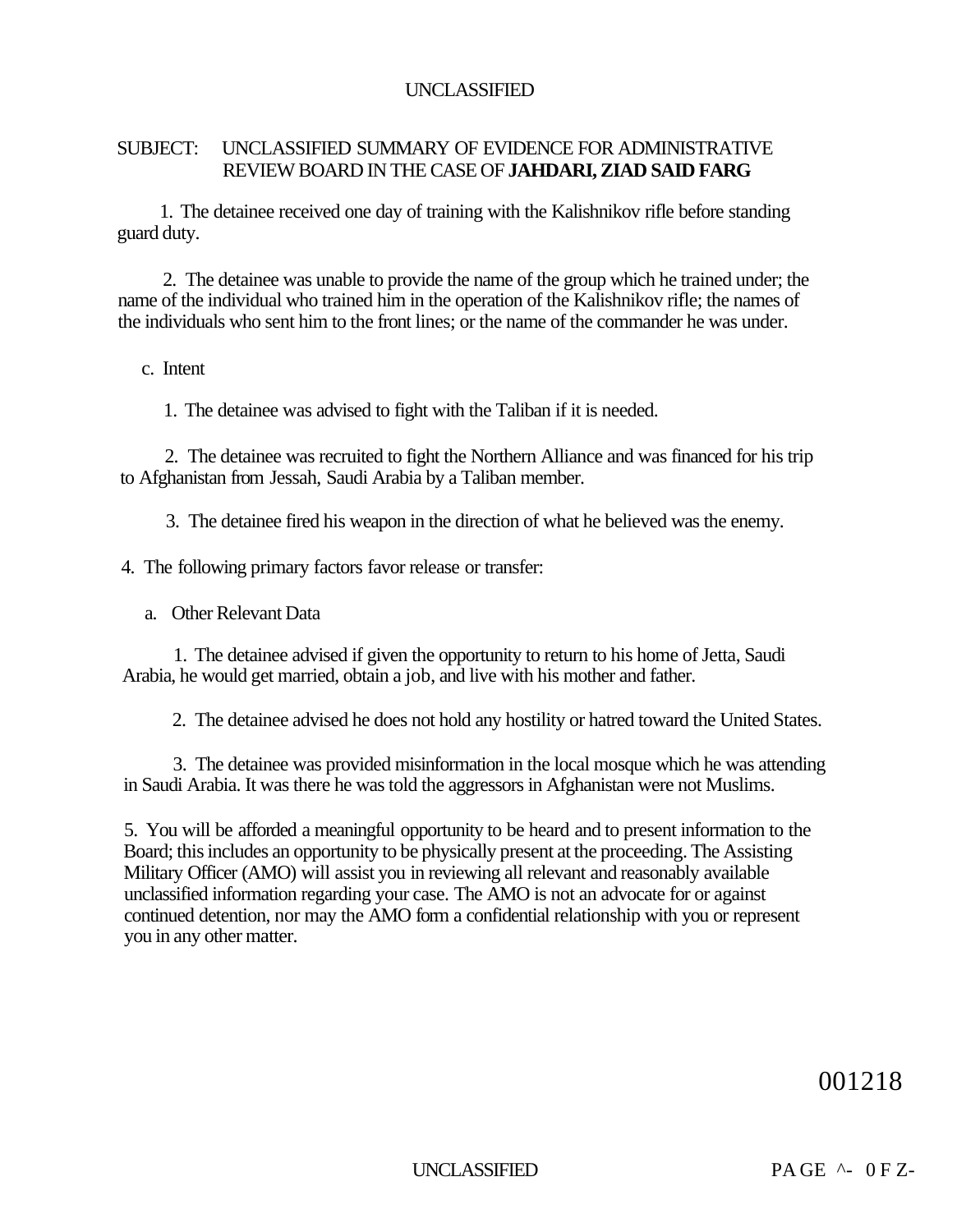# **Department of Defense Office for the Administrative Review of the Detention of Enemy Combatants at US Naval Base Guantanamo Bay, Cuba**

| From: | <b>Presiding Officer</b>          | 24 January 2005 |
|-------|-----------------------------------|-----------------|
| To:   | ABDULLAH, UMAR                    |                 |
| Via:  | <b>Assisting Military Officer</b> |                 |

#### SUBJECT: UNCLASSIFIED SUMMARY OF EVIDENCE FOR ADMINISTRATIVE REVIEW BOARD IN THE CASE OF **ABDULLAH, UMAR**

1. An Administrative Review Board will be convened to review your case to determine if your continued detention is necessary.

2. The Administrative Review Board will conduct a comprehensive review of all reasonably available and relevant information regarding your case. At the conclusion of this review the Board will make a recommendation to: (1) release you to your home state or to a third state; (2) transfer you to your home state, or a third state, with conditions agreed upon by the United States and your home state, or the third state; or (3) continue your detention under United States control.

3. The following primary factors favor continued detention:

a. Commitment

1. After Jalalabad fell to Northern Alliance forces, Detainee admits to fleeing to the Tora Bora region with another known al Qaida figure where he sought refuge in a cave for approximately one month and was armed with a Kalishnikov rifle.

2. While in Tora Bora, the detainee carried a rocket-propelled grenade and was assigned the responsibility for preparing mortars for use as directed by the cave commander.

3. The detainee and others were led out of the Tora Bora region by the leader of the Khalden Training Camp, who has been linked to Usama Bin Laden, Abu Zubaydah and several other major al Qaida leaders.

4. While some people left their weapons behind as they were fleeing Tora Bora, the detainee chose to continue to carry his, along with three additional magazines.

5. Following his flight from Tora Bora, Detainee was captured along with a number of other armed Arab men by Pakistani military forces after crossing the border from Afghanistan.

**00121 9 EXHIBIT DM0- I** 

UNCLASSIFIED PAGE | OF 3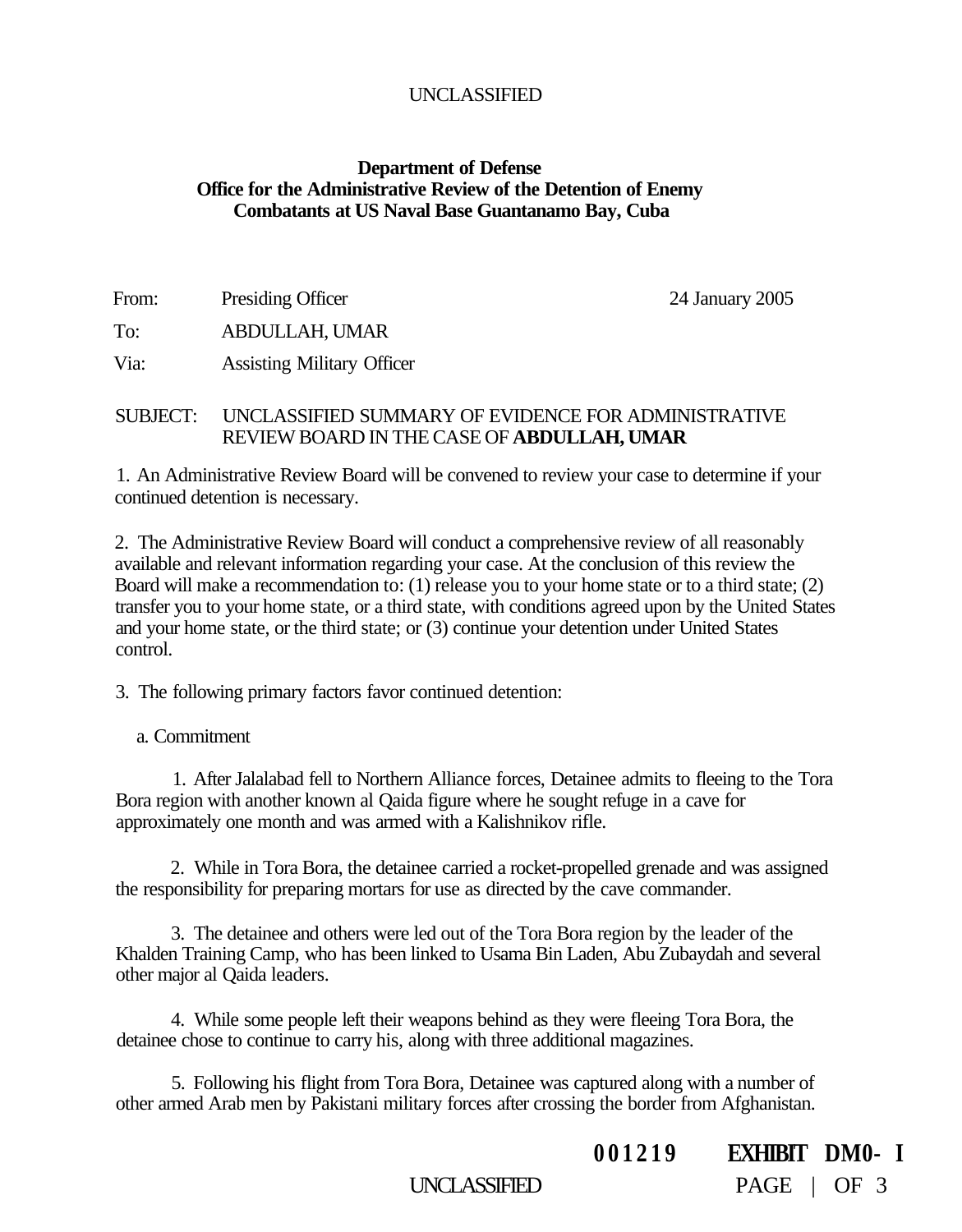# SUBJECT: UNCLASSIFIED SUMMARY OF EVIDENCE FOR ADMINISTRATIVE REVIEW BOARD IN THE CASE OF **ABDULLAH, UMAR**

b. Training

1. The detainee attended a terrorist training camp.

2. The detainee attended urban warfare training at a training camp in the city of Murad Beek.

c. Connections/Associations

1. The detainee was identified as a fighter for the Taliban against the Northern Alliance.

2. The detainee was separately identified as fighting along with the Taliban and other Arab fighters aligned with Usama Bin Laden.

3. The detainee was seen at various guesthouses in and around Kabul in the summer of 2001.

4. Detainee admits to traveling with armed Taliban forces to the Tora Bora region to escape U.S. bombings.

5. The detainee traveled from Saudi Arabia to Afghanistan along a route commonly used by al Qaida recruits: by air from Jeddah, Saudi Arabia to Bahrain to Doha, Qatar to Karachi, Pakistan; and by ground from Karachi, Pakistan to Peshawar, Pakistan to Jalalabad, Afghanistan.

6. The detainee admits to staying at the residence of a known al Qaida facilitator in Jalalabad, Afghanistan.

7. The detainee admitted that some of the people staying at this guesthouse had weapons.

d. Intent

1. The detainee repeatedly expressed a desire to kill a military guard.

2. The detainee stated that he really wanted to be let free so he could kill "bad" Americans.

3. The detainee stated that while he has never had ill feelings for Americans prior to his detention, he has now developed particular contempt and disgust for America as a result of his detention and treatment while in custody.

# *001220*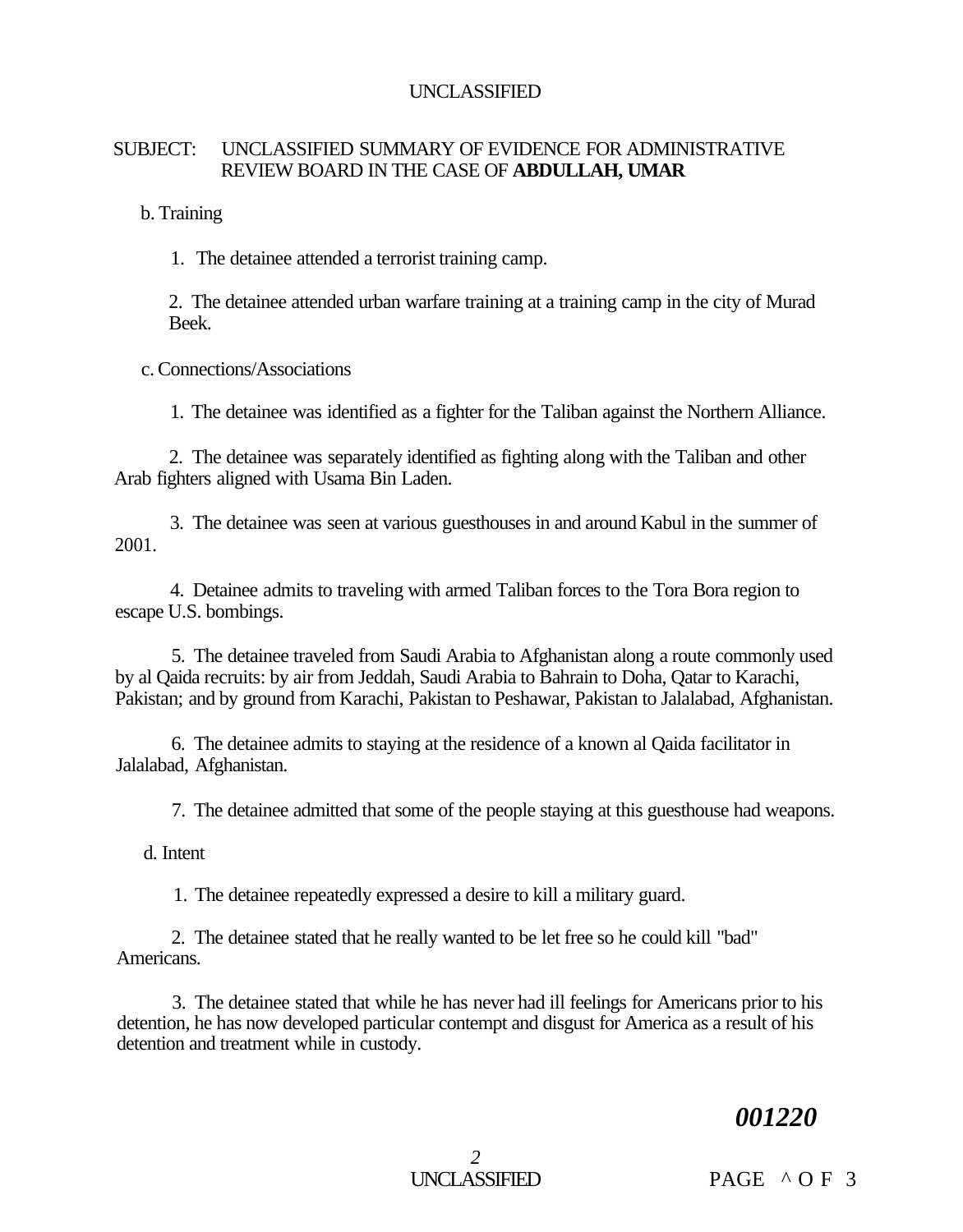# SUBJECT: UNCLASSIFIED SUMMARY OF EVIDENCE FOR ADMINISTRATIVE REVIEW BOARD IN THE CASE OF **ABDULLAH, UMAR**

e. CSRT

1. The detainee admitted he had a Kalishnikov while staying in the cave in Tora Bora.

f. Other Relevant Data

1. The detainee threw water on a guard protesting the treatment of another detainee.

2. The detainee struck a guard while being unshackled.

4. The following primary factors favor release or transfer:

a. CSRT

1. The detainee stated he did not know the people he fled to Tora Bora with were members of al Qaida or Taliban.

b. Exculpatory

1. The detainee stated that he went to Afghanistan to visit his family, not to fight.

2. The detainee stated that he did not fight with al Qaida or the Taliban.

3. The detainee stated that he was never recruited into the Taliban or al Qaida by anyone.

4. The detainee denied that the names and phone numbers found on him when he was captured were those of al Qaida members; instead, they were of his brothers and friends.

c. Other Relevant Data

1. The detainee stated he has an uncle who is a friend of General Dostum and is a supporter of the Northern Alliance.

2. The detainee stated that if he were released he would simply return home and would not harm anyone unless they were the aggressor.

5. You will be afforded a meaningful opportunity to be heard and to present information to the Board; this includes an opportunity to be physically present at the proceeding. The Assisting Military Officer (AMO) will assist you in reviewing all relevant and reasonably available unclassified information regarding your case. The AMO is not an advocate for or against continued detention, nor may the AMO form a confidential relationship with you or represent you in any other matter. .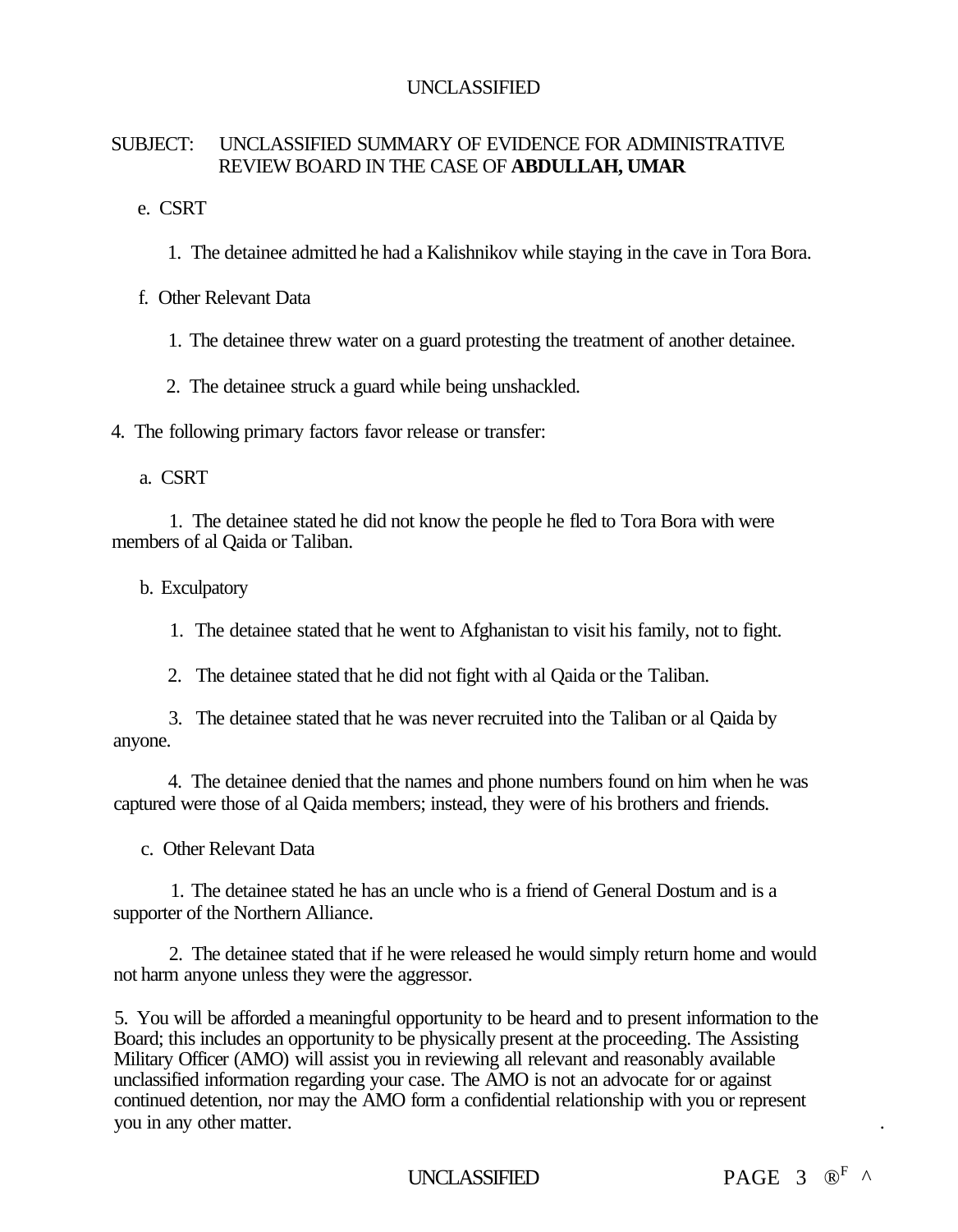# **Department of Defense Office for the Administrative Review of the Detention of Enemy Combatants at US Naval Base Guantanamo Bay, Cuba**

07 March 2005

| From:    | Presiding Officer                                                                                                          |
|----------|----------------------------------------------------------------------------------------------------------------------------|
| To:      | ALKURASH, MUHAMMAD ABD AL//RAHMAN                                                                                          |
| Via:     | <b>Assisting Military Officer</b>                                                                                          |
| SUBJECT: | UNCLASSIFIED SUMMARY OF EVIDENCE FOR ADMINISTRATIVE<br>REVIEW BOARD IN THE CASE OF<br>VL KURASH, MUHAMMAD ABD AL // RAHMAN |

1. An Administrative Review Board will be convened to review your case to determine if your continued detention is necessary.

2. The Administrative Review Board will conduct a comprehensive review of all reasonably available and relevant information regarding your case. At the conclusion of this review the Board will make a recommendation to: (1) release you to your home state or to a third state; (2) transfer you to your home state, or a third state, with conditions agreed upon by the United States and your home state, or the third state; or (3) continue your detention under United States control.

3. The following primary factors favor continued detention:

a. Commitment

1. The detainee traveled from Taif, Saudi Arabia to fight with the Taliban in the Jihad, after his high school graduation in May 2001.

2. The detainee trained at the Moasqr Kari Bilal Camp in Afghanistan where he received weapons training. Moasqr Kari Bilal was a facility used to train and house Taliban soldiers who fought on the Bagram front lines.

3. Behavior while incarcerated

a. Detainee has struck guard force personnel on multiple occasions.

b. Detainee threatened Block NCO by stating, "I will cut your throat."

c. Detainee has encouraged other detainees to harass guard force. Detainee incites disturbance and also has past incidents of "failure to comply".

001222

# **DMO&chibiU—**

UNCLASSIFIED

**PageJL—of ^**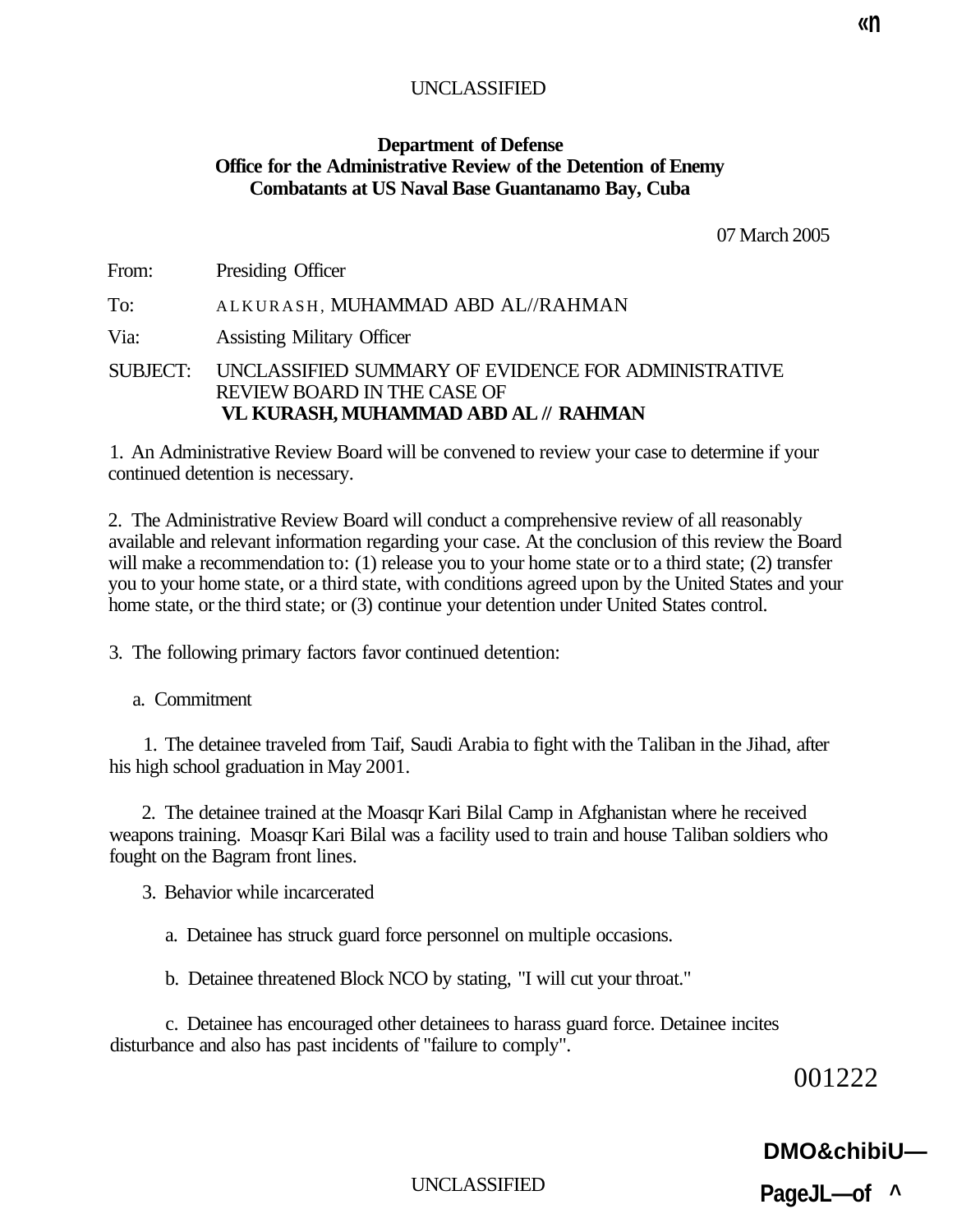## SUBJECT: UNCLASSIFIED SUMMARY OF EVIDENCE FOR ADMINISTRATIVE REVIEW BOARD IN THE CASE OF **AL KURASH, MUHAMMAD ABD AL // RAHMAN**

#### b. Training

At the Moasqr Kari Bilal camp, the detainee learned to use the Kalishnikov rifle, PK machine gun, and rocket propelled grenades.

c. Connections/Associations

1. The detainee stated that he chose to fight with the Taliban against the Northern Alliance because he wanted to support their cause.

2. The detainee's name was found on an undated letter which listed probable al Qaida members incarcerated in Pakistan, along with materials linked to al Qaida.

d. Intent

The detainee was identified as having trained at a second terrorist training camp.

4. The following primary factors favor release or transfer: N/A

5. You will be afforded a meaningful opportunity to be heard and to present information to the Board; this includes an opportunity to be physically present at the proceeding. The Assisting Military Officer (AMO) will assist you in reviewing all relevant and reasonably available unclassified information regarding your case. The AMO is not an advocate for or against continued detention, nor may the AMO form a confidential relationship with you or represent you in any other matter.

001223

UNCLASSIFIED **P&ge** 3- of *is*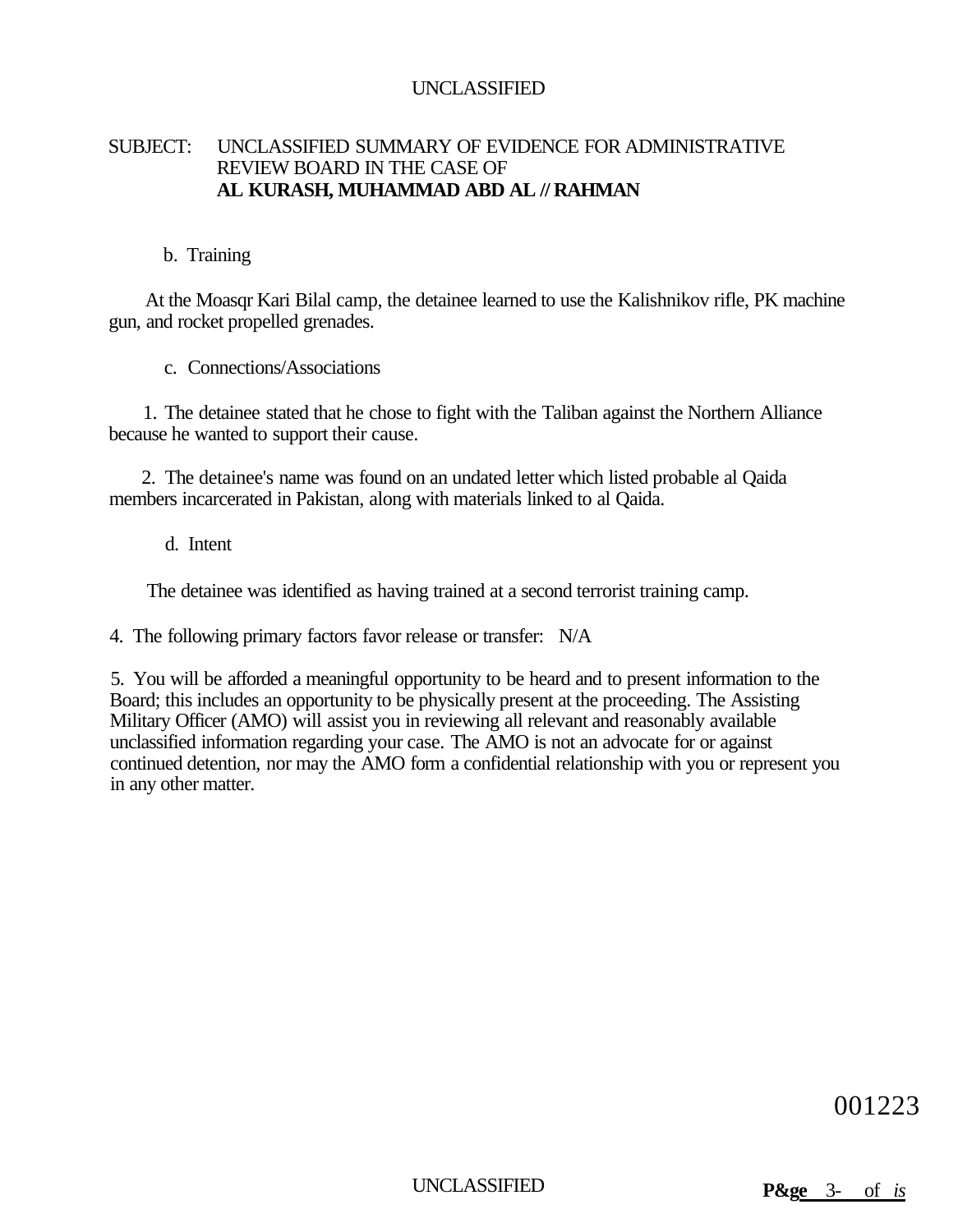#### UNCLASSJJFED

#### **Department of Defense Office for the Administrative Review of the Detention of Enemy Combatants at US Naval Base Guantanamo Bay, Cuba**

28 February 2005

From: Presiding Officer

To: SAID KUMAN, AHMED YASLAM

Via: Assisting Military Officer

## SUBJECT: UNCLASSIFIED SUMMARY OF EVIDENCE FOR ADMINISTRATIVE REVIEW BOARD IN THE CASE OF **SAID KUMAN, AHMED YASLAM**

1. An Administrative Review Board will be convened to review your case to determine if your continued detention is necessary.

2. The Administrative Review Board will conduct a comprehensive review of all reasonably available and relevant information regarding your case. At the conclusion of this review the Board will make a recommendation to: (1) release you to your home state or to a third state; (2) transfer you to your home state, or a third state, with conditions agreed upon by the United States and your home state, or the third state; or (3) continue your detention under United States control.

3. The following primary factors favor continued detention:

a. Commitment

1. The detainee answered a fatwa for Jihad issued by Sheikh Hamoud al Aqla, of Yemen against the infidels, General Masoud and the Northern Alliance.

2. Sheikh Hamoud al Aqla is a Saudi Mufti who issued fatwahs and encouraged people to fight Jihad against Christians and Jews. Al Aqla condoned the 11 Sep 01, attacks against the United States. In addition he helped raise money for Usama Bin Laden until his death in Saudi Arabia in 2001.

3. The detainee traveled from Yemen to Afghanistan to fight the jihad, attended multiple training camps in once there, was present during the United States bombing campaign, and was captured on the 29th day of Ramadan by the Northern Alliance.

b. Training

**/**  1. The detainee attended training at al Farouq, participating in Advanced Commando training in Kandahar, Afghanistan. Training consisted of rappelling, sniper training, kidnapping. . assassinations, ooisons and explosives. U U1 *u u \*t*  assassinations, poisons and explosives

**DMOI /**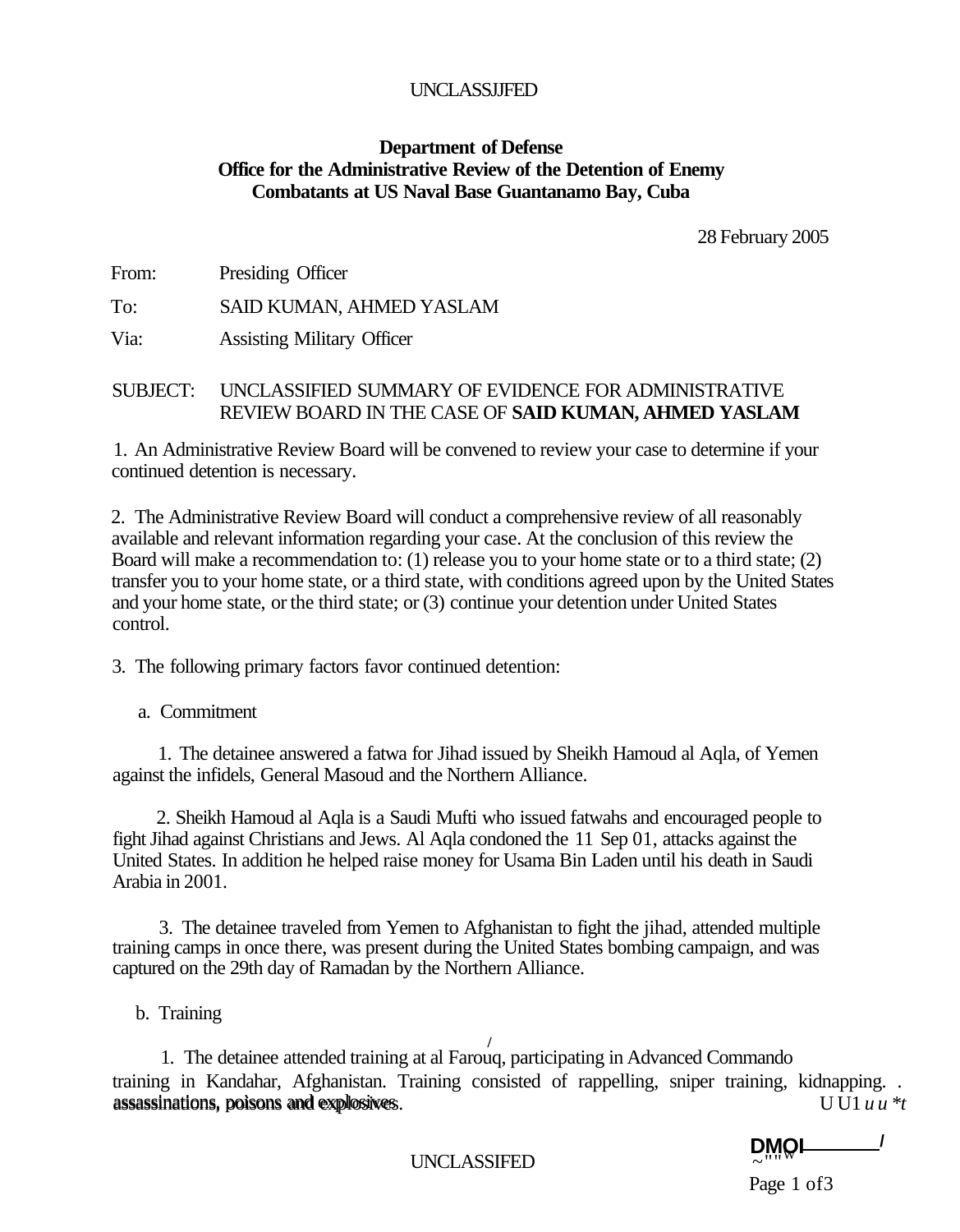## UNCLASSEFED

# SUBJECT: UNCLASSIFIED SUMMARY OF EVIDENCE FOR ADMINISTRATIVE REVIEW BOARD IN THE CASE OF SAID KUMAN, AHMED YASLAM

c. Connection

1. A senior al Qaida lieutenant confirmed the detainee's presence at the frontlines in Kabul and Qandahar.

2. The detainee's name was found on a computer file seized during a raid on al Qaida associated safe houses in Rawalpindi on 1 March 2003. According to the file, the individuals listed were mujahidin who had come to Afghanistan in December 2001 but had not completed training and therefore were not ready to fight in the war.

3. The detainee's name was found on a document listing al Qaida mujahidin and the contents of their "trust" accounts recovered during raids against al Qaida associated safe houses in Rawalpindi and Karachi.

4. The detainee's pocket litter/property included a Casio watch (Model F-91W).

5. The Casio Watch (Model F-91 W) has been used in bombings linked to al Qaida and radical Islamic terrorist improvised explosive devices.

d. Intent

1. The detainee served on the front line and was assumed to be a bodyguard for Usama Bin Laden.

2. The detainee was a fighter in Tora Bora and had the following weapons with him: the Kalashnikov rifle, the PK machine gun and the rocket propelled grenade (RPG).

3. The detainee participated in military operations against the United States coalition in Bagram and in Tora Bora.

4. The detainee stated that he didn't believe Usama Bin Laden (UBL) before, but now that he has been in custody for nearly two years, he has been convinced by others that UBL is correct.

5. During an interrogation, the detainee related that the actions of the guards had convinced him all Americans are bad. He stated "America would soon pay the price for its actions."

4. The following primary factors favor release or transfer:

The detainee stated that he knows of no information about al Qaida and did not fight against the United States.

001225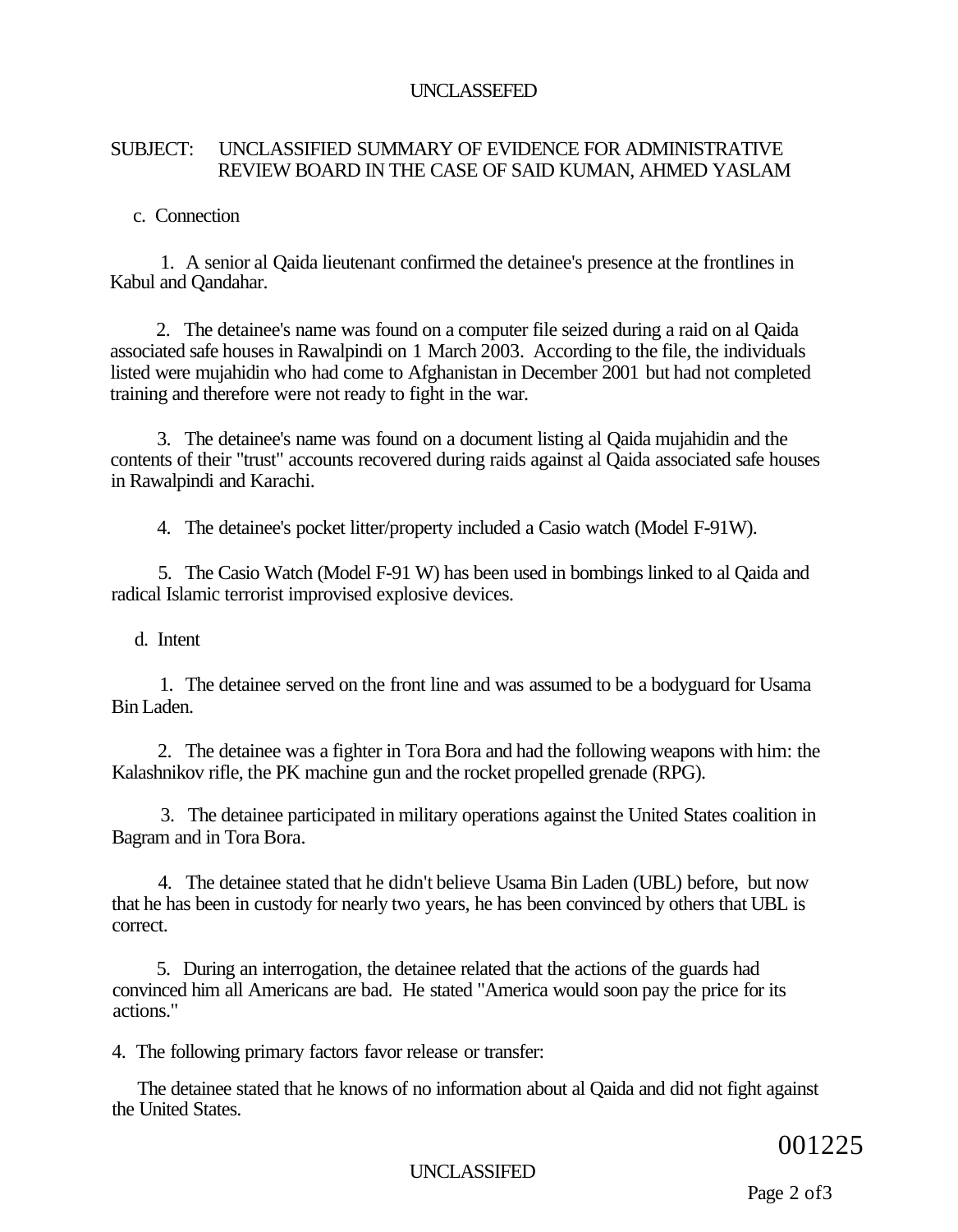# SUBJECT: UNCLASSIFIED SUMMARY OF EVIDENCE FOR ADMINISTRATIVE REVIEW BOARD IN THE CASE OF SAID KUMAN, AHMED YASLAM

5. You will be afforded a meaningful opportunity to be heard and to present information to the Board; this includes an opportunity to be physically present at the proceeding. The Assisting Military Officer (AMO) will assist you in reviewing all relevant and reasonably available unclassified information regarding your case. The AMO is not an advocate for or against continued detention, nor may the AMO form a confidential relationship with you or represent you in any other matter.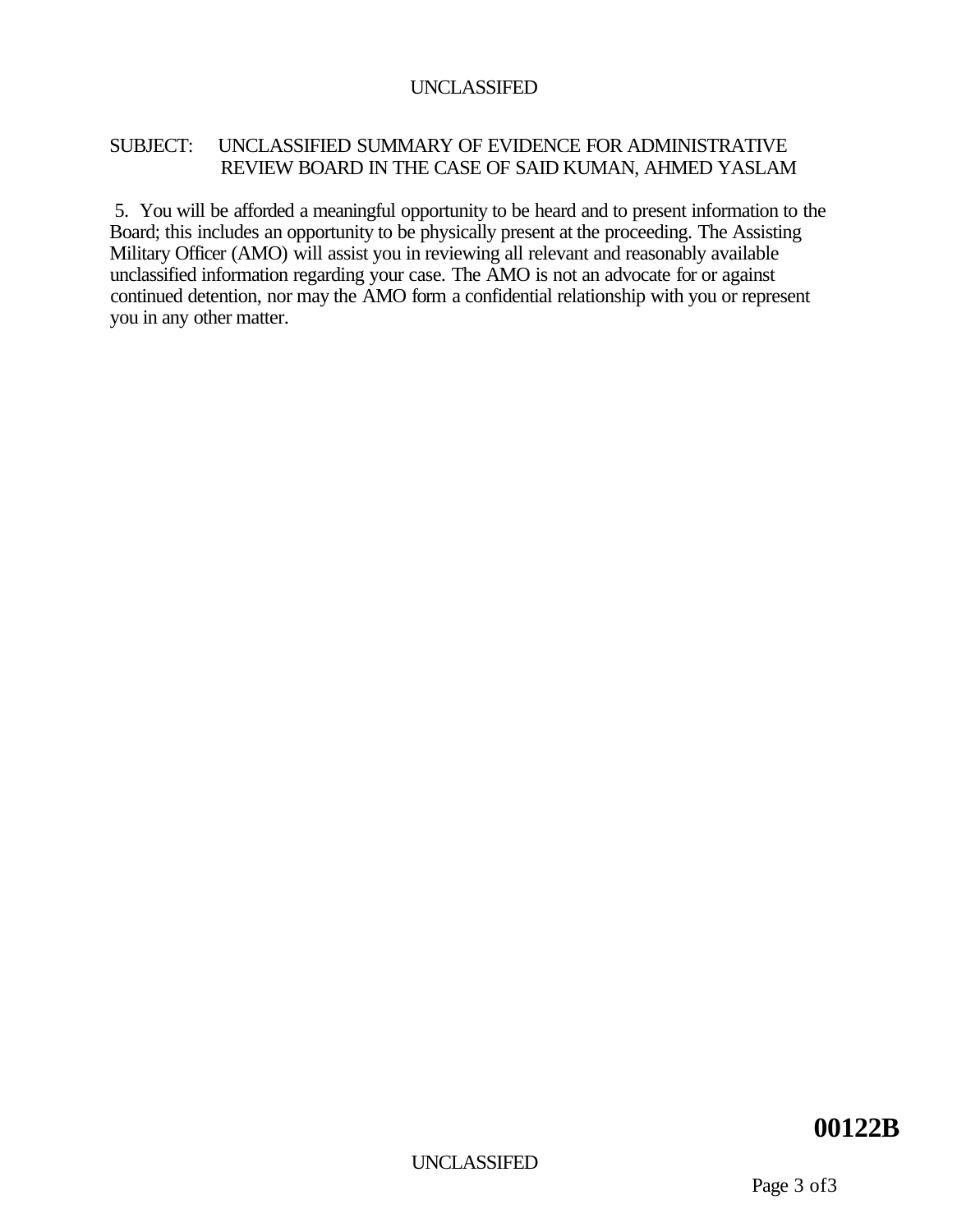# **Department of Defense Office for the Administrative Review of the Detention of Enemy Combatants at US Naval Base Guantanamo Bay, Cuba**

22 November 2004

| From:           | Presiding Officer                                                                                                        |
|-----------------|--------------------------------------------------------------------------------------------------------------------------|
| To:             | MAHDI, FAWAZ NAMAN HAMOUD ABDULLAH                                                                                       |
| Via:            | <b>Assisting Military Officer</b>                                                                                        |
| <b>SUBJECT:</b> | UNCLASSIFIED SUMMARY OF EVIDENCE FOR ADMINISTRATIVE<br>REVIEW BOARD IN THE CASE OF MAHDI, FAWAZ NAMAN HAMOUD<br>ABDULLAH |

1. An Administrative Review Board will be convened to review your case to determine if your continued detention is necessary.

2. The Administrative Review Board will conduct a comprehensive review of all reasonably available and relevant information regarding your case. At the conclusion of this review the Board will make a recommendation to: (1) release you to your home state or to a third state; (2) transfer you to your home state, or a third state, with conditions agreed upon by the United States and your home state, or the third state; or (3) continue your detention under United States control.

3. The following primary factors favor continued detention:

a. Madhi is a member of Al-Qaida.

1. Madhi signed an oath of loyalty to Usama Bin Laden.

2. Madhi trained at the al-Farouq training camp.

b. Madhi engaged in hostilities against the United States or its coalition partners.

1. Madhi admitted that he went to Afghanistan to fight in the Jihad.

2. Madhi was assigned to the Abu Hassan Group of fighters. This group was responsible for a 50M by 100M sector on the front.

3. Madhi was captured in 2001 three days before Ramadan by Northern Alliance forces near the village of Mulla Qoli.  $n^{\Lambda}$   $\ldots$ 

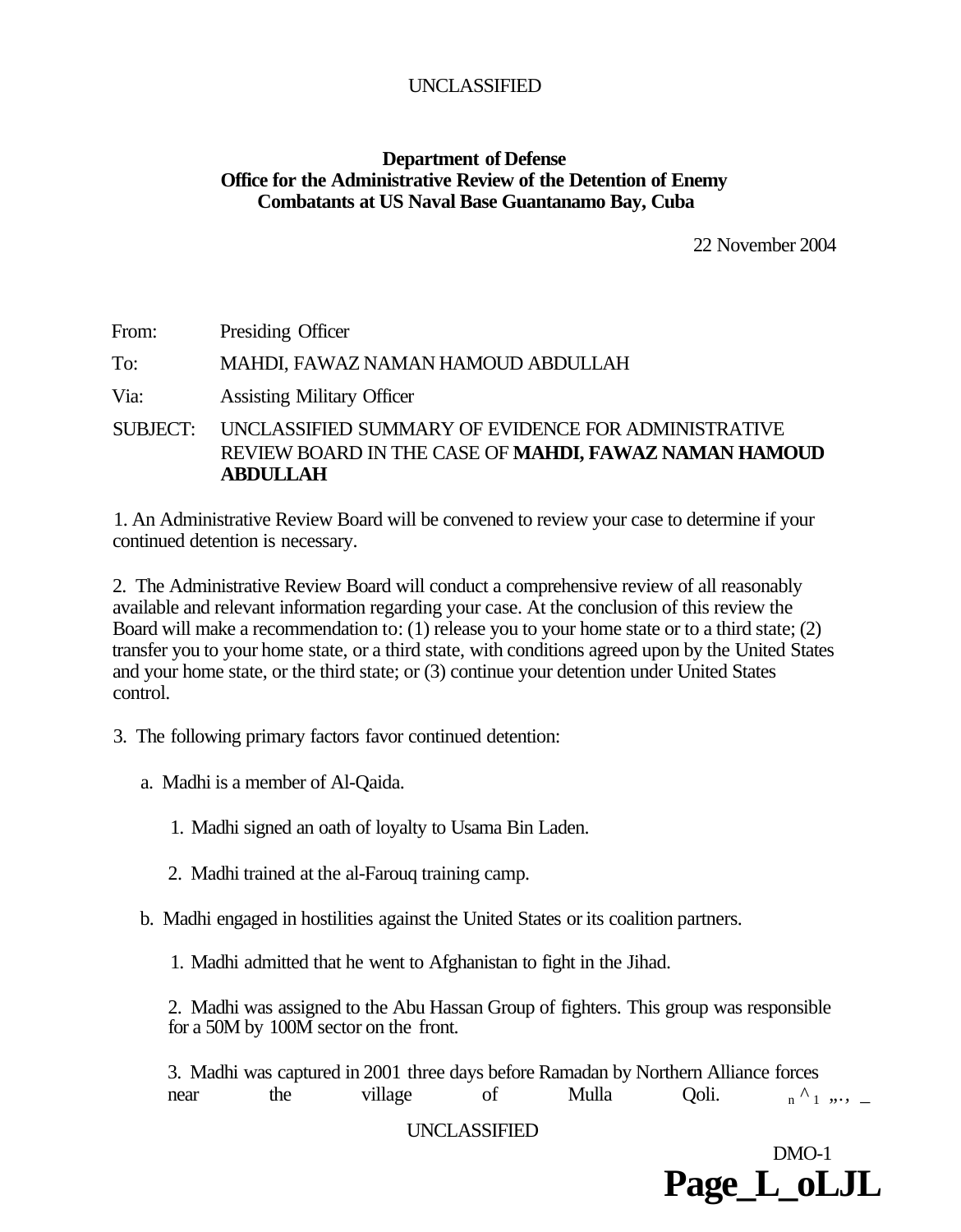c. Madhi stated that he has had a mental illness, which he called a "magic illness", for several years. Mahdi claimed that this "magic illness" caused "bad thoughts" and made him feel as though someone was inside him, controlling his thoughts and actions.

d. Based upon a review of recommendations from U.S. agencies and classified and unclassified documents, Mahdi is regarded as a continued threat to the United States and its Allies.

4. The following primary factors favor release or transfer:

a. Mahdi stated during the CSRT he did not sign an oath of loyalty to Usama Bin Laden. He accused himself in front of his interrogators of many things to hasten assumed execution rather than going to prison.

b. Mahdi is severely, psychiatrically ill. Since his arrival in June 2002, he has been seen over 70 times by psychiatric professionals. As a part of his psychiatric care, he has been treated and evaluated by three different psychiatrists. Each doctor concluded that Mahdi is seriously mentally ill. Each doctor concluded Mahdi has a psychotic disorder.

5. You will be afforded a meaningful opportunity to be heard and to present information to the Board; this includes an opportunity to be physically present at the proceeding. The Assisting Military Officer (AMO) will assist you in reviewing all relevant and reasonably available unclassified information regarding your case. The AMO is not an advocate for or against continued detention, nor may the AMO form a confidential relationship with you or represent you in any other matter.

001228

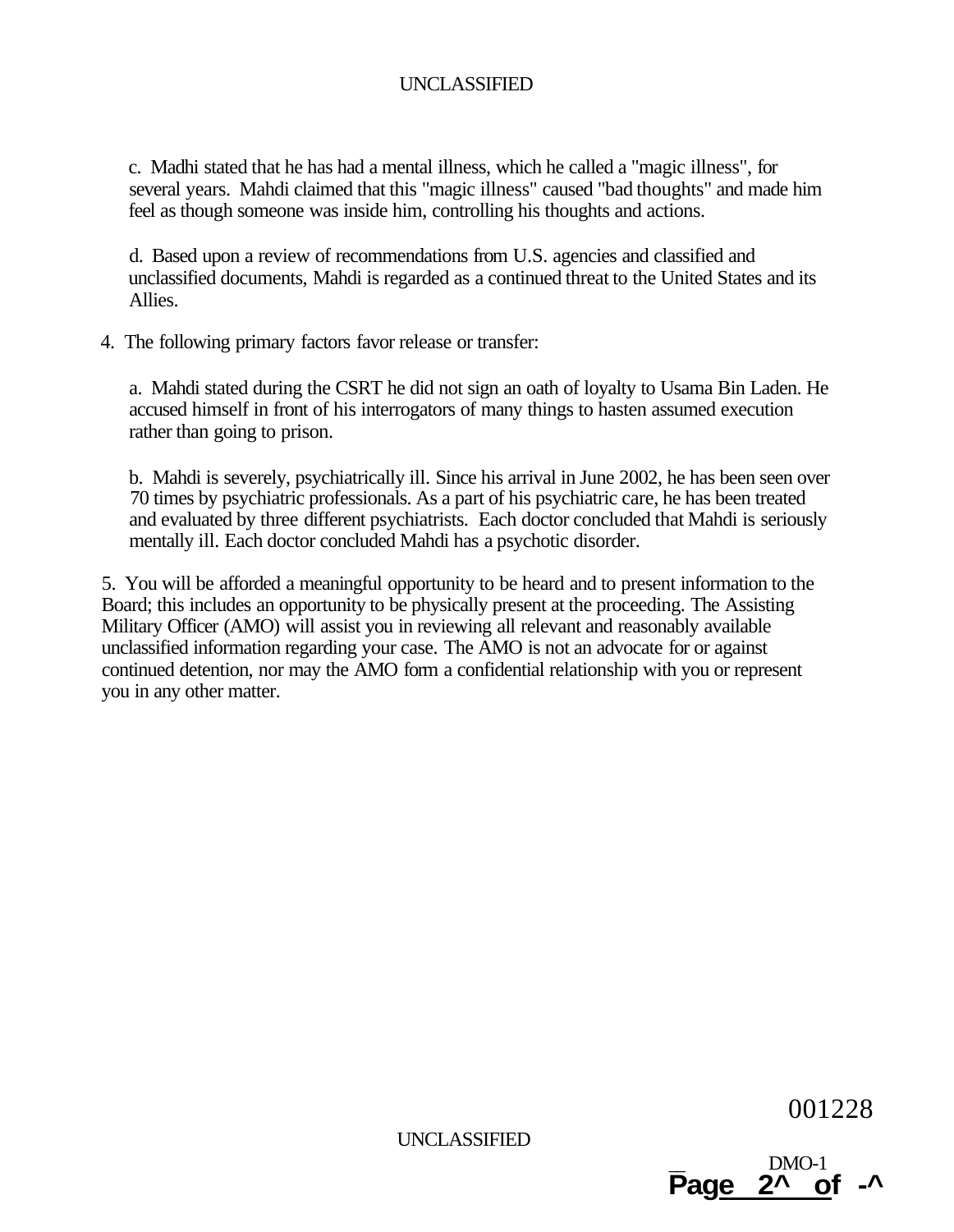# **Department of Defense Office for the Administrative Review of the Detention of Enemy Combatants at US Naval Base Guantanamo Bay, Cuba**

From: Presiding Officer To: AL QURASHI, MAJID IDHA MUHAMMAD AL SUBAI Via: Assisting Military Officer SUBJECT: UNCLASSIFIED SUMMARY OF EVIDENCE FOR ADMINISTRATIVE REVIEW BOARD IN THE CASE OF AL QURASHI, MAJID IDHA

1. An Administrative Review Board will be convened to review your case to determine if your continued detention is necessary.

2. The Administrative Review Board will conduct a comprehensive review of all reasonably available and relevant information regarding your case. At the conclusion of this review the Board will make a recommendation to: (1) release you to your home state or to a third state; (2) transfer you to your home state, or a third state, with conditions agreed upon by the United States and your home state, or the third state; or (3) continue your detention under United States control.

3. The following primary factors favor continued detention:

MUHAMMAD AL SUBA I

A. Detainee is associated with al-Qaida.

- 1. The detainee admits traveling to Afghanistan to fight in the Jihad to atone for sins.
- 2. Detainee received weapons training in Afghanistan.
- B. Detainee engaged in hostilities against the US or its coalition partners.
	- 1. Detainee admits serving as a guard while in Afghanistan.
	- 2. Pakistani forces captured detainee as he was fleeing Afghanistan.

C. Based upon a review of recommendations from US Government agencies and classified and unclassified documents, Enemy Combatant is regarded as a threat to United States and it's Allies.

001229

UNCLASSIFIED Exhibit ^O i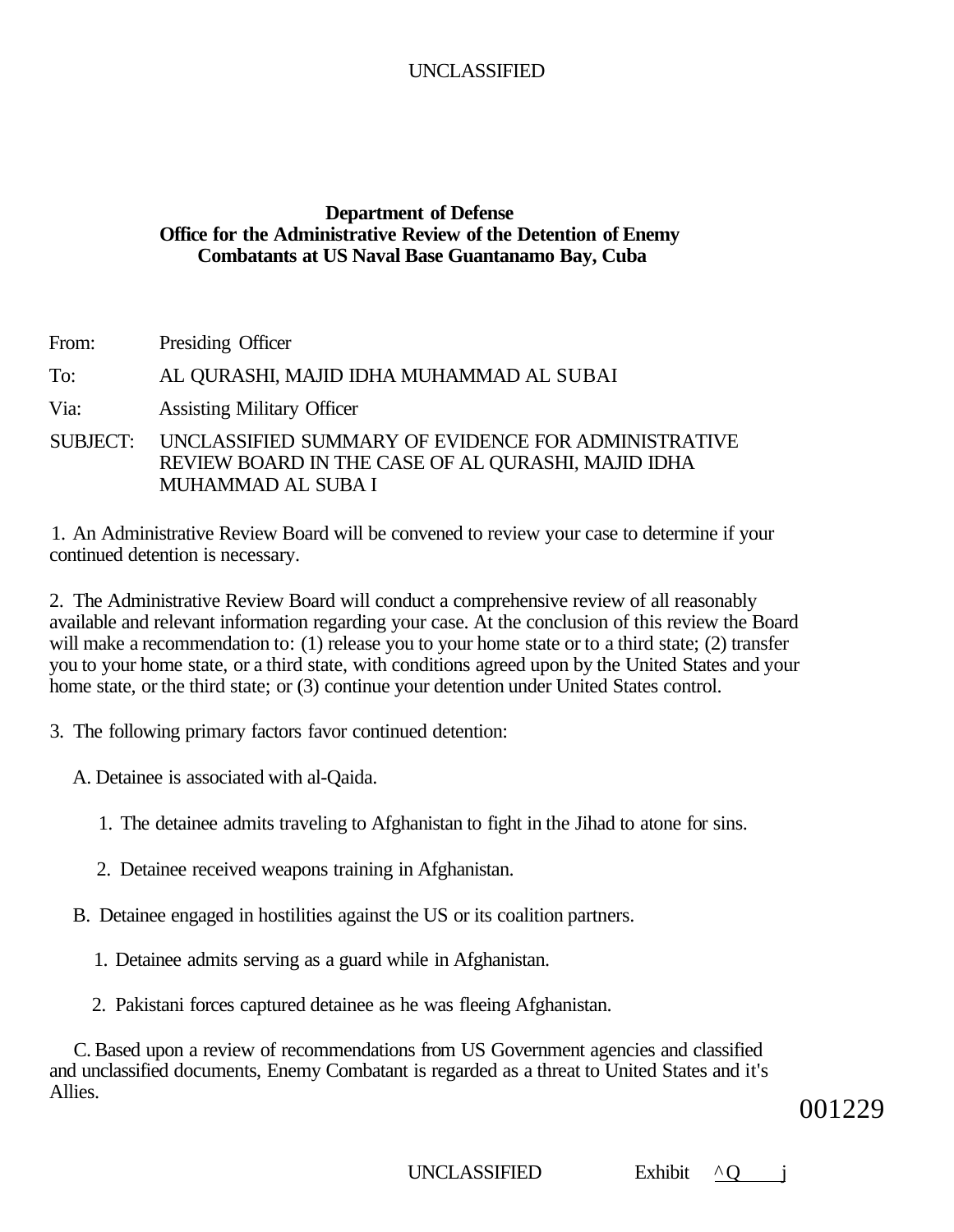1. Detainee feels that participation in jihad is a means of Atoning for sins as well as providing for the needy and fighting the Oppressors of Islam. Detainee feels that it is the duty of Muslims to answer the call to jihad when it is issued by valid religious authority.

2. Approximately one week after 9/11/01, AL-Qurayshi left Saudi Arabia to fight in Afghanistan.

3. Al-Qurayshi was identified on a list of names recovered from a safehouse raid of suspected al Qaida in Karachi, Pakistan.

4. Detainee has admitted that he traveled with 100,000 Saudi Riyals (SIC) (approximately \$25,000 USD) to start an orphanage.

4. The following primary factors favor release or transfer:

A. Enemy Combatant in his own oral testimony denied active involvement in the fighting in Afghanistan.

5. You will be afforded a meaningful opportunity to be heard and to present information to the Board; this includes an opportunity to be physically present at the proceeding. The Assisting Military Officer (AMO) will assist you in reviewing all relevant and reasonably available unclassified information regarding your case. The AMO is not an advocate for or against continued detention, nor may the AMO form a confidential relationship with you or represent you in any other matter.

# **001230**

UNCLASSIFIED *PcLQQ 2^* **Qf ^**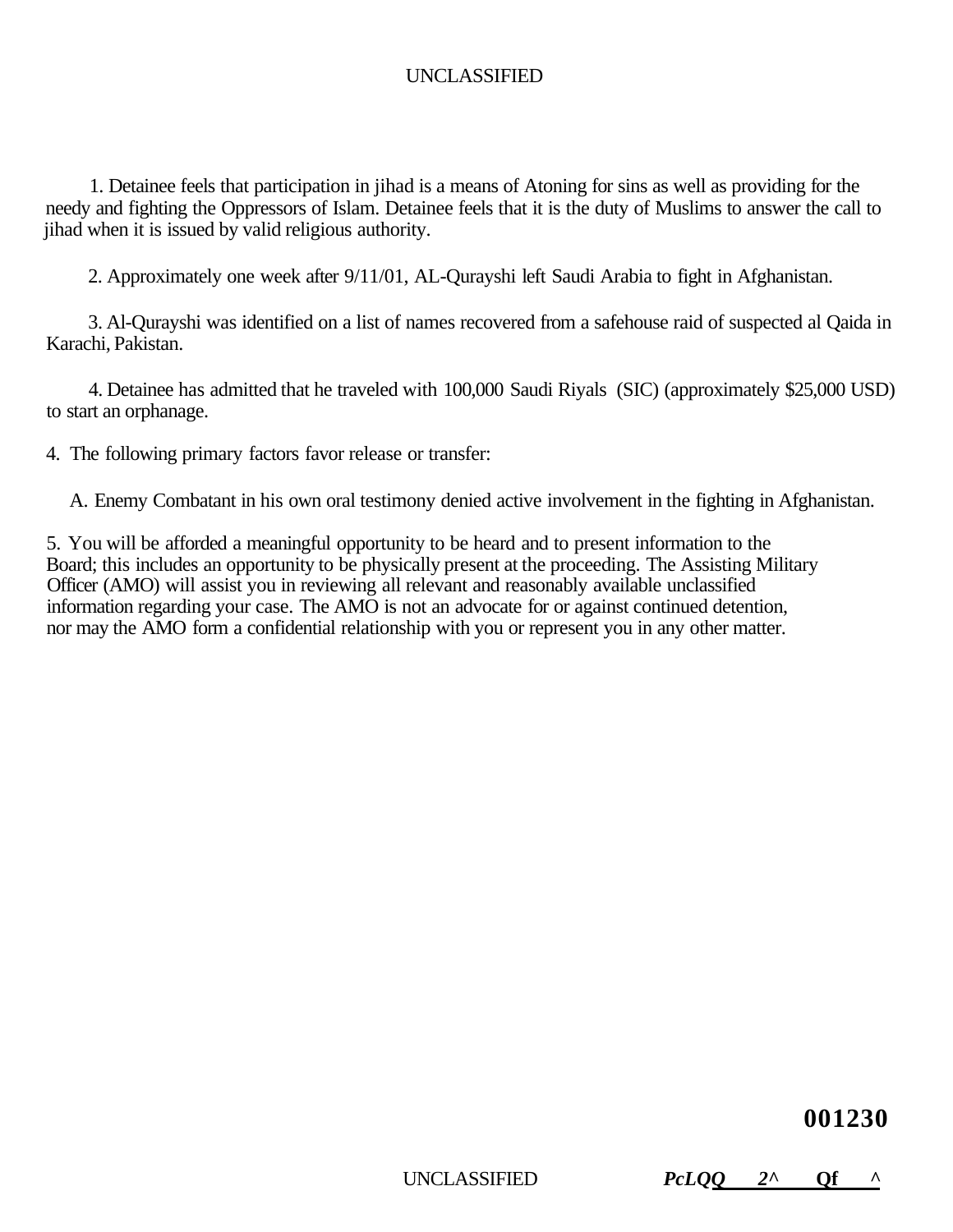#### **Department of Defense Office for the Administrative Review of the Detention of Enemy Combatants at US Naval Base Guantanamo Bay, Cuba**

From: Presiding Officer 25 January 2005

#### To: ALWARAFI,MUKTARYAHYANAJEE

Via: Assisting Military Officer

#### SUBJECT: UNCLASSIFIED SUMMARY OF EVIDENCE FOR ADMINISTRATIVE REVIEW BOARD IN THE CASE OF **AL WARAFI, MUKTAR YAHYA NAJEE**

1. An Administrative Review Board will be convened to review your case to determine if your continued detention is necessary.

2. The Administrative Review Board will conduct a comprehensive review of all reasonably available and relevant information regarding your case. At the conclusion of this review the Board will make a recommendation to: (1) release you to your home state or to a third state; (2) transfer you to your home state, or a third state, with conditions agreed upon by the United States and your home state, or the third state; or (3) continue your detention under United States control.

3. The following primary factors favor continued detention:

a. Commitment

1. The detainee admitted he decided, on his own, to travel to Afghanistan and assist the Taliban based on the fatwas that were issued.

2. The detainee used primary travel routes to get to Afghanistan - Sa'naa, YM; Karachi, PK; Dubai, UAE; Quetta, PK; Kandahar, AF; Kabul, AF; and Konduz, AF.

3. The detainee said he would be the first one to sign up for a jihad against Israel and would consider a jihad against America if the reasons were right.

b. Training

1. Once in Konduz, the detainee traveled to Khoja Khar, AF. He trained on the AK-47 about one week and then moved onto the front line to fight against the Northern Alliance.

# **EXHIBIT DM0- /**

# **001231**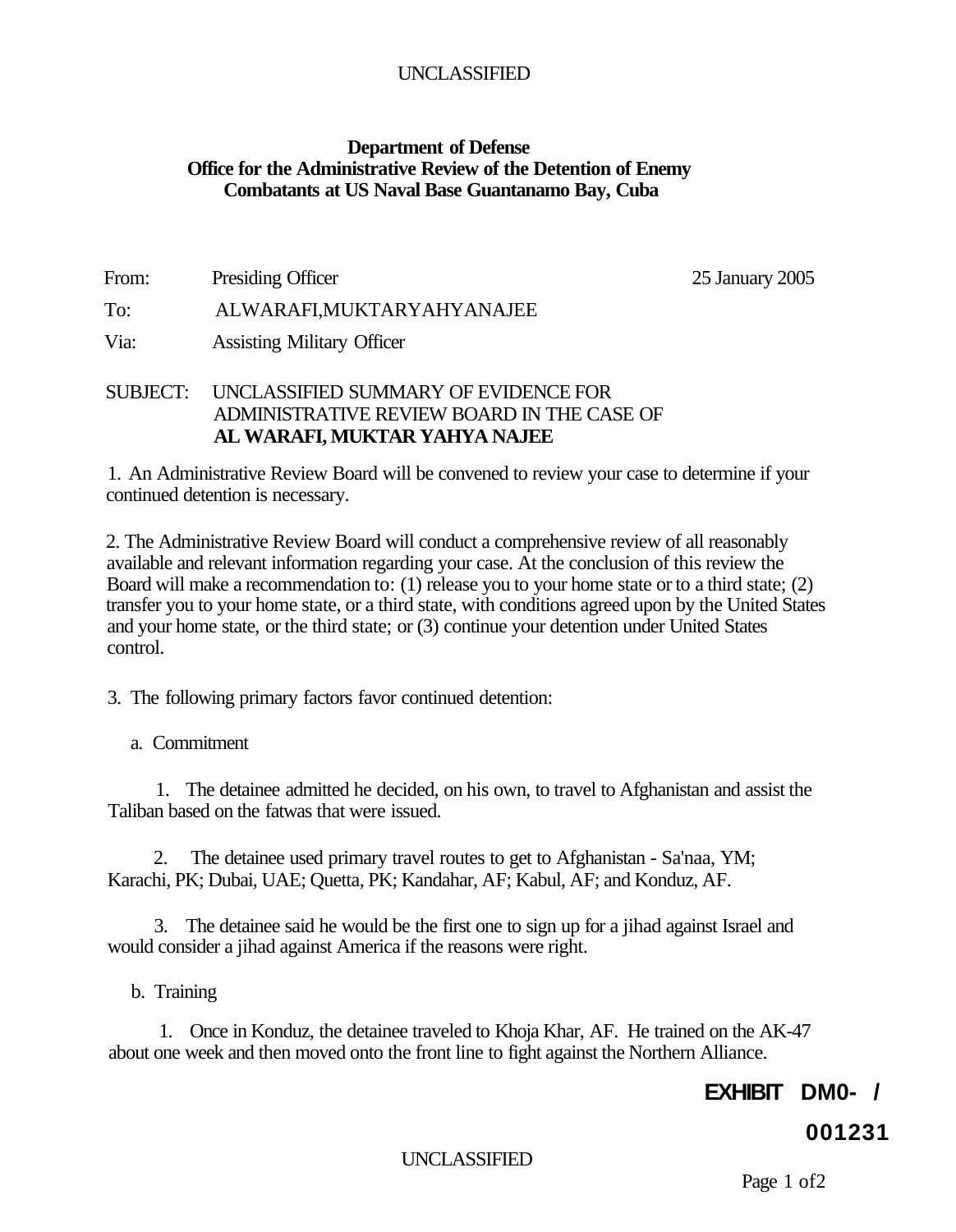# SUBJECT: UNCLASSIFIED SUMMARY OF EVIDENCE FOR ADMINISTRATIVE REVIEW BOARD IN THE CASE OF **AL WARAFI, MUKTAR YAHYA NAJEE**

2. The detainee was trained in first aid and later assisted treating wounded Taliban soldiers at the Al-Ansar Clinic in Konduz, Afghanistan.

c. Intent

1. The detainee related he went to Afghanistan to fight with the Taliban against the mistaken people (Northern Alliance).

2. The detainee felt America was not a good country and their support of Israel over the Palestinians was proof.

3. The detainee was adamant in his opinion that the only solution to the Israeli/Palestinian conflict was through "the blood shed of the Jews."

4. The following primary factors favor release or transfer:

**v** 

a. Other Relevant Data

1. The detainee related he has no problems with Americans and no real opinion of them.

5. You will be afforded a meaningful opportunity to be heard and to present information to the Board; this includes an opportunity to be physically present at the proceeding. The Assisting Military Officer (AMO) will assist you in reviewing all relevant and reasonably available unclassified information regarding your case. The AMO is not an advocate for or against continued detention, nor may the AMO form a confidential relationship with you or represent you in any other matter.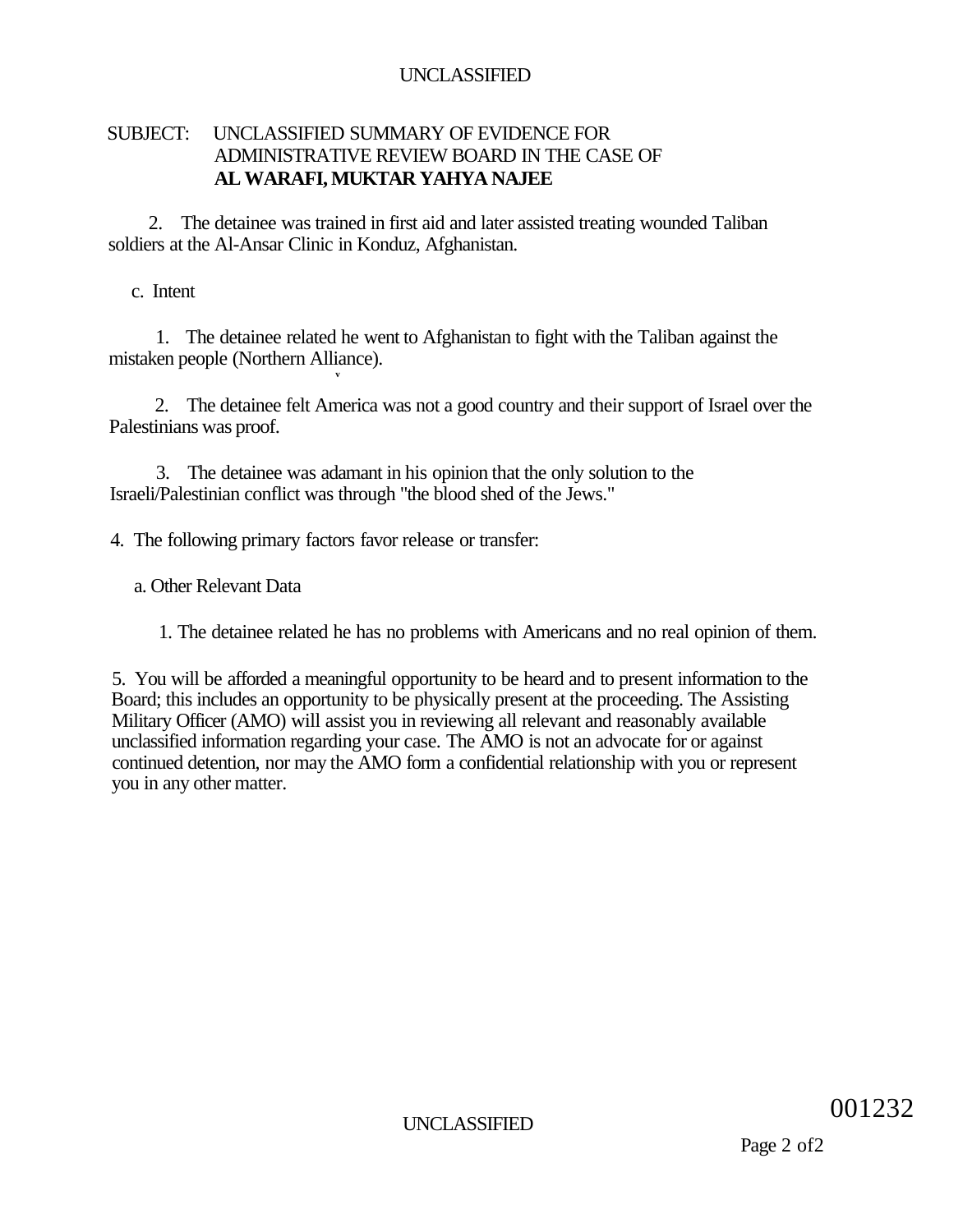# UNCLASSIFIED

### **Department of Defense Office for the Administrative Review of the Detention of Enemy Combatants at US Naval Base Guantanamo Bay, Cuba**

From: Presiding Officer

To: KIYEMBA, ANTHONY

Via: Assisting Military Officer

## SUBJECT: UNCLASSIFIED SUMMARY OF EVIDENCE FOR ADMINISTRATIVE REVIEW BOARD IN THE CASE OF **KTYEMBA, ANTHONY**

1. An Administrative Review Board will be convened to review your case to determine if your continued detention is necessary.

2. The Administrative Review Board will conduct a comprehensive review of all reasonably available and relevant information regarding your case. At the conclusion of this review the Board will make a recommendation to: (1) release you to your home state or to a third state; (2) transfer you to your home state, or a third state, with conditions agreed upon by the United States and your home state, or the third state; or (3) continue your detention under United States control.

3. The following primary factors favor continued detention:

#### a. Commitment

1. Detainee stated that any system like a democracy, which tries to end Sharia law, is worthy of a Jihad against it.

2. The detainee knew that Afghanistan (AF) lived under Sharia law before September 11, 2001.

3. After September 11,2001, the detainee traveled from England to Iran then to Pakistan in an attempt to travel to Afghanistan in order to fight in the Jihad.

#### b. Training

1. While waiting in Pakistan on his way to AF, the detainee received weapons training on the AK-47. The detainee learned how to shoot, assemble and disassemble the weapon.

001233

# UNCLASSIFIED **EXHIBIT DM0-!**